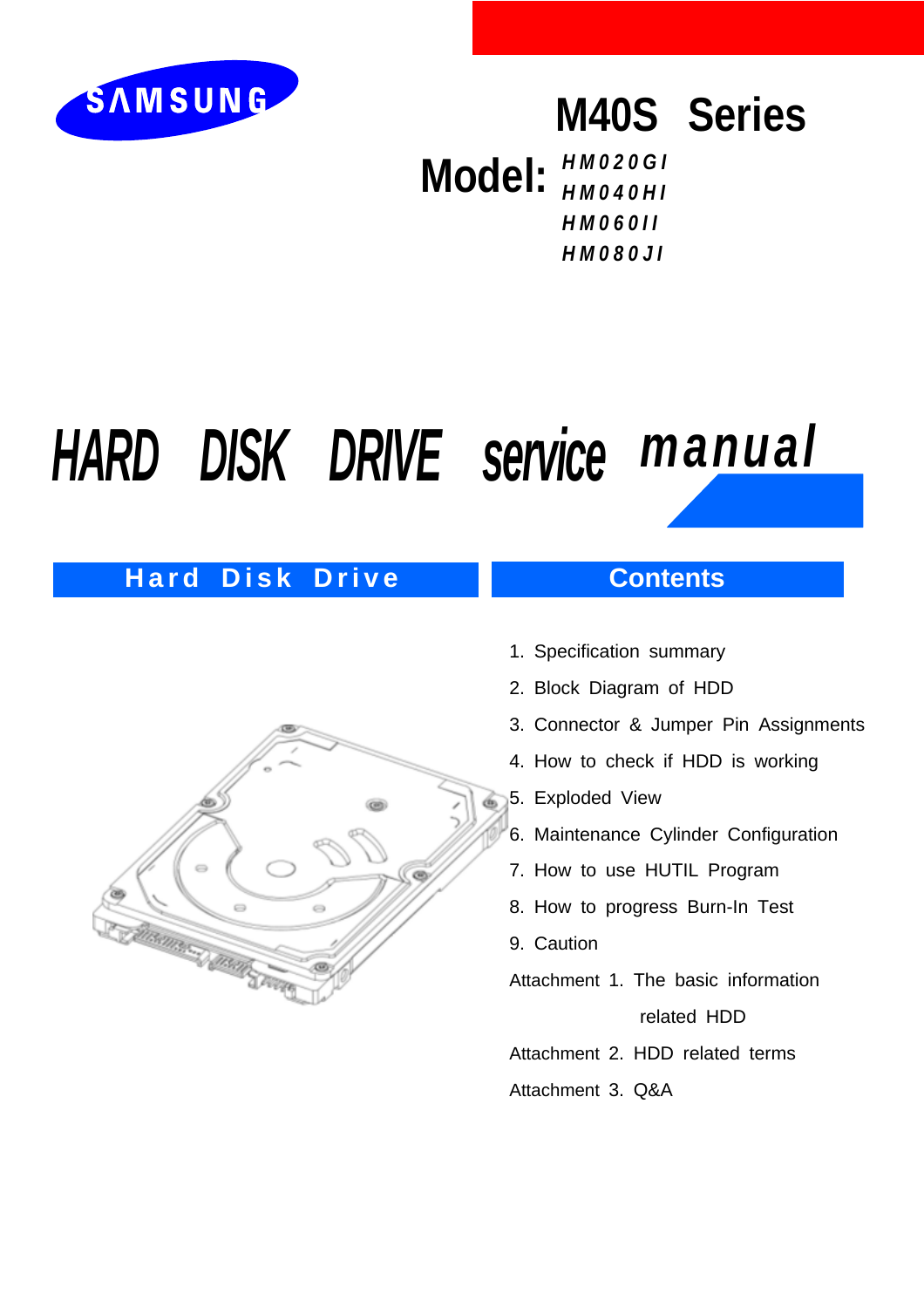# **1. Specification Summary**

| <b>Items</b>                    | <b>Specification</b>                                                                                             | <b>Remarks</b>    |
|---------------------------------|------------------------------------------------------------------------------------------------------------------|-------------------|
| Voltage Requirement             | DC +12V/ $\pm$ 10%, DC +5V/ $\pm$ 5%                                                                             |                   |
| Interface                       | Serial ATA 1.5Gbps                                                                                               |                   |
| Capacity                        | HM020GI - 20.0GB (1CH)<br>HM040HI - 40.0GB (2CH)<br>HM060II - 60.0GB (3CH)<br>HM080JI - 80.0GB (4CH)             | UDMA133supporting |
| Disk / Head                     | HM020GI - 1 Disk / 1 Head<br>HM040HI - 1 Disk / 2 Head<br>HM060HI - 2 Disk / 3 Head<br>HM060HI - 2 Disk / 4 Head |                   |
| Features                        | S.M.A.R.T Compliant<br>Buffer size 8 Mbytes<br>MTBF(POH) 550,000 hours                                           |                   |
| Seek Time<br>(RD/WT typical)    | Track to Track: 0.8 / 1.0 ms<br>Average<br>$: 8.9 / 10$ ms<br>Full Stroke<br>: $18 / 19$ ms                      |                   |
| <b>RPM</b>                      | $5400 \pm 0.5$ % RPM                                                                                             |                   |
| Temperature(Operating)          | $0 - 60^{\circ}$ C                                                                                               |                   |
| Humidity(Operating)             | $5 - 90 %$                                                                                                       | Non-condensing    |
| Temperature(Non-operating)      | $-40 \sim +70^{\circ}$ C                                                                                         | Linear Shock      |
| Humidity(Non-operating)         | $5 - 95 %$                                                                                                       |                   |
| Linear Shock<br>(Operating)     | 300 G @2.0ms                                                                                                     |                   |
| Linear Shock<br>(Non-operating) | 600 G (2ms linear shock)                                                                                         |                   |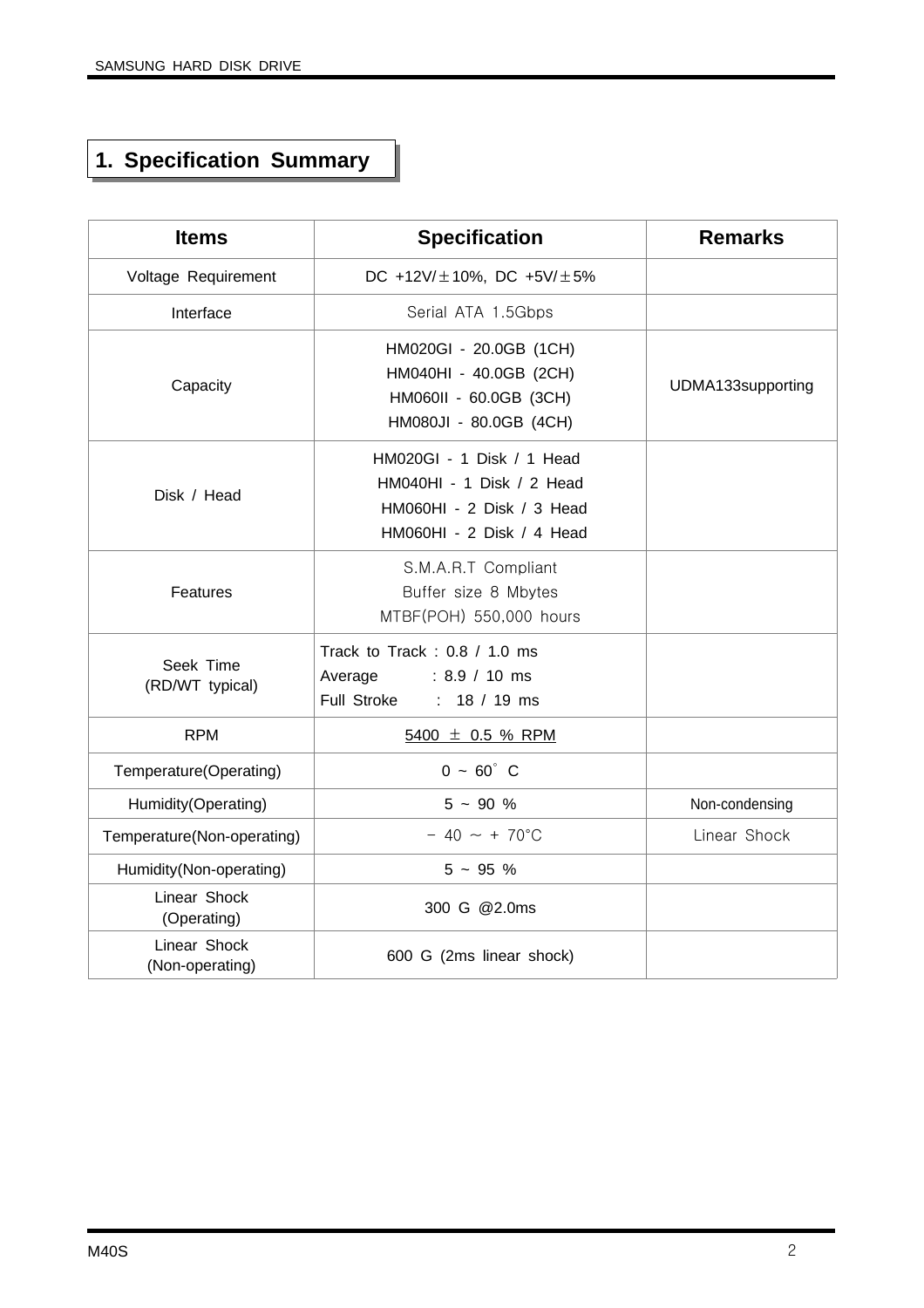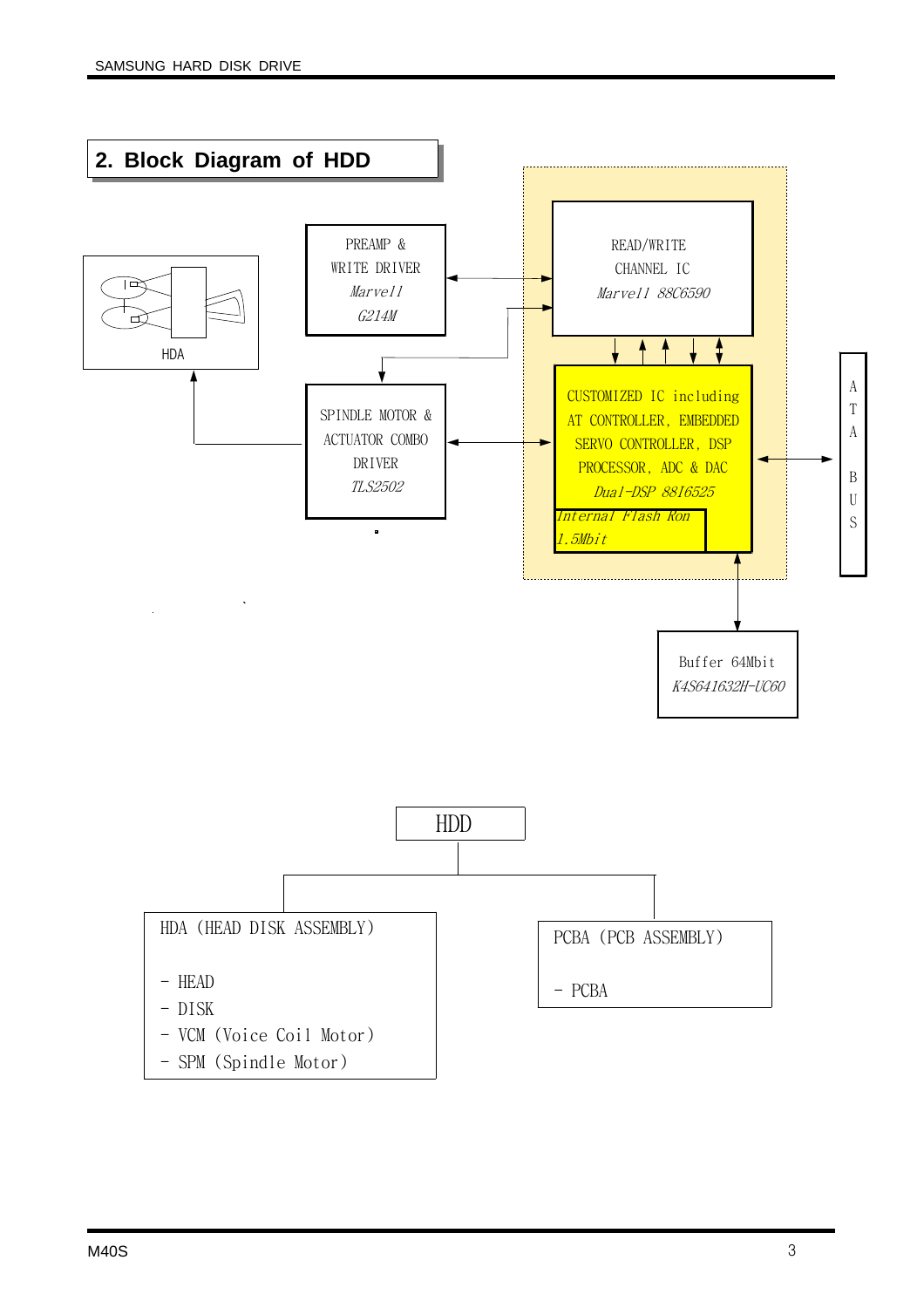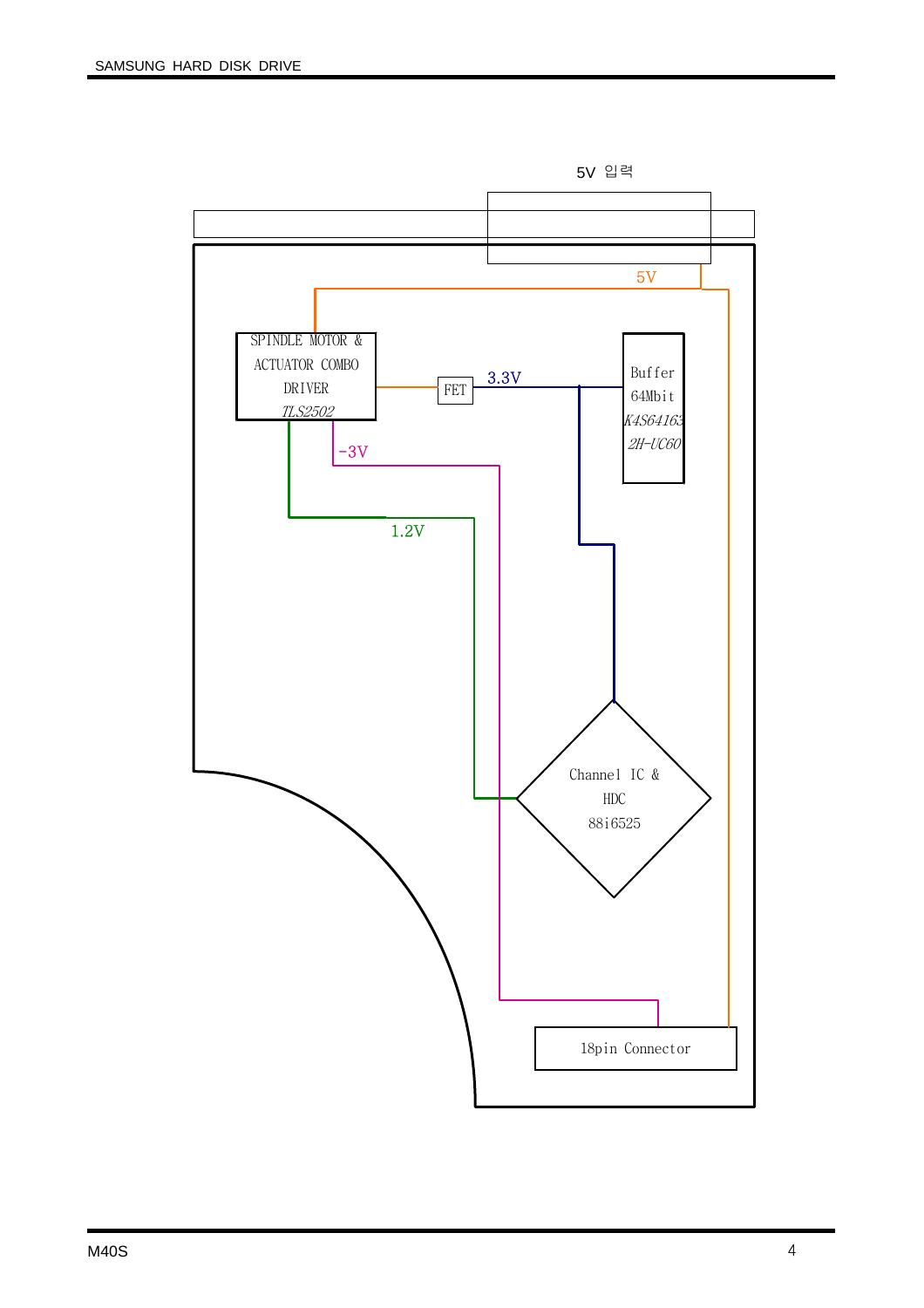# **3. Connector / Jumper Pin Assignment**

|            | Pin             | <b>Function</b>                 | <b>Definition</b>        |
|------------|-----------------|---------------------------------|--------------------------|
| Data       | S <sub>1</sub>  | Ground                          | Ground                   |
| Signal     | S <sub>2</sub>  | $Rx+$                           | Differential Signal Pair |
| Connection | S <sub>3</sub>  | Rx-                             | Differential Signal Pair |
|            | S <sub>4</sub>  | Ground                          | Ground                   |
|            | S <sub>5</sub>  | $Tx +$                          | Differential Signal Pair |
|            | S <sub>6</sub>  | Tx-                             | Differential Signal Pair |
|            | S7              | Ground                          | Ground                   |
|            |                 | Key and Spacing separate        |                          |
|            |                 | signal and power segment.       |                          |
| Power      | P <sub>1</sub>  | V33                             | 3.3V                     |
| Management | P <sub>2</sub>  | V33                             | 3.3V                     |
|            | P <sub>3</sub>  | V33                             | 3.3V                     |
|            | P <sub>4</sub>  | Ground                          | Ground                   |
|            | P <sub>5</sub>  | Ground                          | Ground                   |
|            | P <sub>6</sub>  | Ground                          | Ground                   |
|            | P7              | V <sub>5</sub>                  | 5V                       |
|            | P <sub>8</sub>  | V <sub>5</sub>                  | 5V                       |
|            | P <sub>9</sub>  | V <sub>5</sub>                  | 5V                       |
|            | P <sub>10</sub> | Ground                          | Ground                   |
|            | P11             | Device Activity/Stagger Spin-up | This pin was reserved in |
|            |                 | control                         | SATA 1.0a                |
|            | P <sub>12</sub> | Ground                          | Ground                   |
|            | P <sub>13</sub> | V12                             | 12V                      |
|            | P <sub>14</sub> | V12                             | <b>12V</b>               |
|            | P <sub>15</sub> | V12                             | 12V                      |

#### ● Serial Connector Interface Signals

#### ● BIOS Setup Parameter

| <b>Model</b> | <b>CYL</b> | HD | <b>PRE</b> | <b>SEC</b> | <b>SIZE</b>     | <b>Remarks(LBA)</b> |
|--------------|------------|----|------------|------------|-----------------|---------------------|
| HM020GI      | 38,869     | 16 |            | 63         | GB<br>20        | 39,179,952          |
| HM040HI      | 77,622     | 16 |            | 63         | <b>GB</b><br>40 | 78,242,976          |
| HM060II      | 116,374    | 16 |            | 63         | GB<br>60        | 117,304,992         |
| HM080JI      | 155,127    | 16 |            | 63         | GB<br>80        | 156,368,016         |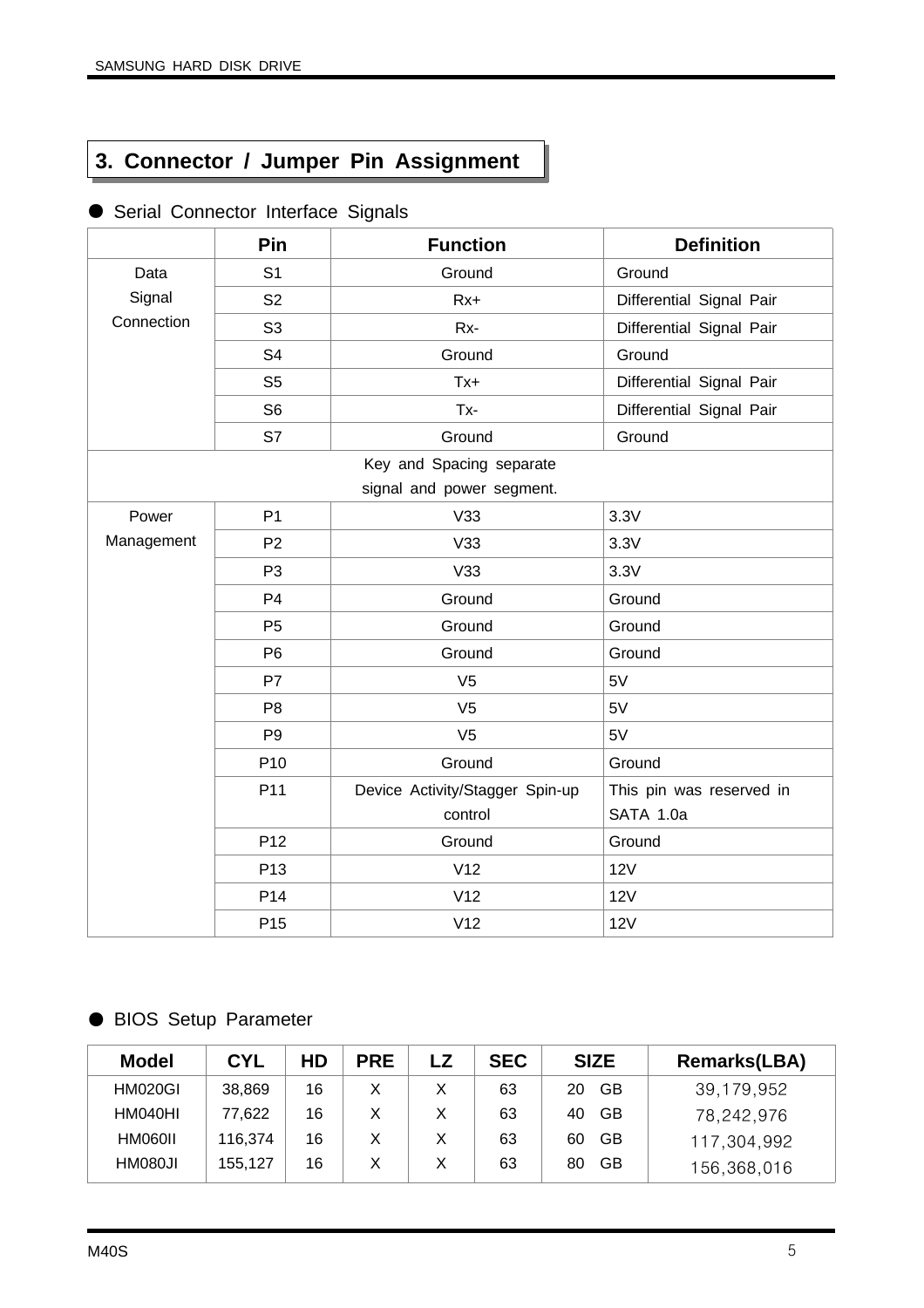# **4. Exploded View**

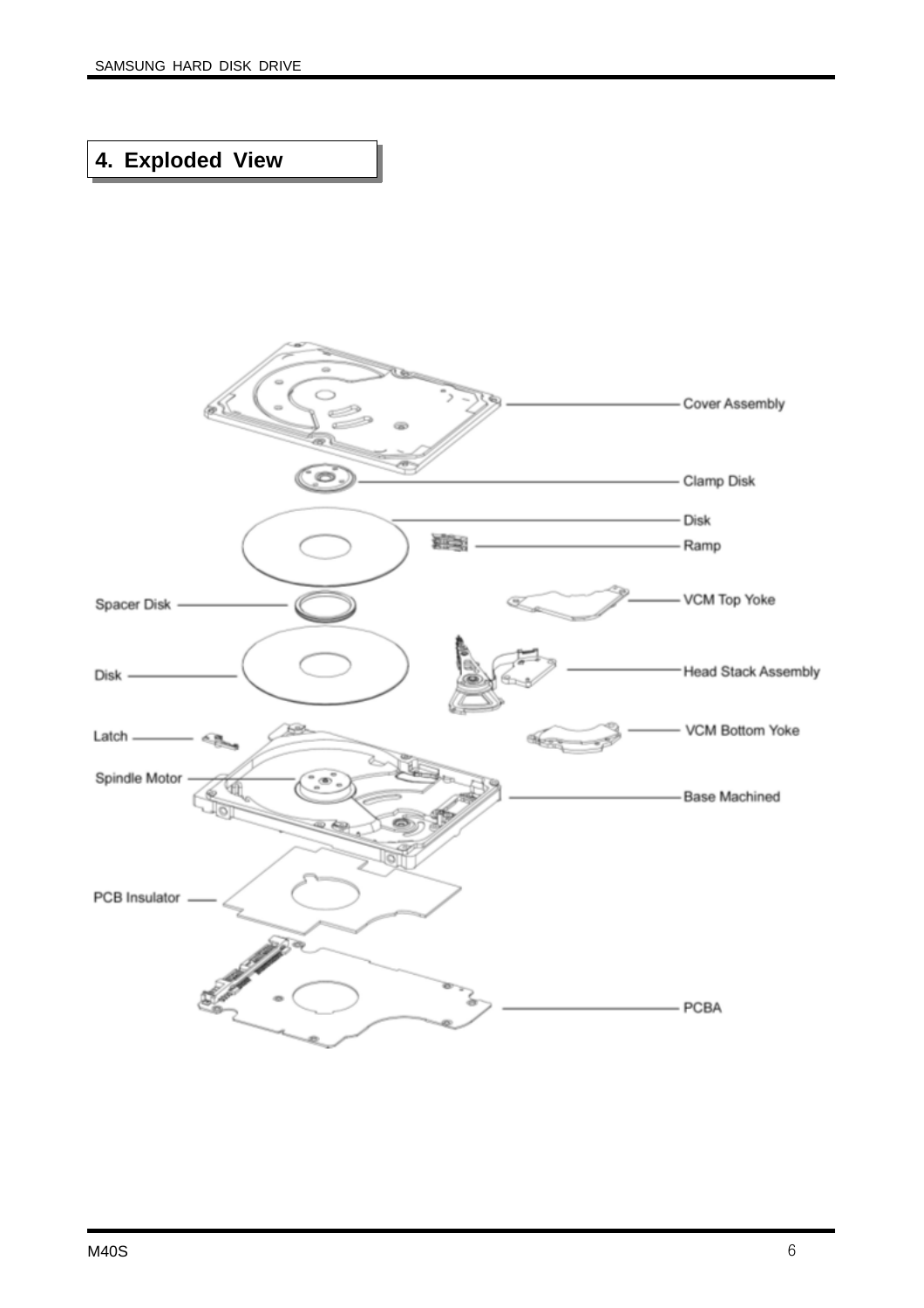#### << Major components of HDD >>

HDD is formed by major components as follows: Base, Cover, ARM(E-Block), Latch, Crash Stop, Pivot Bearing, Breather Filter, Window Clock, Window Push Pin, Jump Pin, Spindle Motor, Actuator, Magnetic Head, Magnetic Disk, PCBA

#### 1 Base

Base could be a basic frames for HDD assembly. Spindle motor, ARM, VCM, cover and PCBA are assembled on it, and other components are sub-assembled on those configuration. ARM and Spindle motor assembled to Head and Disk each in advance,then those are assembled on Base. If base could be effected by external and internal vibration (spindle motor & actuator's fake vibration), relative displacement occurred between head and disk so to reduce this effect to PES(Position Error Signal) and data signal, shape design concerned mode shaping should be needed.

#### 2 Cover

Cover protect HDD components from the exterior impact and play role of sealing to cut off particle and moisture which could be a fatal factor to head and disk. Cover is also designed in consideration of noise and vibration effect.

#### 3 ARM (E-block)

ARM is assembled HGA and VCM coil back and forth and it is connected to pivot axis pivot bearing. When VCM coil generate torque due to electromagnetic force of VCM, ARM swing around pivot and play a role of carriage so as head may access to information side of disk.

Inertia: It is the best way to shorten data access time that shows how fast head can reach to the proper point on of HDD efficiency, is minimizing ARM's weight to decrease inertia. And then to decrease weight of ARM, it'll be composed low density materials and reduce ARM's size within safety allowed when designed.

Unbalance: If the center of gravity for ARM isn't the same with that of pivot center, unbalance occur and it caused ARM to torque.

And acceleration might affect on unbalance mass in condition impact or vibration are given from the exterior. In case of magnetic latch, this unbalance could be a reason that latch released. Therefore shape simulation of ARM should be designed lest the center of gravity should go off center of revolving.

#### 4 Latch

When power HDD off, spindle motor stop spinning and park on the ramp automatically according to the order systemized. By that time if head is given any impact or vibration from the exterior, head invade data zone clung to disk. And then data damaged consequently, Latch solve the problem above as latch makes head maintain to be putted on the ramp from external shock.

#### 5 Crash Stop

Crash stop is made of elastic material and weaken a impact of actuator in emergency condition, head getting out of data zone when it move to parking zone or seek.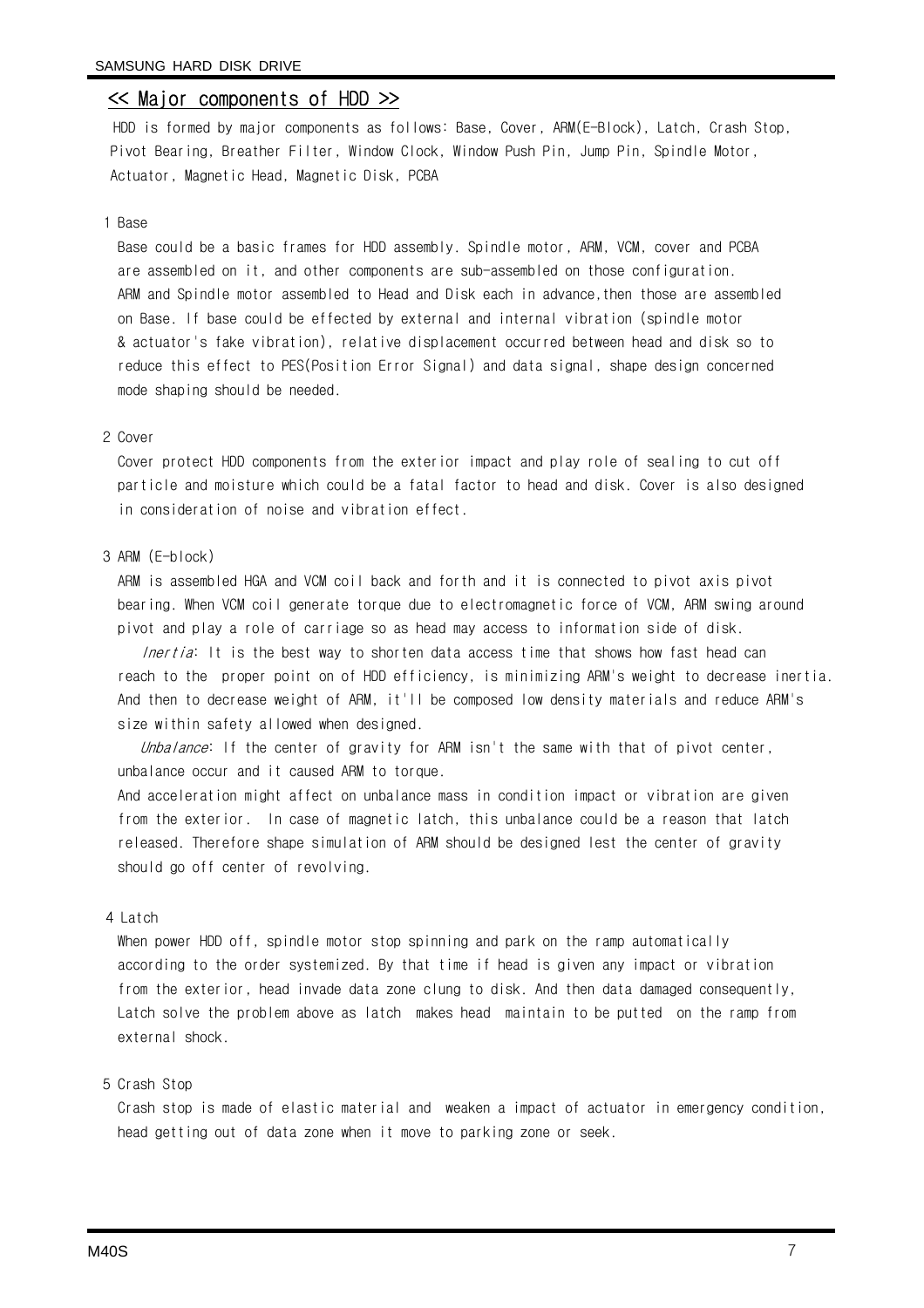#### 6 Pivot Bearing

Pivot bearing is a roll bearing fixed the center of gyration of ARM. Inner Race is fixed by screw after being connected to Base pivot and outer Race is fixed by retaining ring after being connected by ARM's hole and make the ARM's revolving movement actively.

#### 7 Breather Filter

In the interior of HDD, air flow is formed by the spinning disk in high speed and pressure distribution occurred. This pressure is lower than atmospheric pressure of the exterior of HDD and due to this, the outside air inflow into the interior caused contamination. Breather filter fixed in inflow plug induce clean air and help air circulation.

#### 8 Window Clock

Head must know the data's location information to access data on disk. Servo write is a process of recording information disk. To record information, we make hole that head for servo write can enter the interior of HDD and this hole is window clock. This hole is closed with sealing label after done servo writing, be careful not to be occurred inner contamination due to label's injury.

#### 9 Window Push Pin

Head should be controlled to move on disk at a regular track pitch interval rate during servo writing. ARM is torqued by VCM continuously and was controlled each track's moving using push pin. Window push pin is a hole for this, the pin could enter interior of HDA and be careful contamination caused by label's injury because this hole is closed by sealing label after done servo writing.

#### 10 Jump Pin

During installing, HDD need setting of pin organization in the next according to the drive running mode: master drive in single system, master drive in dual system, slave drive in dual system.

#### 11 Spindle Motor

Spindle motor is a sort of small motor which can change electric energy to mechanical energy utilizing for magnetic field. When the current of stator's coil formed by electromagnet is on, magnetic power occur between stator and rotator. (repeal occur between same pole and attract occur in case of different pole) This power can make rotator revolve and we should keep on changing the magnetic pole of the stator to maintain rotate at regular speed. To progress this function, we deduct rotation speed and circuit for controlling needed. It is possible to control the current flow and time interval with Hall element and MR element (these are sensitive to voltage change). The magnetic disk of hard disk is running by DC Brushless direct drive motor directly. Brush has long life and high reliability because it doesn't have belt. Recently we use flat motor to be adopted to the request of minimizing. The rotation bearing is supported by Fluid Dynamic Bearing(FDB), this is not keeping high speed spinning but also reducing resistance even eliminating and this make the acceleration better.

The life of hard disk is up to the durability of this bearing supporting revolving axis. Spindle motor rotate a disk media at regular speed.This device start to rotate as soon as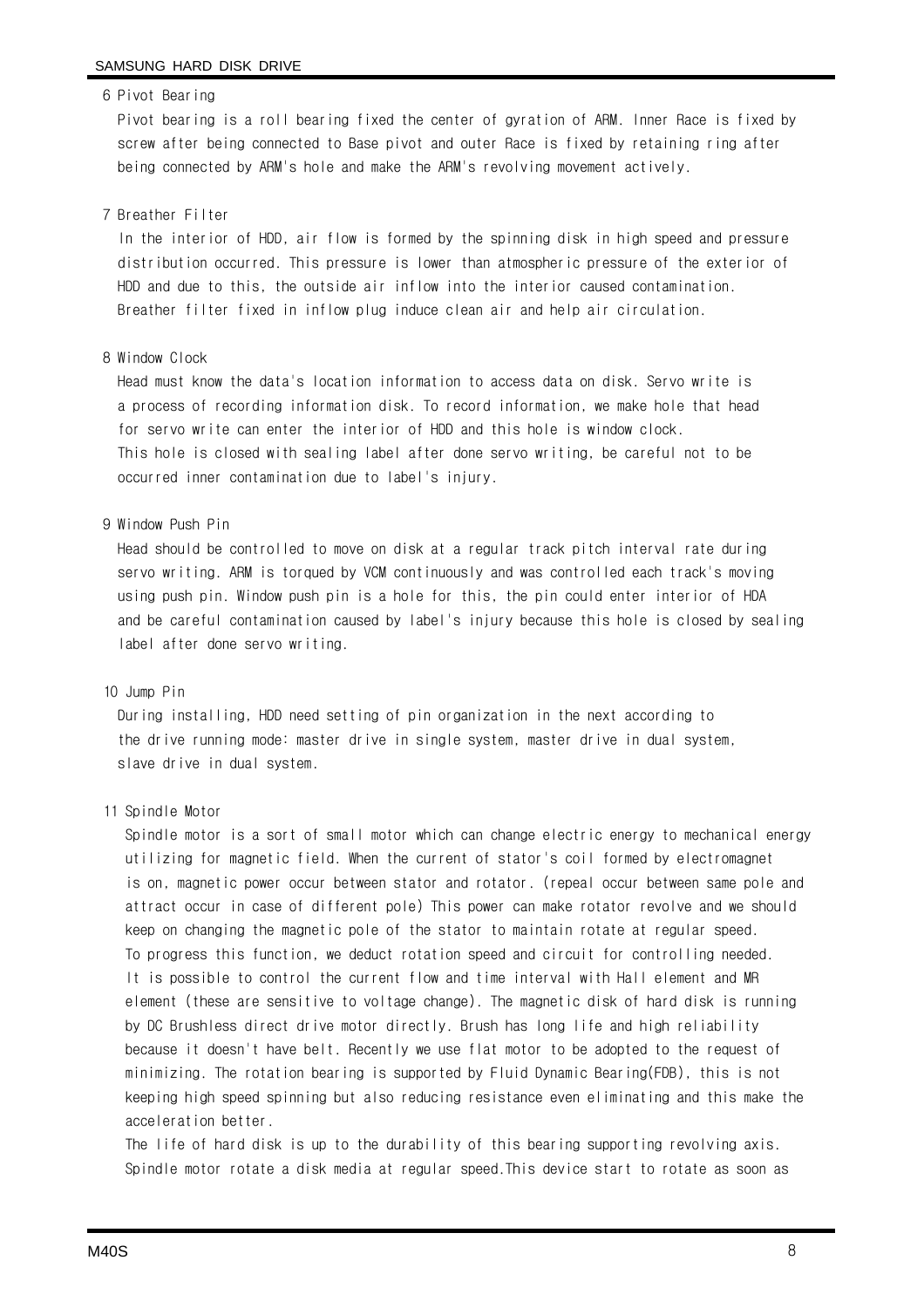put power on and no matter what HDD read or write data,spindle motor always revolve. Besides accurate reading from the media point of view is possible when maintain the constant speed within 0.1%,rotation error. The control circuit of spindle motor receive the index data from the spindle motor or media at every spin and check whether constant speed persists or not then revise the speed. Spindle motor is applied to DC brushless motor.

#### 12 Actuator

Hard disk has 2 disks so it has 4 written sides, and each side needs each written replay device, 8 heads needed. This 4 heads can't work independently. Each head is connected with one carriage and set as running altogether. For example, one head move at tenth track and then the rest come to move at the same track. Retrieval(information searching) is a moving the head to track properly. The faster searching speed, the better for a quick access. It is profitable to use voice coil motor for a fast searching speed. Making narrow the width and interval of track is for HDD capacity improvement so we can build more tracks on written side so searching movements in head become subtle. Therefore servo control the decision of HDD location. Magnetic disk is put standard signal for location marking from the manufacturing step. Head read this to find the relative difference then run motor mediate the head's location.

#### 13 Magnetic Head

Magnetic field is formed around the conduct on passing electric current to conductor and the direction and size of magnetic field are decided by those of an electric current. Magnetic head build a minute gap in core (formed by ring) and pass an electric current then strong magnetic leakage are occurred around gap thus magnetic particles of media vary the direction according to the that of current: this is called recording. On the contrary, a process induce magnetic signal to electric signal is called reading(decipherment).

#### 14. Magnetic Disk

Recording carrier become a permanent magnet according to applying magnetic material to the surface and change the magnetization direction of a electromagnet and it is possible to store information during long term.

#### 15. PCBA

PCBA is a circuit element concerning about HDD running and constructed in engine IC,COMBO IC,read/write IC,ROM ,and sort of chip etc.

- Engine IC: contained RAM&Interface IC and exchange information to computer.
- COMBO IC: Controlling spindle motor & VCM running when HDD power on.
- Read/Write IC: read/write of HDD
- ROM: Checking HDD basic function and management basic spec.

#### 16. Ramp

2.5 inch drives usually adopt Load /Unload ramp system to prevent head slap for disk basically. Head is putted safely on the ramp which is located off disk-outer diameter at non-operating It makes head avoid to slap disk during the external shock. and play a major role to move to disk smoothly at loading and move smoothly and safely to itself to park head at power-off.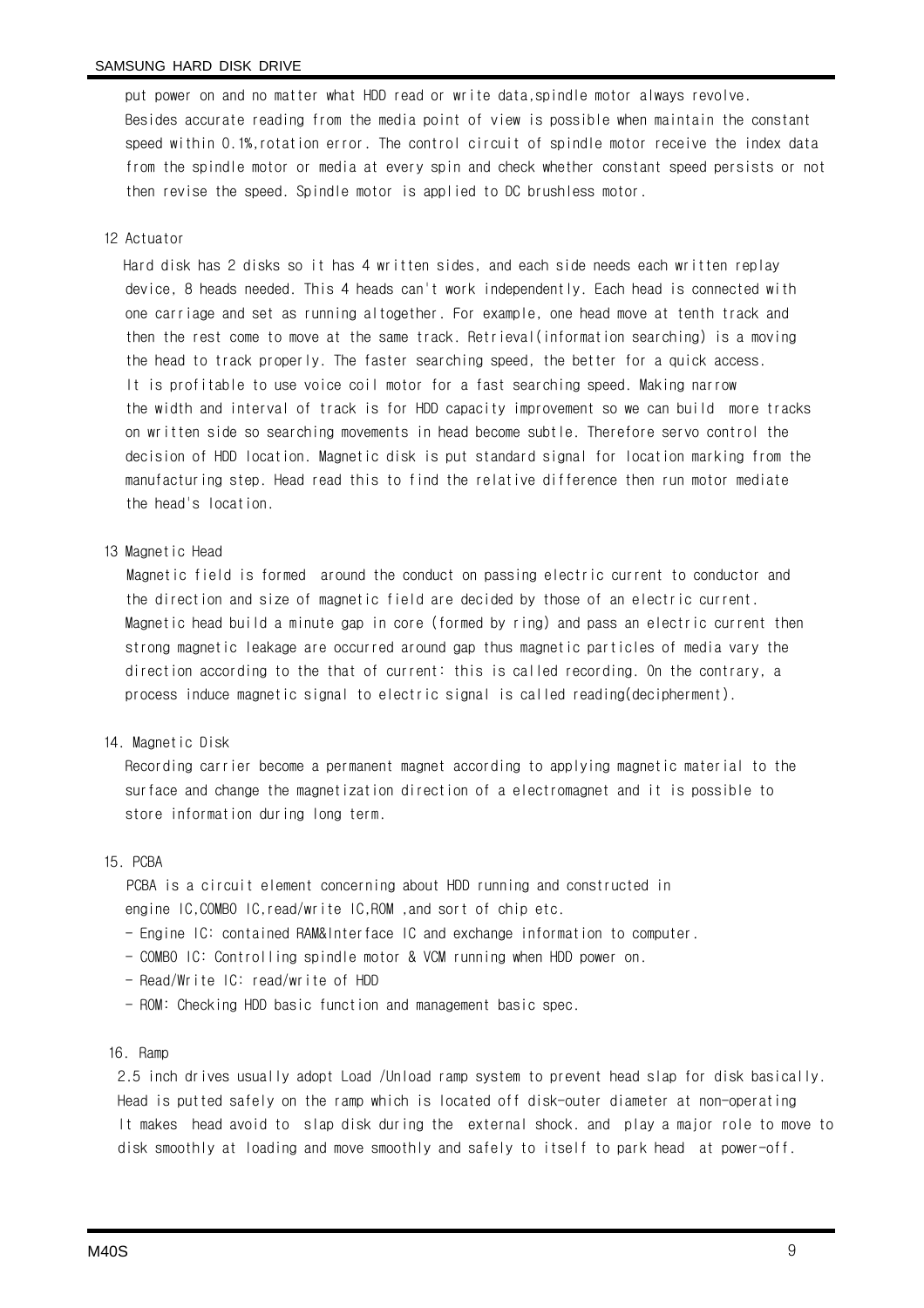# **6. Maintenance Cylinder Configuration**

| <b>File Name</b>    | Cyl         | <b>Sector</b>  | <b>Size</b>    | Ref ID             | <b>Descriptions</b>                    |
|---------------------|-------------|----------------|----------------|--------------------|----------------------------------------|
| <b>FSI</b>          | $\mathbf 0$ | 1              | 1              |                    | File System Information record         |
| FSI <sub>2</sub>    |             |                |                |                    | Backup copy of FSI                     |
| <b>FIT</b>          | 0           | $\overline{c}$ | 4              |                    | File Information Table                 |
| FIT <sub>2</sub>    |             |                |                |                    | Backup copy of FIT                     |
| <b>MLIST</b>        | 0           | 6              | 1              | M_LIST             | Maintenance Cylinder Defect List       |
| SV_TBL              | $\mathbf 0$ | $\overline{7}$ | $\overline{4}$ | <b>SVOTBL</b>      | Servo Table                            |
| CONFIG2             | 0           | 12             | $\overline{c}$ | CONFIG2            | System Configuration Data              |
| <b>CONFIG</b>       | 1           | 1              | $\overline{c}$ | <b>CONFIG</b>      | System Configuration Data              |
| <b>SERIALNO</b>     | 1           | 3              | 2              | <b>SERNUM</b>      | Serial Number                          |
| <b>BI_SCRPT</b>     | 1           | 5              | 4              | <b>BISCRT</b>      | Burn-In Script                         |
| <b>BI_RESLT</b>     | 1           | 10             | 1              | <b>BIRSLT</b>      | Burn-In Result                         |
| <b>BI_CRTRA</b>     | 1           | 11             | 1              | <b>CRITER</b>      | Burn-In Criteria                       |
| FNL_TEST            | 1           | 12             | 8              | <b>FNLTST</b>      | <b>Final Test</b>                      |
| CHN_TBL             | 1           | 30             | 12             | CHTBL0             | Channel Table                          |
| GEO_TBL             | 1           | 46             | 32             | <b>GEOTBL</b>      | Drive Geometry Table                   |
| VLIST_H             | 1           | 78             | $\mathbf{1}$   | <b>VLSTHD</b>      | Servo Defect List header               |
| <b>VLIST</b>        | 1           | 79             | 12             | V_LIST             | Servo Defect List                      |
| SLIST_H             | 1           | 111            | 1              | <b>SLSTHD</b>      | Slip Sector List Header                |
| <b>SLIST</b>        | 6           | 1              | 512            | S LIST             | Slip sector list                       |
| <b>TLIST</b>        | 1           | 364            | 8              | <b>T_LIST</b>      | Track Defect List                      |
| <b>RLIST</b>        | 1           | 801            | 35             | R_LIST             | Reassign List                          |
| <b>TMPRTURE</b>     | 1           | 385            | 1              | <b>TMPREC</b>      | Temperature Measurement Data           |
| SET_MAX             | 1           | 381            | 1              | <b>SETMAX</b>      | Set max LBA number                     |
| <b>SECURITY</b>     | 1           | 382            | $\mathbf{1}$   | <b>SECUTY</b>      | Security data                          |
| SV_TBL2             | 1           | 383            | 3              | <b>SVBKUP</b>      | Servo table backup                     |
| CHN_TB <sub>2</sub> | 1           | 387            | 8              | CHTBL <sub>1</sub> | Channel table backup                   |
| <b>OVERLAY</b>      | 1           | 401            | 396            | <b>OVRLAY</b>      | Overlay firmware code                  |
| <b>BI_TIME</b>      | 4           | 148            | 3              | <b>BITIME</b>      | Burn-In test time                      |
| ER_CNT              | 4           | 59             | 1              | <b>ERRCNT</b>      | Burn-in error count                    |
| SV_ERCNT            | 4           | 60             | 1              | <b>SVECNT</b>      | Burn-in servo error count              |
| SCN_GRAY            | 4           | 61             | 1              | <b>SCNGRY</b>      | Scan gray data                         |
| PAR_MON             | 4           | 62             | 10             | <b>PARMON</b>      | Burn-in channel parameter monitor      |
| WK_HEAD             | 4           | 72             | 10             | WKHEAD             | Weak head data                         |
| TPI_WRW             | 4           | 82             | 4              | <b>TPIWRW</b>      | Burnin TPI measurement data            |
| MR_TUNE             | 4           | 550            | 40             | <b>MRTUNE</b>      | MR head tune data                      |
| <b>DLIST</b>        | 5           | 1              | 768            | <b>D_LIST</b>      | Primary defect list                    |
| TST_GEO             | 24          | 1              | 384            | <b>TSTGEO</b>      | Geometry table for test/select TPI/BPI |
| <b>SMRT</b>         | 11          | 1              | 9              | <b>SMRTBL</b>      | Smart data                             |
| SMRT_LOG            | 11          | 3              | 4              | <b>SMRTLG</b>      | Smart log                              |
| SMRT_WTS            | 11          | 10             | 5              | <b>SMRTWT</b>      | Smart write test                       |
| SMRT_HLG            | 11          | 15             | 512            | <b>SMTHLG</b>      | Smart host log                         |
| <b>BIAS_SHK</b>     | 11          | 526            | 370            | <b>BIASHK</b>      | Bias shock data                        |
| END-FIT             |             |                |                |                    | End of Record                          |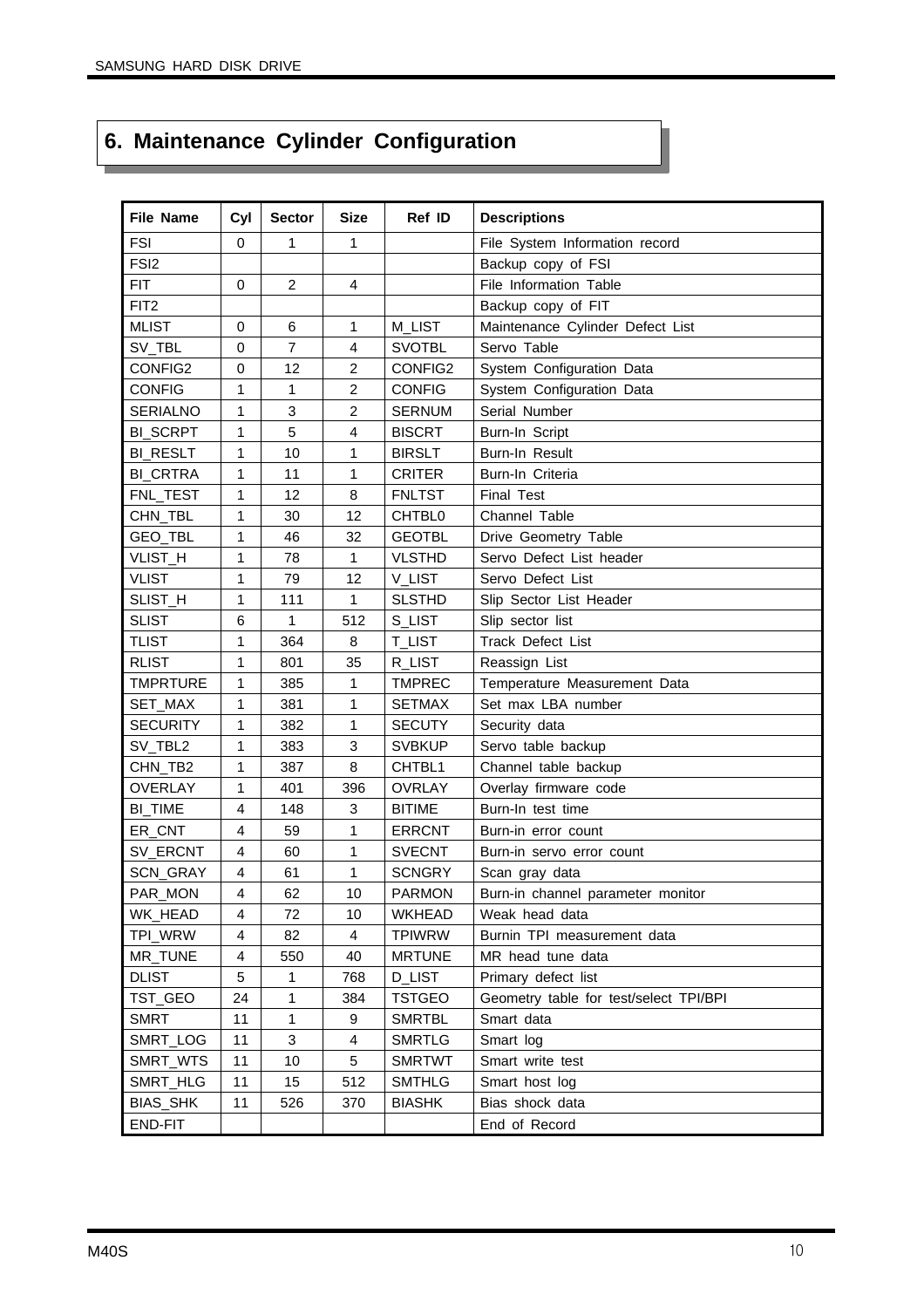# ※ **Explanation of terms for HDD repairing**

|                                               | <b>CONTENTS</b>                                                                                                                                                                 | <b>SYMPTOMS</b>                                                                                                                                                                                           |
|-----------------------------------------------|---------------------------------------------------------------------------------------------------------------------------------------------------------------------------------|-----------------------------------------------------------------------------------------------------------------------------------------------------------------------------------------------------------|
| NOT READY<br>(NR)                             | When HDD power on, LED is in on and motor<br>start to drive. At this time head make<br>vibration and start to drive then stop the<br>vibration and led is off at the same time. | Motor doesn't drive.<br>Led is still on/off mode when power on<br>: PCB failure<br>Led is still in on mode and doesn't<br>make any vibration.                                                             |
| DISK DEFECT                                   | Symptoms for damage at disk side                                                                                                                                                | ID, MD, OD failure is occurred in                                                                                                                                                                         |
| ID                                            | Defect is occurred at the inner part of disk                                                                                                                                    | leo test process rate $0 \sim 33\%$ OD                                                                                                                                                                    |
| <b>MD</b>                                     | Defect is occurred at the middle part of disk                                                                                                                                   | 34~ 66% MD                                                                                                                                                                                                |
| OD                                            | Defect is occurred at the out part of disk                                                                                                                                      | 67~100% ID                                                                                                                                                                                                |
| <b>MAINTENANC</b><br>E CYLINDER<br>DEFECT(MC) | Part of basic information like defect etc. in<br>HDD                                                                                                                            | Maintenance cylinder defect                                                                                                                                                                               |
| <b>SPIN MOTOR</b>                             | Motor rotate disk and if it is impacted , make a                                                                                                                                | When power on, some irregular noise is                                                                                                                                                                    |
| NOISE(SM)                                     | big noise due to damage.                                                                                                                                                        | occurred at general motor.                                                                                                                                                                                |
| <b>ERASED TIME</b>                            | how many times does it cost to progress read<br>test in leo actually                                                                                                            | This is SUFFECTED in drive                                                                                                                                                                                |
|                                               | NORMAL TIME Prescribed read test time by product company.                                                                                                                       |                                                                                                                                                                                                           |
| <b>AUTO TEST</b>                              | Read and defect free are progressed<br>automatically.                                                                                                                           | ALT+A Key                                                                                                                                                                                                 |
| DEFECT FREE                                   | Transfer defect on disk into buffer cylinder on<br>disk. Defect isn't available for read/<br>write                                                                              | OD, MD, ID is occurred when defect free error<br>and exceed the capacity to progress defect<br>free. F6 Key                                                                                               |
| <b>READ TEST</b>                              | Read wether damage on the disk side or not                                                                                                                                      | F <sub>2</sub> Key                                                                                                                                                                                        |
| <b>WRITE TEST</b>                             | Write the regular data on disk side.                                                                                                                                            | F4 Key                                                                                                                                                                                                    |
| <b>DELETE</b><br><b>SYSTEM</b>                | Erase all the previous Data entirely at leo test<br>pass product.                                                                                                               | F7 Key                                                                                                                                                                                                    |
| <b>PES</b>                                    | HEAD is located at cylinder of disk correctly<br>and is tested write , read is available.                                                                                       | HUTIL test PES fail                                                                                                                                                                                       |
| <b>BURN IN</b><br><b>TEST</b>                 | Repeat read, write for with many hours and<br>progress defect free finally for the product<br>confidence.                                                                       | Product which CD,MD,ID defect is occurred in<br>HUTIL test is downloaded(head test)by ALT-I<br>and if it is passed , only power on<br>needed.Repeat led once is pass, fail when<br>fail happen once more. |
| HUTIL TEST                                    | To check defect of HDD, svc tool,<br>read, write, head, pes are manufactured to test<br>defect and this is available for defect free and<br>other variable test.                | Check menu with F10 Key.<br>Refer to HUTIL manual for usage                                                                                                                                               |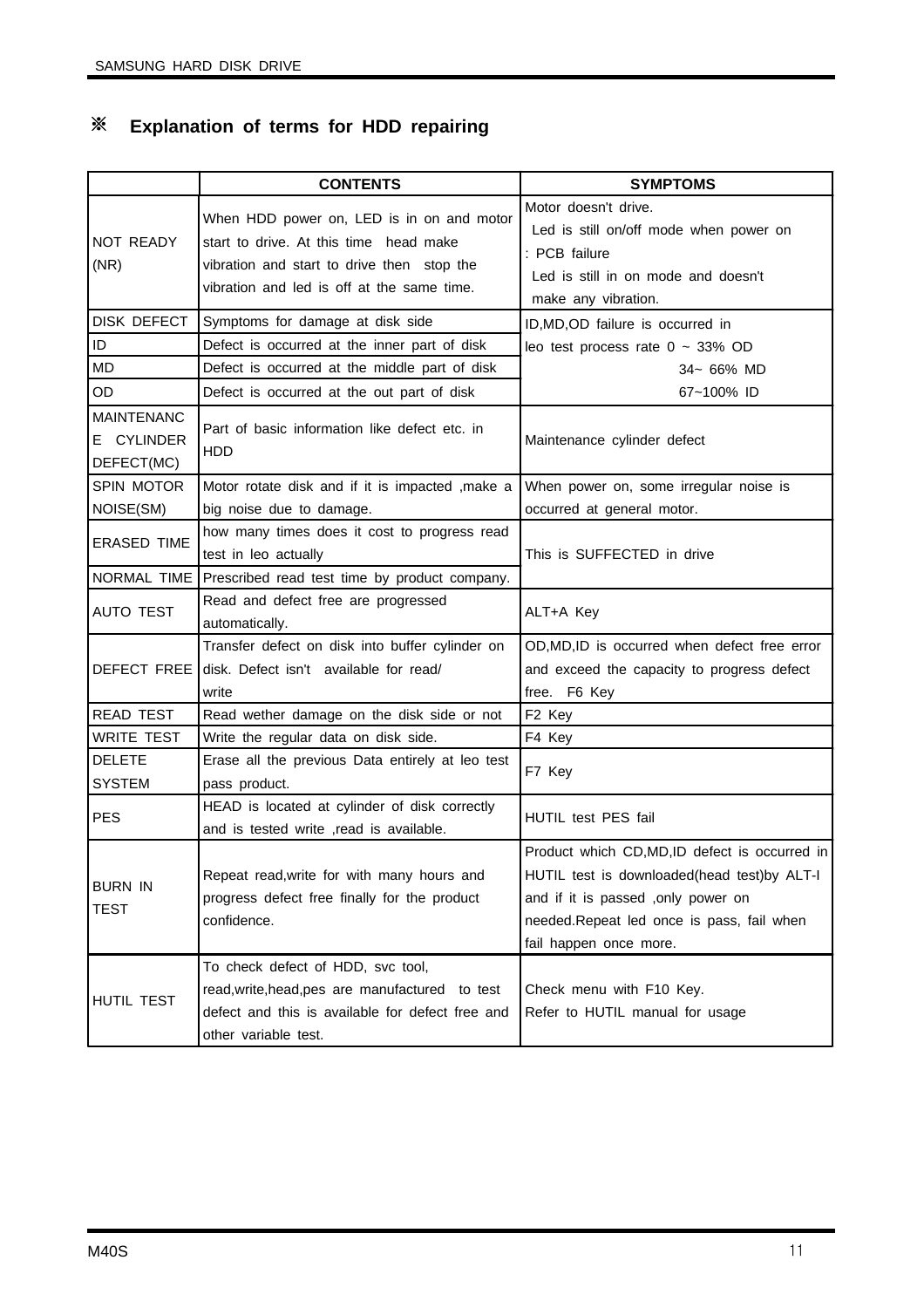#### **7. How to use HUTIL Program**

#### **1) Before you start**

HUTIL support from Voyager11P to PALO series.(HUTIL 1.12 version)

(HUTIL has been upgrading constantly whenever new model comes out.)

- Preparation before use

Diskette or HDD containing HUTIL.EXE should be boot-up to MS-DOS mode,that is, should be contained IO.SYS, MSDOS.SYS,COMMAND.COM (IO.SYS, MSDOS.SYS: hidden file). And also HUTIL.CFG is required.

#### **2) Explanation of each menu**

#### [TEST]

#### SHORT TEST

Menu for random read test, no defect free test.

#### LONG TEST

Read test from the first cylinder to the last in order, no defect free test.

#### READ ALL

Display error list when error is occurred after reading whole cylinder. Message will be appeared if the test time delay is over 20 seconds compared with other normal HDD. In this case, HDD may have problem. (Progress sequential read test from cyl. #0 to the last cylinder. No Defect Free. - Refer to attachment below.)

#### READ FROM TO

Read from the designated cylinder and head to the designated cylinder. Press ESC to stop in the middle.

#### WRITE ALL

Write 00h on all cylinder except maintenance cylinder. All data will be removed. (Even partition table, boot sector & FAT)

#### WRITE FROM TO

Write from the designate cylinder and head to the designated cylinder.

#### DEFECT FREE

Progress after **Read Drive** command.

Defect free operation for the defects in the error list.

#### LONG TEST & DF

Current auto test. Check defect and defect free during read test 뭉 examine defect free again.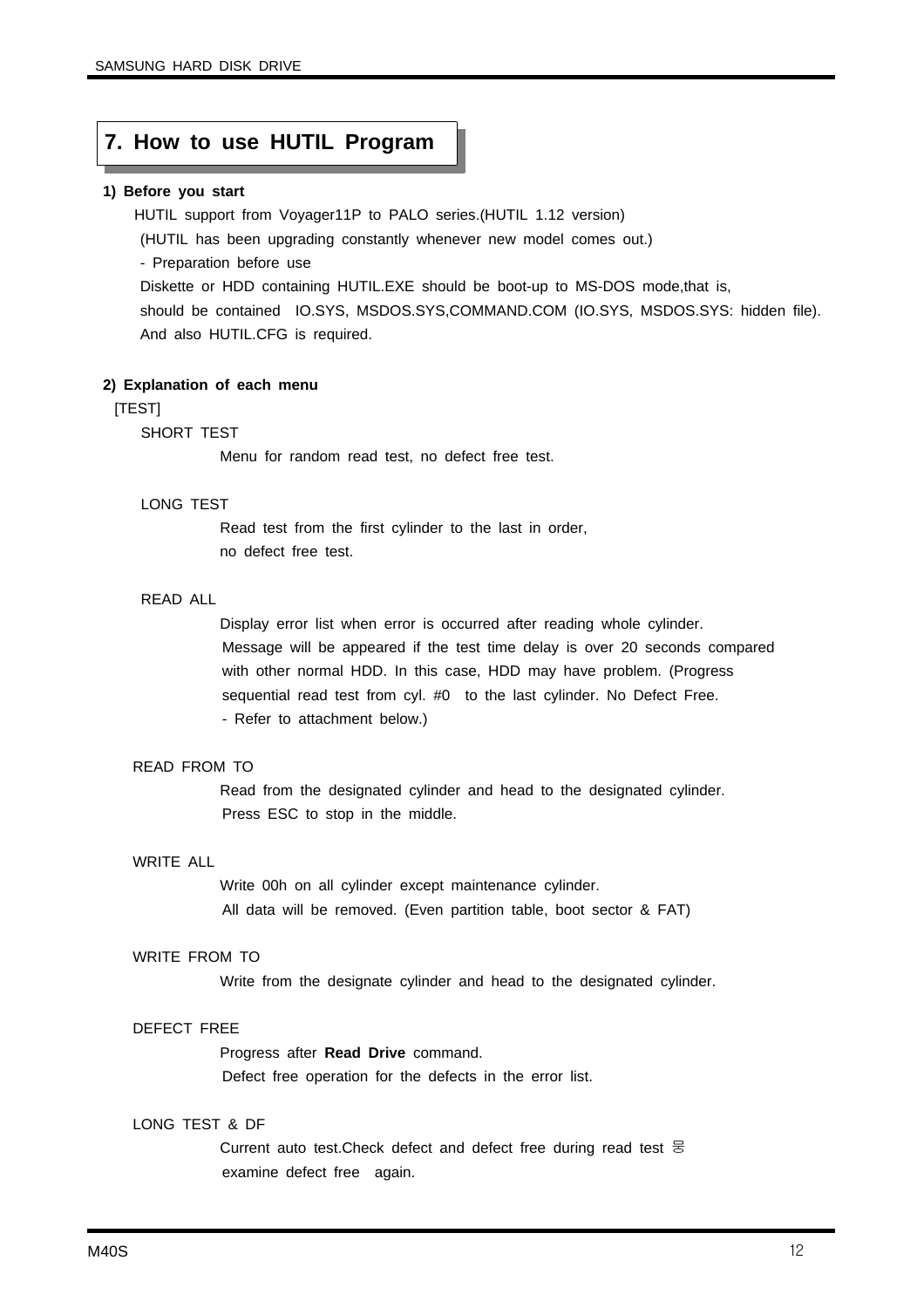#### BURN IN

Download burn-In script to HDD.

#### ERASE & SCAN

Write full surface with 00 pattern and scan full surface.

#### OD SCRATCH TEST

Check OD for OS area has physical problem.

#### AV SCAN TEST

scan full surface every 256 Sectors and check elapsed time.

#### [INFORMATION]

NEW DEFECT LIST

View the error list in memory.

#### NEW DEFECT MAP

Show defect on drive in graphic mode. These defects are invisible because of done then these are added after defect free done B/I & Read test or Auto test separately.

#### GROWN DEFECT MAP

Show the defects in graphic mode during HUTIL program. Moving along cursor with up/down arrow key, these keys are indicated the location of defects in the right list on disk. This location is agreed with the real location because skew was concerned in that already. The color of an arrow is agreed with those of head in which defect occurred.

※ This function is applying to Voyager10,11,11P currently and this function can't show the defects during process.

#### [TOOL]

SET MAX ADDRESS

Control Drive's Max Address

a) PROCESS

Change Max Address to designated size.

b) TARGET LBA

Set Max Address size with LBA.

c) TARGET SIZE

Set Max Address size with MB

d) MODE [NON-VOLATILE, VOLATILE]

Decide Changed Max Address is permanent or volatile

e) RECOVER NATIVE SIZE

Recover to original size

f) DISPLAY CURRENT STATUS

Show Current Size and Original size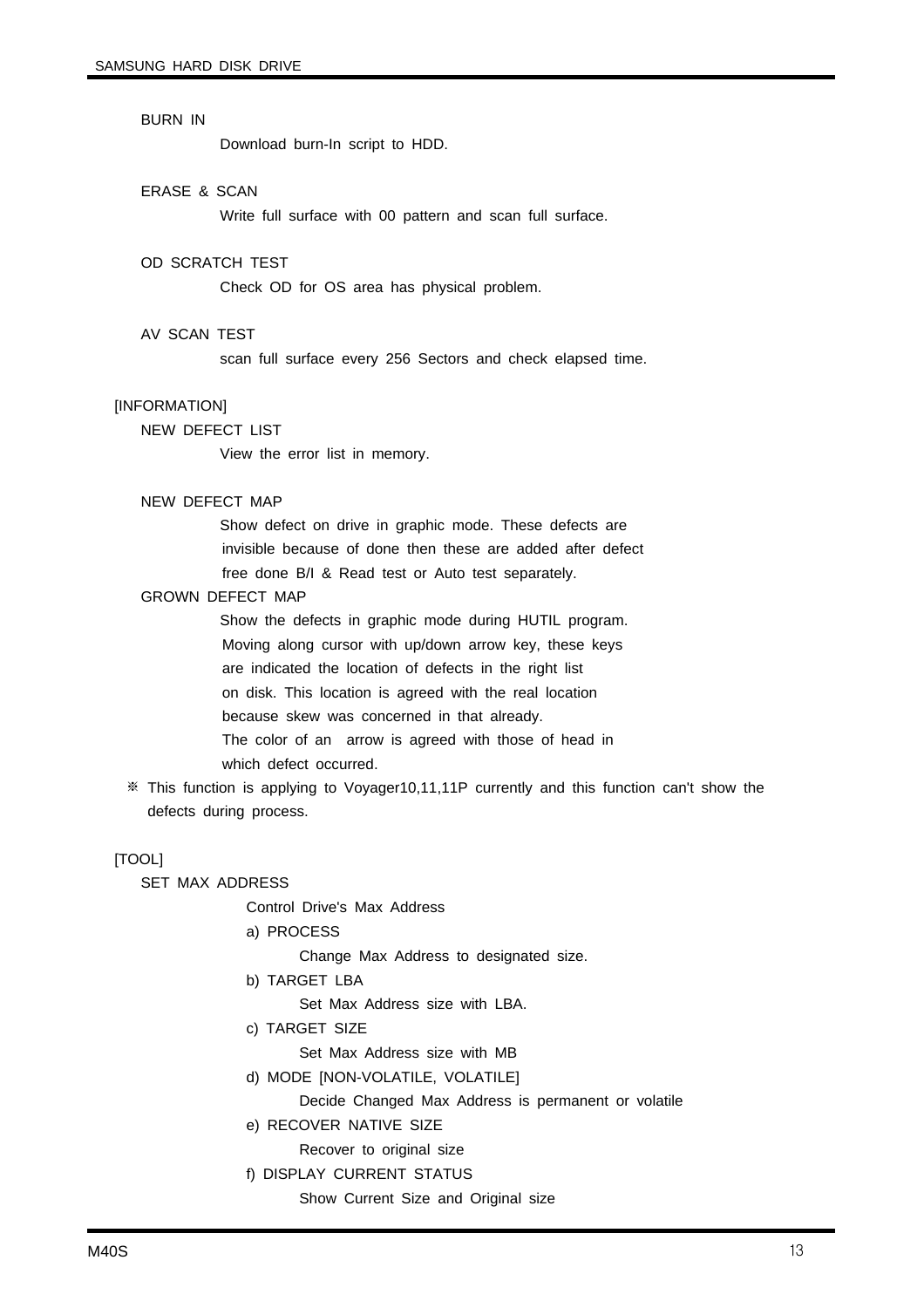#### DCO SET MAX ADDRESS

Control Max Address with DCO Command.

a) PROCESS

Change Max Address to designated size..

- b) TARGET LBA
	- Set Max Address size with LBA.
- c) TARGET SIZE

Set Max Address size with MB

d) RECOVER NATIVE SIZE

Recover to original size

e) DISPLAY CURRENT STATUS

Show Current Size and Original size

#### C. ERASE HDD

- Erase all data in Drive. Write with 00 pattern
- a) PROCESS
	- Execute Erase Drive
- b) TARGET LBA

Set Erase size with LBA

c) TARGET SIZE

Set Erase size with MB.

- d) ERASE MBR
	- Erase M.B.R. (LBA 0).
- e) LOW LEVEL FORMAT

Erase full surface faster with VU Command.

#### D. SET MAX UDMA MODE

Control UDMA limit

a) PROCESS

Change designated speed

- b) UDMA MODE [UDMA 33, UDMA 66, UDMA 100, UDMA 133, SATA 150] Support mode depends on drive model.
- c) DISPLAY CURRENT MODE

Show Current max UDMA mode

※ If setmax is already set on drive, we can't use this function.

#### E. AUTOMATIC ACOUSTIC MANAGEMENT

Change AAM mode

- a) PROCESS
	- Change designated speed
- b) AAM MODE [DISABLE, FAST, MIDDLE, QUIET]
	- Support mode depends on drive model
- c) DISPLAY CURRENT MODE
	- Show Current AAM mode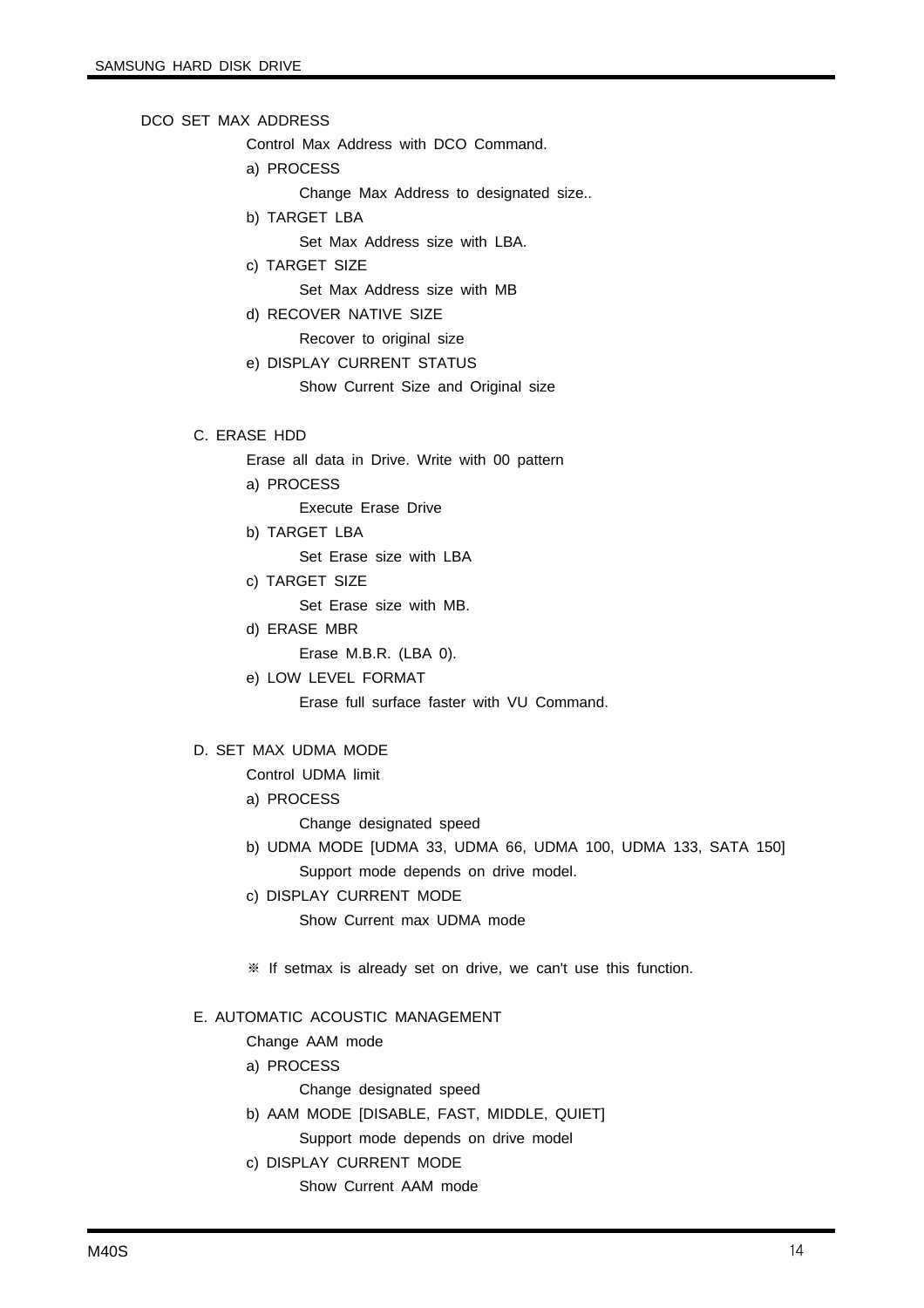F. SELF DIAGNOSTIC

diagnostic for end user

G. CHANGE NATIVE SIZE

Control Drive size with VU Set Max Command

- a) CHANGE NATIVE SIZE
	- Change Native Size as designated.
- b) TARGET LBA

Set Native Size with LBA

c) F/W REVISION

Change Firmware revision except first 2 charactor.

d) MODEL NAME

Change model name, 'SAMSUNG' should be on model name,

because hutil uses model name it is samsung drive or not.

e) RECOVER ORIGINAL SIZE

Recover to original Native Size.

f) DISPLAY CURRENT STATUS

Show Current native size and original native size.

H. SET SECURITY

Control Set Security

a) SET SECURITY UNLOCK : SECURITY UNLOCK.

Drive is unlocked during drive power is on. after power off, drive will be locked again.

- b) SET SECURITY DISABLE : SECURITY UNLOCK & DISABLE.
	- Drive is unlocked permanently.
- c) SET SECURITY PASSWORD

Lock drive with designated Password.

- d) PASSWD : Password
- e) IDENTIFIER : USER/MASTER
- f) LEVEL : HIGH/MAXIMUM

#### I. VENDOR UNIQUE SET SECURITY

Unlock drive without user password.

a) VU SET SECURITY UNLOCK : SECURITY UNLOCK.

Drive is unlocked during drive power is on. after power off, drive will be locked again.

- b) VU SET SECURITY DISABLE : SECURITY UNLOCK & DISABLE. Drive is unlocked permanently.
- c) VU SET SECURITY PASSWORD : Lock drive with original password
- J. 48BIT LBA SUPPORT Change drive 48bit lba on/off

[OPTION]

ABOUT HUTIL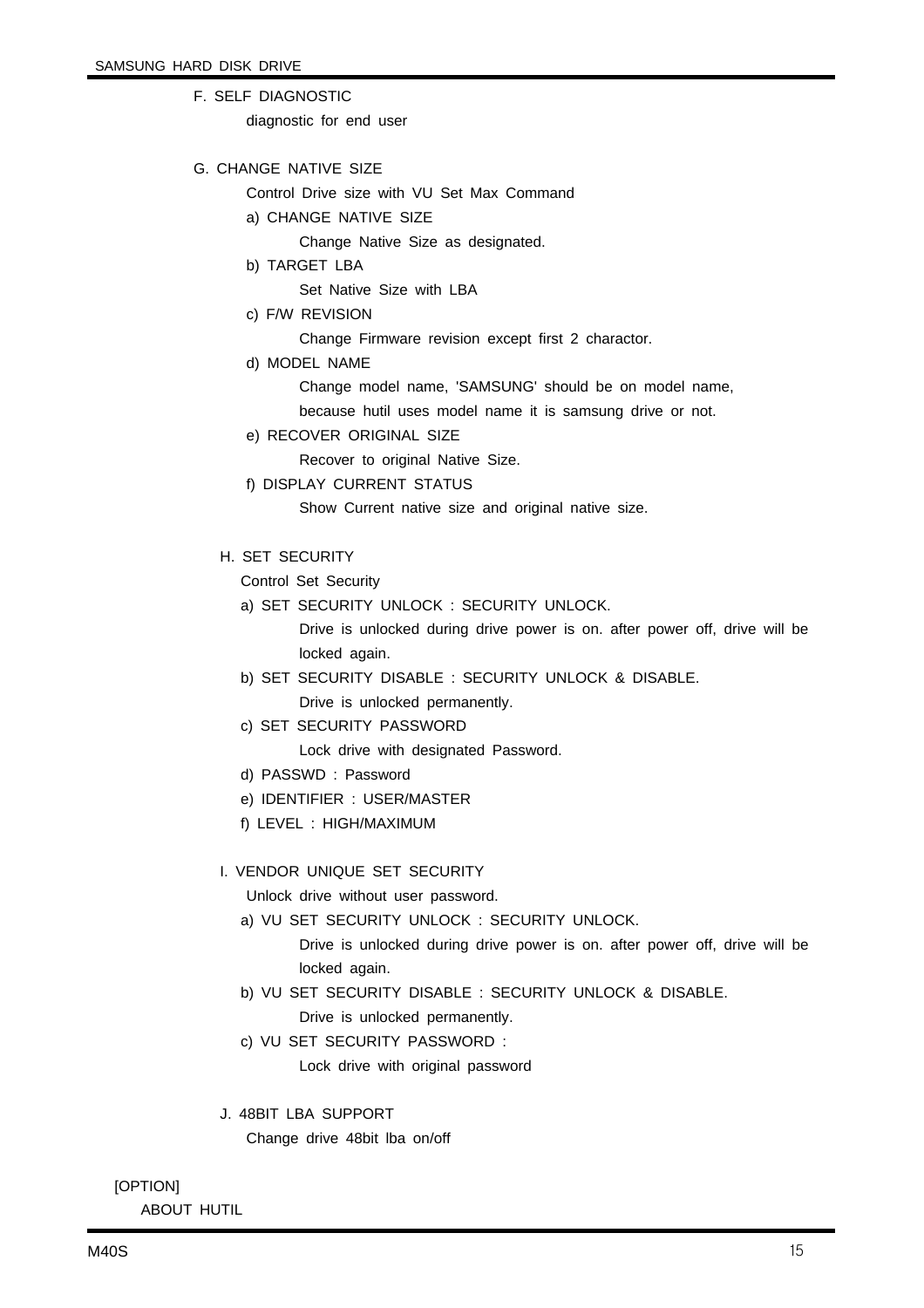Version of HUTIL.

#### DOS SHELL

Execute DOS Shell. If you want back to HUTIL, input EXIT.

#### DRIVE INFORMATION

Open the information window about the target HDD.

Press **ESC** to close.

#### EXIT TO DOS

End HUTIL program.

#### **3) The others**

#### **- Difference of read test and auto test**

(Difference from HUTIL user, refer to supplement )

① How to Read All/From Test: In "read all test" case, only show error status on screen not to progress D/F(defect free) but to read. This method is available for test in case of lots of set because we can save D/F time if defects are occurred.

※ In case of S/C in Europe(All-in), progress the test by using read test(F2). First, progress "all read" and if defect is occurred during progress, decide failure or B/I judgment quickly to select set promptly in state fail limit and B/I limit are decided according to defect numbers. This progress is available for test in case of lots of set. A weak point is that limit is hard to be decided because LED user judge "pass" or B/I "failure" for himself.

※ Pass standard of EDC in case of S/C in Europe(All-in)

: Progress test ⇒ defects are occurred no more than 0 ~ 4 ⇒ progress D/F ⇒judge "pass".

- Standard of B/I test: Progress test⇒ defect is occurred less than 5 ~ 200 ⇒

judge B/I test after B/I down loading.

- Failure standard: Progress test  $\Rightarrow$  defect is occurred more than 200  $\Rightarrow$  failure (little bit differ from real case because the standard is a example which HUTIL user progress the test after data analysis.)

② How to Short/ Long Test : Head check →PES check →M/C check →media check

If defect is occurred during media test,progress D/F keeping on test progress. In case of Auto test, failure code is appeared on screen so failure is judged commonly. It takes lots of times because defect is progressed whenever error occurred.

※ Two methods above have weak and strong point both, so apply these to proper condition.

#### **- Standard of failure judgment** (Auto test)

① Head Check

ⓐ Write Head: All heads are progressed to write at the last cylinder (ID region).

If it is fail to write due to cylinder error, progress again in the next inner cylinder. Record failure status to the corresponding head after progress error check to all 10

cylinders.( e.g.: Head 0  $\rightarrow$  Fail, Head 1  $\rightarrow$  Pass ...)

ⓑ Read Head: Seek 100 cylinders per OD, MD, ID regions →remark "failure" if error occurred in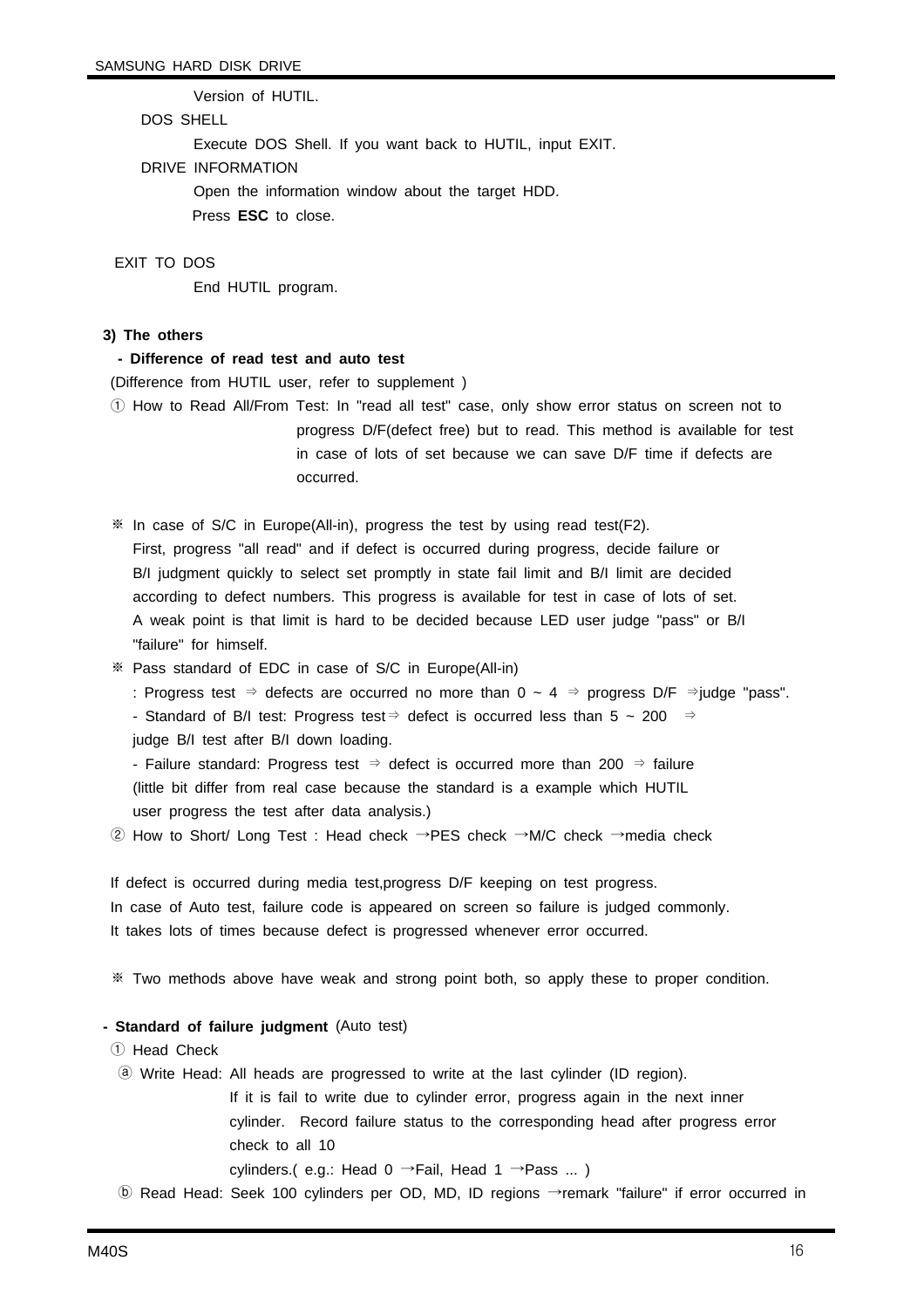3 times per region. ( Judge failure by reading not the whole cylinder but servo sector only because it is apt to mistake failure to head failure due to scratch)

- ② PES Check (PES, RCO, Mechanism)
	- : Compare PES value from the first cylinder starting OD(except MC ),MD,ID region to the 3rd cylinder. (Check 30 times per 1 cylinder) →Remark "failure" when error occurred more than 3 times per 1 cylinder.
- ③ Maintenance Cylinder Check(M/C): Read Maintenance cylinder from the number of 0 to the last.  $\rightarrow$ In case of "MC", remark "failure" when error happened in one time.
- ④ Media Check

: Read from OD to ID region same as the existing read test function and progress "D/F" whenever defect occurred.

- ⓐ Auto Defect Free: Reading along OD to ID region, progress "D/F" promptly if defect occurred. Read the next sector if no defect occurred and progress D/F if defect occurred. When we don't have any more cylinder space for D/F, stop progressing D/F and then remark defect status for the next 30 defects occurred from the D/F stopping location.
- ⓑ Remark failure:
	- If the number of defects are same in OD,MD,ID region
		- $\rightarrow$ remark failure in order of OD > MD > ID.
	- If the number of defects are different in OD,MD,ID region
		- $\rightarrow$ remark failure in region have the most defects among OD,MD,ID region
			- □□continuousness: Continuous scratch more than 15 cylinders
			- □□divergence: Divergent scratch less than 15 cylinders
- ⑤ Test OK: Remark "Test OK" if no problem occurred when test done.
	- If it passed due to D/F, remark "Defect free by pass~" and show the corresponding failure region in the below. At this time, input the code of failure region shown and the control code 'is a "Defect controlled".
	- ※ Display Read time with checking during Read test, (Stop reading if expecting read time exceeded +10 when 50 % tested.)

#### **4) HUTIL Error message**

- ① Error messages
	- ECC ERROR: Where the data was written (data writing dimension in sector, data zone) occur physical damage (hard related error: disk ding by head caused by impact and vibration) or logical damage. (soft related error: error is occurred during writing) Logical error(damage) could be cured by re-writing.
	- DATA AM NOT FOUND ERROR: Damaged address mark(AM:current address information of data) among the structure of sectors, containing the logical and physical
		- defect.
	- ABORTED COMMAND: Message when HDD can't recognize the fixed order in program. (PCBA failure or HDA failure.)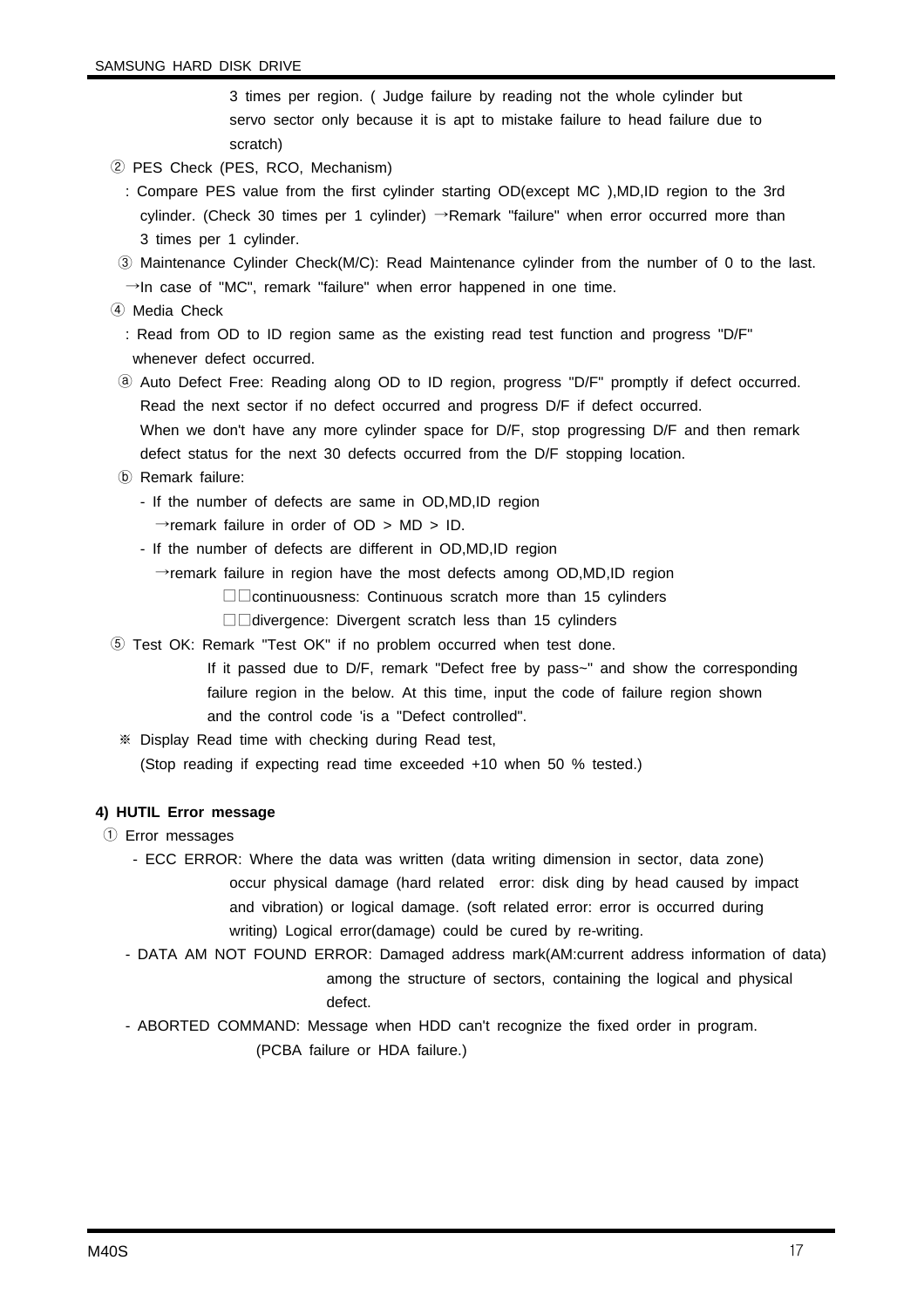|  | 2 Example of disk failure |  |  |  |
|--|---------------------------|--|--|--|
|--|---------------------------|--|--|--|

|                         |                | < Error List > |                   |
|-------------------------|----------------|----------------|-------------------|
| <b>CYL</b>              | HD(Head)       | <b>SEC</b>     | Error List        |
| 1                       | $\mathbf 0$    | 117            | ECC Err           |
| $\overline{2}$          | 1              | 106            | Data Am Not Found |
| 3                       | 1              | 110            | ECC Err           |
| $\overline{\mathbf{4}}$ | $\overline{2}$ | 12             | ECC Err           |
| 117                     | 1              | 13             | ECC Err           |
| 120                     | $\overline{2}$ | 152            | ECC Err           |
| 159                     | 3              | 102            | ECC Err           |
| 170                     | 1              |                |                   |
| 171                     | 1              |                |                   |
| 172                     | 3              |                |                   |
| 173                     | 1              |                |                   |
| 174                     | $\overline{2}$ |                |                   |
| 190                     | $\overline{2}$ |                |                   |
| 191                     | 1              |                |                   |
|                         |                |                |                   |

Most of case,defects(cylinder)are sporadic or continuous but if defects are partly -continuous, disk could be judged disk failure.

It is called the continuous defects "scratch" it means that head is scratched the disk side in the direction of arc or straight due to impact or vibration after motor run.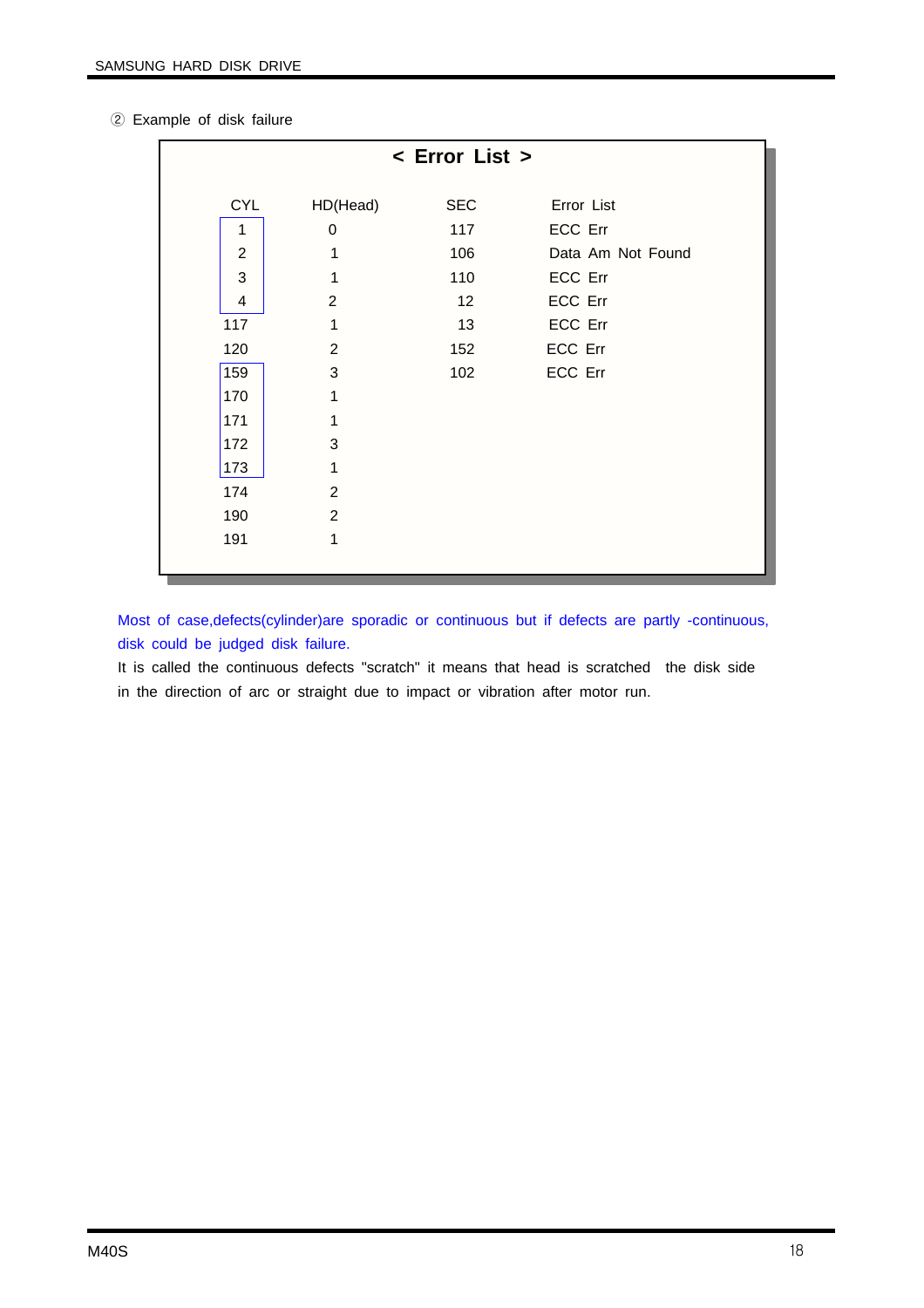|                         |   |                        | < Error List > |                   |
|-------------------------|---|------------------------|----------------|-------------------|
| <b>CYL</b>              |   | <b>SEC</b><br>HD(Head) | Error          |                   |
| 1                       | 1 | 117                    | ECC Err        |                   |
| $\overline{2}$          | 1 | 106                    |                | Data Am Not Found |
| 3                       | 1 | 110                    | ECC Err        |                   |
| $\overline{\mathbf{4}}$ | 1 | 12                     | ECC Err        |                   |
| 5                       | 1 | 13                     | ECC Err        |                   |
| 6                       | 1 | 152                    | ECC Err        |                   |
| $\overline{7}$          | 1 | 102                    | ECC Err        |                   |
| 8                       | 1 |                        |                |                   |
| 9                       | 1 |                        |                |                   |
| 10                      | 1 |                        |                |                   |
| 11                      | 1 |                        |                |                   |
| 12                      | 1 |                        |                |                   |
| 13                      | 1 |                        |                |                   |
| 14                      | 1 |                        |                |                   |

#### ③ Example for Head related failure

Compared with disk failure,head related failure occur in particular HD(head) from the first cylinder and this is occurred continuously.(it is occurred in two more heads) If failure is continuous, we are confused if it is head failure or disk failure. At this time read the edge of cylinder again then it is head failure if error still be continuous at the particular head and disk failure in sporadic case. And failure occurred with changing cylinder and head continuously, it is called assembly failure in inner HDA or caused from other problem. (HDA related failure )

|                |                |          | < Error List > |                   |
|----------------|----------------|----------|----------------|-------------------|
| CYL            |                | HD(Head) | <b>SEC</b>     | Error             |
| 1              | 1              |          | 117            | ECC Err           |
| 1              | $\overline{2}$ |          | 106            | Data Am Not Found |
| 1              | 3              |          | 110            | ECC Err           |
| 1              | 4              |          | 12             | ECC Err           |
| $\overline{2}$ | 1              |          | 13             | ECC Err           |
| $\overline{2}$ | $\overline{2}$ |          | 152            | ECC Err           |
| $\overline{2}$ | 3              |          | 102            | ECC Err           |
| $\overline{2}$ | 4              |          |                |                   |
| 3              | 1              |          |                |                   |
| 3              | 2              |          |                |                   |
| 3              | 3              |          |                |                   |
| 3              | 4              |          |                |                   |
| 4              | 1              |          |                |                   |
| 4              | $\overline{2}$ |          |                |                   |
|                |                |          |                |                   |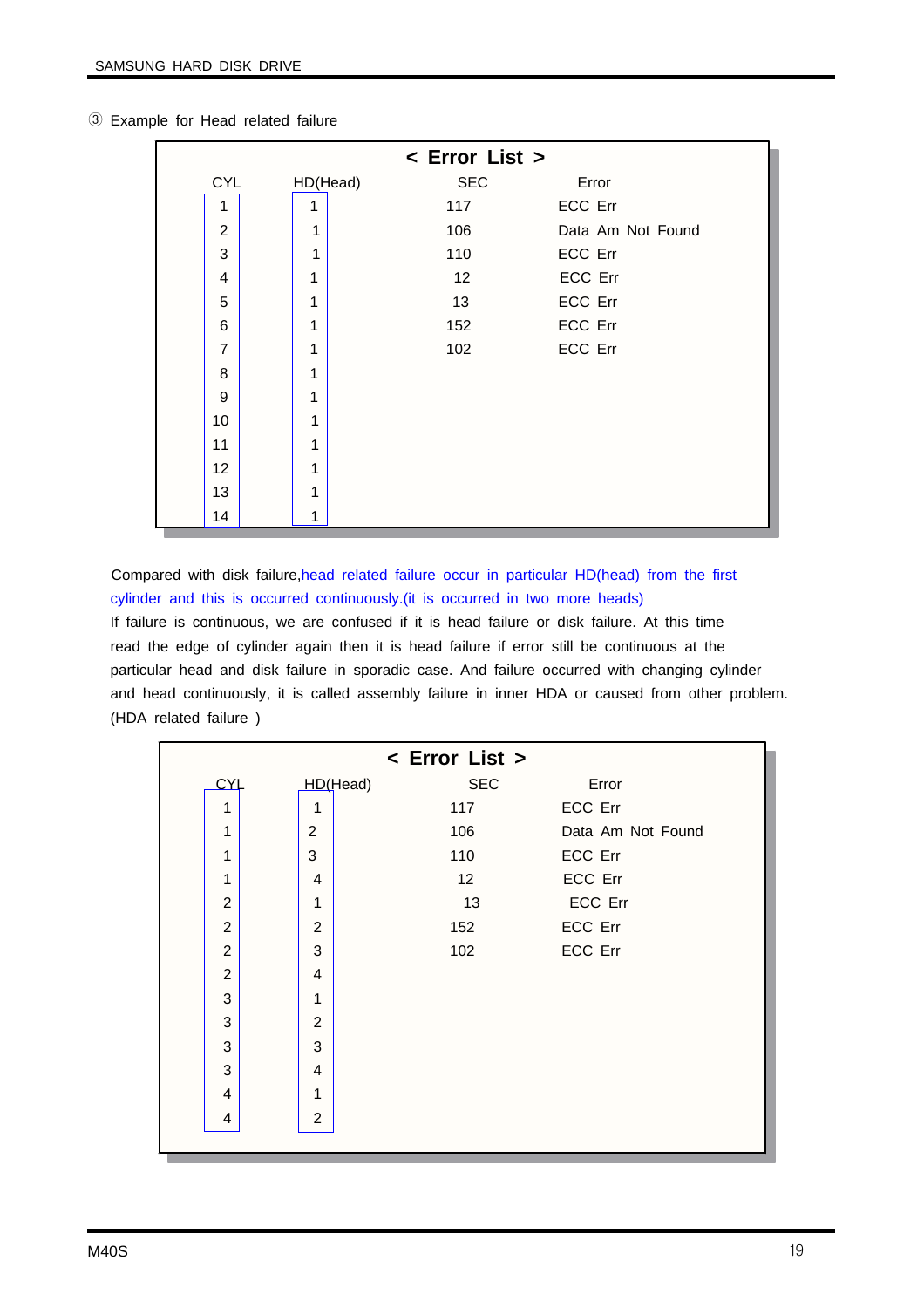#### **HUTIL Test Flow/Error Code**

Codes marked as red among broken codes are displaying automatically in HUTIL Program!

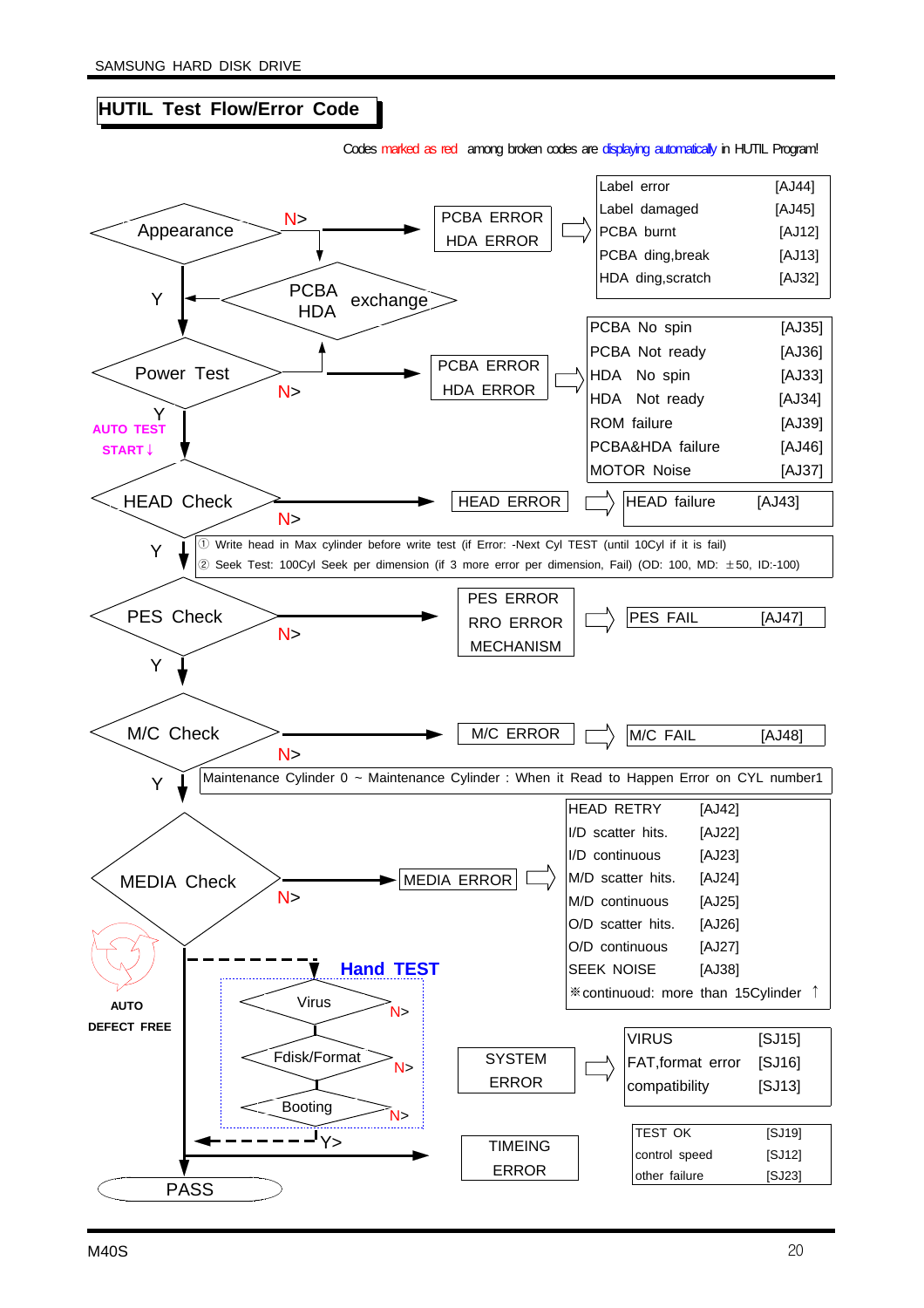#### **8. How to progress Burn-In Test**

#### **1) Summary of B/I Test**

Progress defect detection and reliability test of HDD according to program written in maintenance/cylinder in temperature  $40±5^{\circ}$ C, humidity  $50±10\%$  stress condition.

#### **2) Progress B/I Test**

① A way of detection for HDD defect by reading/ writing the existing written information.

#### **3) Flow sheet.**

- ① Down load if small defect like mentioned above occurred.(Progress ALT-I in HUTIL program) (Be sure to check download before progress B/I program. Led off if there is no program down loaded or maintenance/cylinder is unreadable.)
- ⓐ As Main and B/I Firmware are separate from VG11/VG11+ series, progress test after changing to B/I Firmware before test.( if B/I finished, change main firmware.)
- ② Check appearance & jumper pin status.

(B/I test is Led off if jumper pin connection is incorrect.)

- ③ Connect drive to power supply.(same as drive ready.)
- ④ If drive is progressing burn-in regularly,led blink after ready.
- ⑤ If drive is progressing burn-in irregularly,led off after ready.
- (Led Off or ready state if the initial state isn't burn-in low or cont-in flow when we check B/I program by loading burn-in program: written by how to B/I flow, SETC 0,SETH 0, SETS 5,(M/C region)
- ⑥ Mark failure and Led frequency appear when lots of defects are occurred or error in drive is occurred during burn-in test.)
- ⑦ Led is repeated one time if pass after done test.

(Be cautious because burn-in test time is different by every model)

- ⑧ Write end-in flow on maintenance/cylinder if pass after done test and write fail-in flow in fail case.
- ⑨ Led blank after write the test result. Pass: repeat one time. Fail: the number of error code.
- **4) Subject of B/I Program**

| Progress B/I Program                            |
|-------------------------------------------------|
| - Main order: LED Bilnk                         |
| : Format                                        |
| : Change Pattern                                |
| : Change Sivel Label                            |
| : Change Retry Count                            |
| : ECC ON/OFF                                    |
| : Read Track Reverse                            |
| : Read Track Forward                            |
| : Write Track Forward                           |
| : Write Track Reverse                           |
| : Random Write                                  |
| : Random Read                                   |
| - Record M/C if error happened                  |
| : recording location - from CYL 1, Head 0 SEC 1 |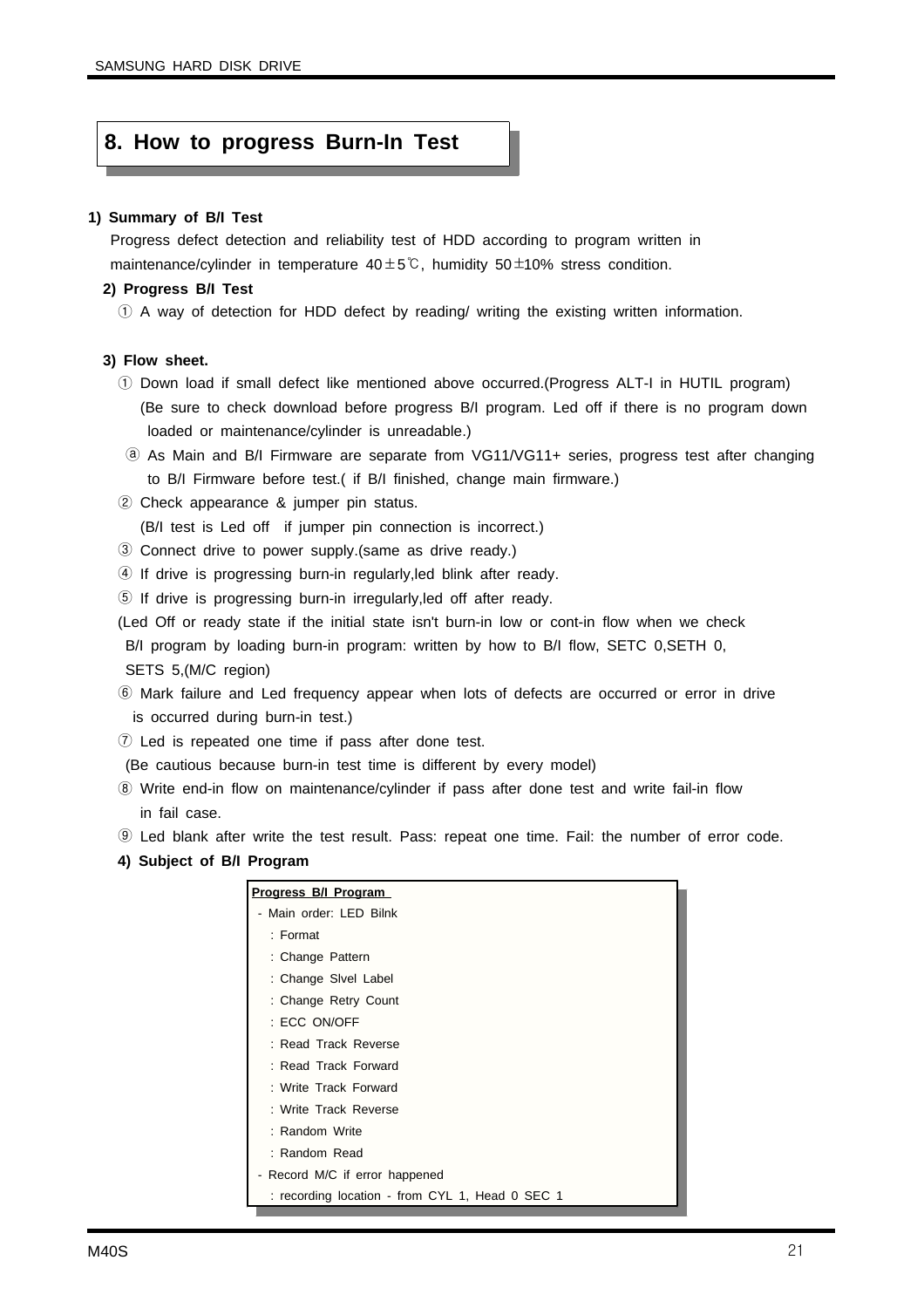#### **5) Failure status and repairing**

| Failure state     | <b>State</b>        | Method                                   | Remarks                             |
|-------------------|---------------------|------------------------------------------|-------------------------------------|
| Jumper pin        | -LED off after      | -Check the location of jumper pin and    | ●●DXX:All sorts of jumper           |
| connection        | ready when drive    | execute to change.                       | ●●DCF:Size operation pin            |
| failure           | is connected.(Not   | (The location of jumper pin is always    | ●●DSP:Master/slave operation        |
|                   | execute burn-in)    | in $"$ -C/D".)                           | ●●-C/D:Master/slave operation       |
| Not down load     | -Led off after      | -Don't execute down load                 | -Read cyl:1, head:0, sec:5 on       |
|                   | ready when drive    | :execute again.                          | Maintenance/cylinder and check the  |
|                   | is connected.(Not   |                                          | burn-in program write state.Be sure |
|                   | execute burn-in)    |                                          | to be in                            |
|                   |                     |                                          | "Burn-in Flow" state if dump.       |
|                   | -Order"Can't~" is   | -Order"Can't~" is occurred during        | 1.INIT 0 2.SETC 1 3.SETH 0          |
|                   | occurred during     | re-progressing in down load              | 4.SETS 5 5.PHRD 1 6.DUMP            |
|                   | progressing down    | state, check the drive burn-in state.    | - Write location according to       |
|                   | load(ALT-I)in LEO   |                                          | test result                         |
|                   | program.            |                                          | CYL:1 HEAD:0 SEC:10                 |
|                   |                     |                                          | Read Program                        |
|                   |                     |                                          | 1.INIT 0 2.RTRK<br>3.ADDH 1         |
|                   |                     |                                          | 4.JLUP <sub>2</sub>                 |
| <b>MAINTENANC</b> | -Can't read burn-in | -Error is occurred in reading            | -Check the error state by           |
| E /CYLINDER       | program so          | maintenance/cylinder or no error is      | reading CYL:1 HEAD:0 SEC:5 in       |
| read Failure      | perceive as not     | occurred in writing&formatting           | maintenance/cylinder.               |
|                   | down loaded state.  | maintenance/cylinder, progress pre-test  |                                     |
|                   |                     | again or down load then execute          | -Execute one more heads during      |
|                   |                     | Burn -in.                                | writing & formatting not one head   |
|                   |                     | -If failure is occurred in entire head   | only.(Failure can't duplicate if    |
|                   |                     | during writing or formatting , check out | check the same head)                |
|                   |                     | after changing PCBA.                     |                                     |
|                   |                     | -If defect is occurred, catch hold of    |                                     |
|                   |                     | failure symptom and failure degree       |                                     |
|                   |                     | then progress operation, execute servo   |                                     |
|                   |                     | write change disk.                       |                                     |
|                   |                     | (process in head office.)                |                                     |
| LED failure       | -Drive is ready     | -Due to led specific & imperfect         |                                     |
|                   | regularly but only  | soldering - change PCBA then repair.     |                                     |
|                   | led can't run.      |                                          |                                     |
| PCBA failure      | -NO power state     | -Execute again after changing PCBA.      |                                     |
| Power cable       | -Off condition if   | -Short occur when it is connected        |                                     |
| failure in        | power cable is      | drive to power cable, then come to       |                                     |
| burn-in rack      | connected to drive. | off so unplug power cable and            |                                     |
|                   |                     | reconnect in 30 second.                  |                                     |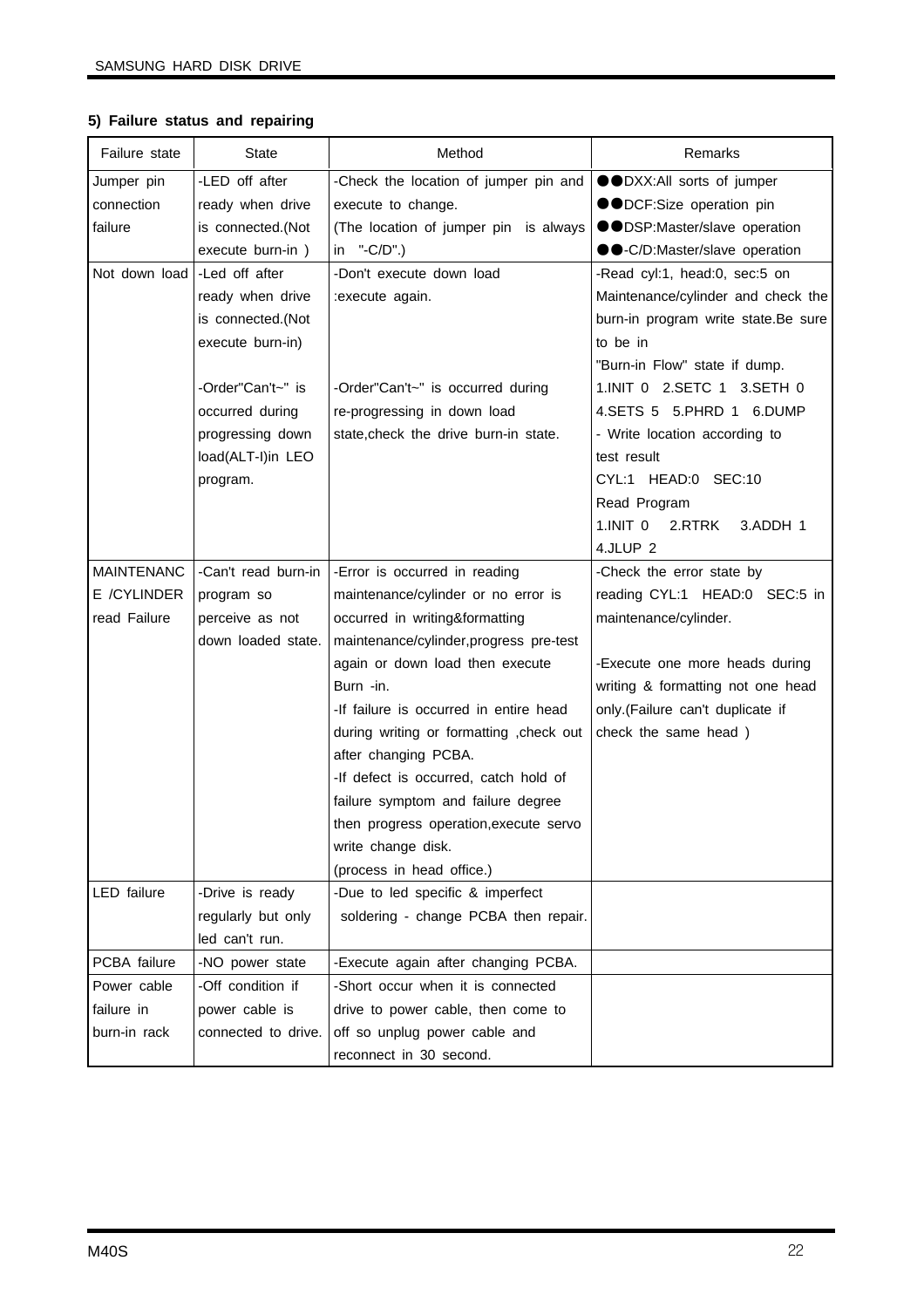### **9. Caution**

※ Hard disks are very fragile electro-mechanical devices, which are very sensitive to external shock and vibration, therefore be careful when you use not to be impacted and broken by static electricity.

#### **1) Handling Damage example from impact**

- $\odot$  If you move HDD while it is running: Spindle motor of the interior in HDD start to spinning at high speed as soon as power on. Accordingly, if you move HDD without fixing previously when power on, head is possible to collide disk and at this time floating particles occur. And these particles damage to disk then cause failure.
- ② If you dropped or knocked HDD: If you dropped or knocked HDD even though while it isn't running, head collide disk due to vibration of ARM and at this time floating particles occur. And these particles damage to disk then cause failure.

#### **2) Damage example for static electricity**

① Man is easily charged with electricity so if we handle PCBA of HDD, the high-voltage affect on IC or circuit and this become a failure cause.

#### **3) Unconsciousness characteristic of product**

① Keeping the interior of HDD stainless make work regularly without particle of head or disk therefore the interior of HDD is configurated in clean room,after done configuration all cracks through the exterior are sealed by label so if user doesn't recognize this characteristic, disjoint the HDD or remove Label or loose Screw could be a failure factor caused by polluted particle.

#### **4) Caution in center**

- ① There is such case that failure set is arrived in head S/C attaching label written failure name to PCBA or the connecting part between cover of HDD and base after screen about failure set receipted in center. In this case we have difficulties in repairing because we can't remove label. It still looks like failure appearance after done repairing in case of attaching to PCBA and if attaching label to the connecting part of cover and base, we can't open cover when we need to separate and repair in clean room. Consequently be sure to mark failure name in cover only.
- ② Packaging requirement1 : Be sure to pack with anti-static bag, forwarding to the head S/C as well as sending to customer after done preparing is the same. HDD is very fragile electro-mechanical devices mentioned above, if we don't keep this, failure is getting worse while forwarding.
- ③ Packaging requirement2: Be sure to put HDD in direction of 40 pin connect lower certainly. Follow the example form of the head S/C package model. In corrugated card board box,20 block-formed sponges is in the box. Then HDD, piled anti-static bag in each partition, lay in the sponge 40 pin connect is lowered.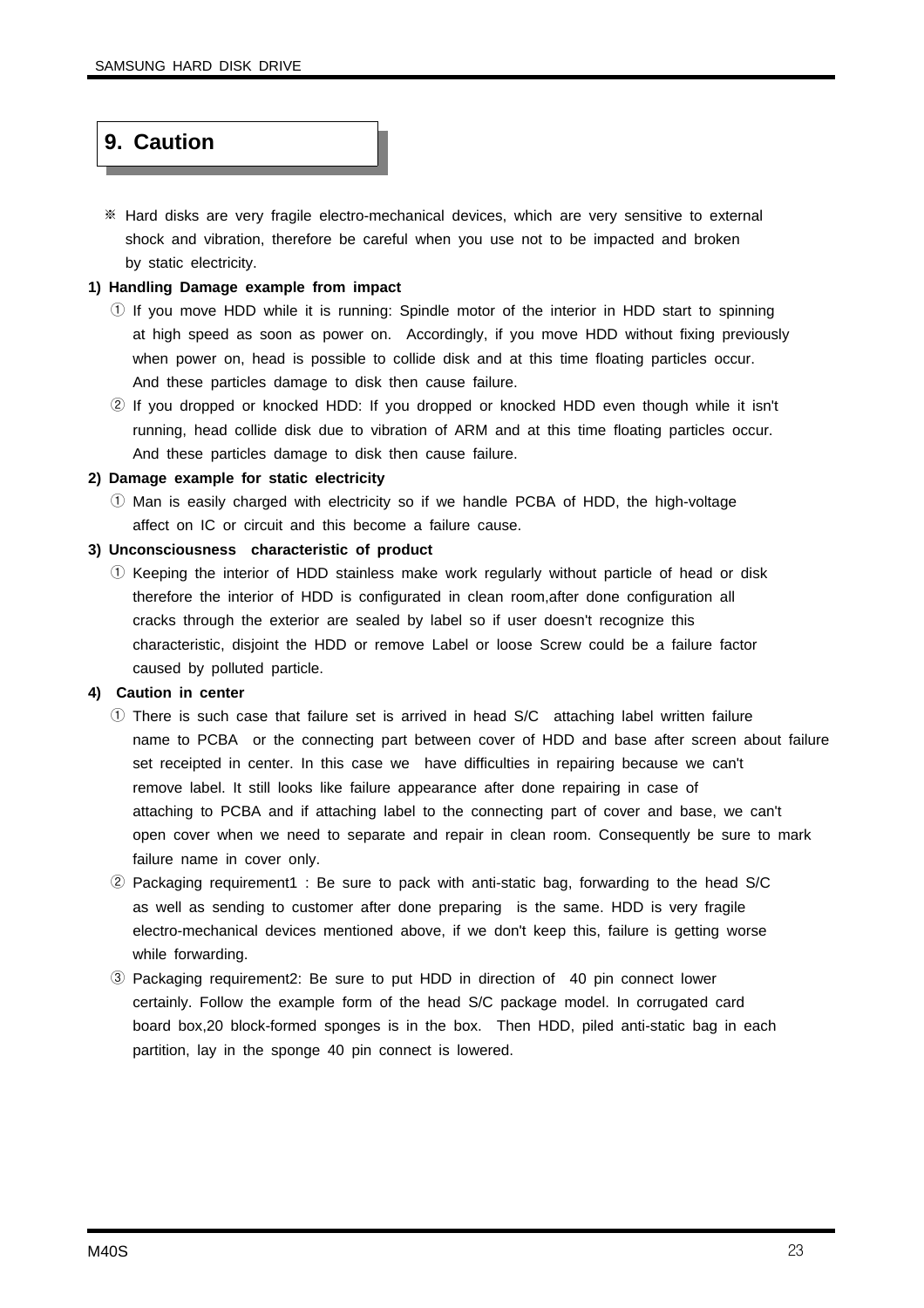#### **Attachment 1. The basic information related HDD**

#### ※ **The basic information of HDD**

- **1)** The logical elements constituted hard disk
- ① Track: The data inputted by computer was written at tracks on disk. The tracks, in spite of invisible,are the concentric circles from the center of disk to the outside.

The tracks are divided into spaces regularly. The number of tracks is different according to the size and capacity of disk.

② Sector: Data are recorded in track on disk, it means data is written on tracks which is divided into sector on disk. The data is written on tracks which is divided into sector on disk. A sector is a piece of pizza,naming track.

③ Side: Disk has two sides like a coin has the front and the back side.

The front side of disk is side 0, the back is called side 1.

④ Cylinder: The definition of cylinder is added the meaning of track and side.

A track 1 on side 1 is different from a track 1 on side 2. But cylinder 0 means the both of tracks in side o and 1. That is cylinder 0 means all number 0 of tracks on both sides.

⑤ Cluster: Disk has physical mechanism that constituted track (divided by the location of read/write head ) and sector (divided by track). It's a fact that there is a real logical factor, that is cluster, make the data can read/write.

One cluster consists of two sectors usually. The capacity is 2 Kbyte commonly in hard disk. But we are cautious that no matter what the data is so small,use one independent cluster. For example, a cluster occupy 1 Kbyte can't written any other files.

The rest of cluster are useless. If we have 1,025 Kbyte file, we need two cluster to written. If the size of cluster is getting bigger, the efficiency of disk is lower but the speed of that is faster than.

※ refer to picture - Track,Sector,Side

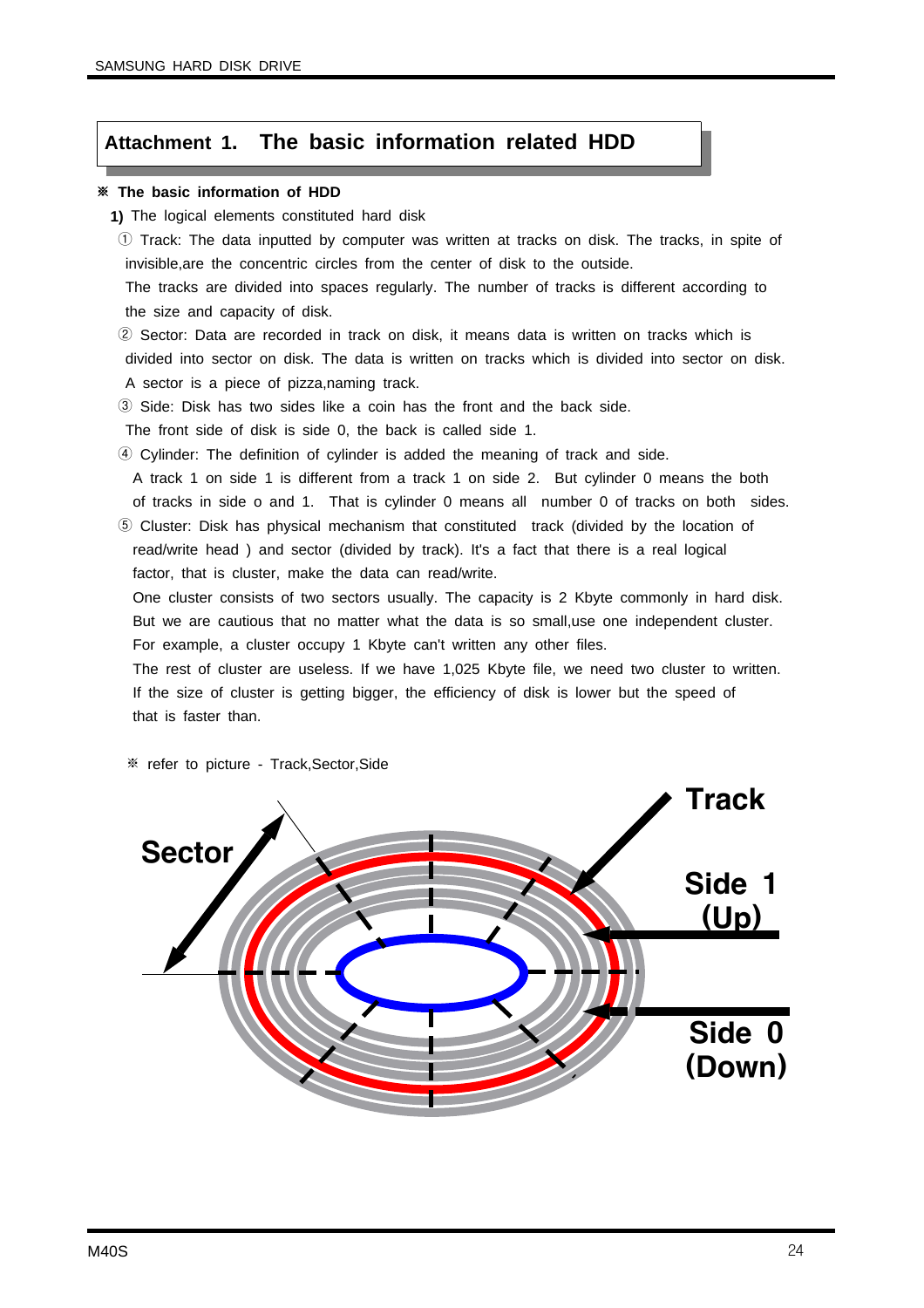#### **2) The logical mechanism of hard disk**

Hard disk consists of boot record, FAT, root directory, data field.

- ① Boot Record: Boot record is consists of sector 1, track 0, side 0. Boot record is the one of most important parts. It has some information about the physical structure of disk. If boot record is vanished, the disk is useless entirely. The physical information mean, for example, the number of FAT, capacity of disk something like that. Also has boot record also contains programs to make work the operating systems. The program which is capable of working the operating systems is the definition containing several specific information like the number of byte per sector, the total of sectors in disk.
- ② FAT: It says that quota information field: that is the memory field about where the file is located in real data field. Just like we are known the rooms occupied or empty by a hotel account book. Most files occupy several cluster not just one cluster. Cluster belong to a files is scattered in many parts on disk, not existing constantly. If cluster is vanished or destroyed, we don't know the linking state. So we can't read files properly.
- ③ Root Directory: All of disk have only one root directory. Root directory exist certainly whether sub directory exist or not. Root directory is the memory field which remember the files on disk and the list of sub directory. And sub directory is treated as files in root directory. Using the disk is restricted when root directory is damaged like as file quota table.

#### **3) Terms about hard disk**

- ① Seek Time: Seek time is referred to the time that head in disk takes to located a particular piece of data which has information the head want to read. Disk speed is getting faster according to seek time speed. Strictly speaking, seek time of track vs track tell the more accurate disk speed. Seek time of track vs track refer to the time that the disk head which is in present location move to the just next side of sector of track.
- ② Access Time: The access time for disk drives includes the time it actually takes for the read/write head to locate a sector on the disk (called the seek time). For example, the last read head located on track 3 and the next information is located on track 4,the time to try want read(access time) is the same for a seek time of track vs track. But we are not sure the location of the next information we regard this as a average time. This is an average time since it depends on how far away the head is from the desired data, it is similar to a time that head takes to spin a half of the whole track.
- ④ Latency: In general, the period of time passing through the unreadable region.

Its time is similar to passing time across the half of hard disk circle.

- ⑤ Inter-Leave: The physical sector numbers among the continuous sectors logically on disk. Logical sector is not corresponding to that of physical: the reason is that disk head needs some time can read next sector from the first sector accepting data. Disk head has to keep spinning the while. If a data in sector1 and next data in sector 2:1:1 inter-leave, in sector 3:1:2 inter-leave. 1:1 isn't always efficiency because data of the sector1 receive from memory then try to receive sector2, if the disk is already spun, need one more spin.
- ⑥ Partition : The logical region of disk. Normally disk divides logical region into physical region. The former contains side,track,sector and the latter contains partition. In dos systems, you can partition a disk and each partition will behave like a separate disk drive.Dos recognize two sort of partitions.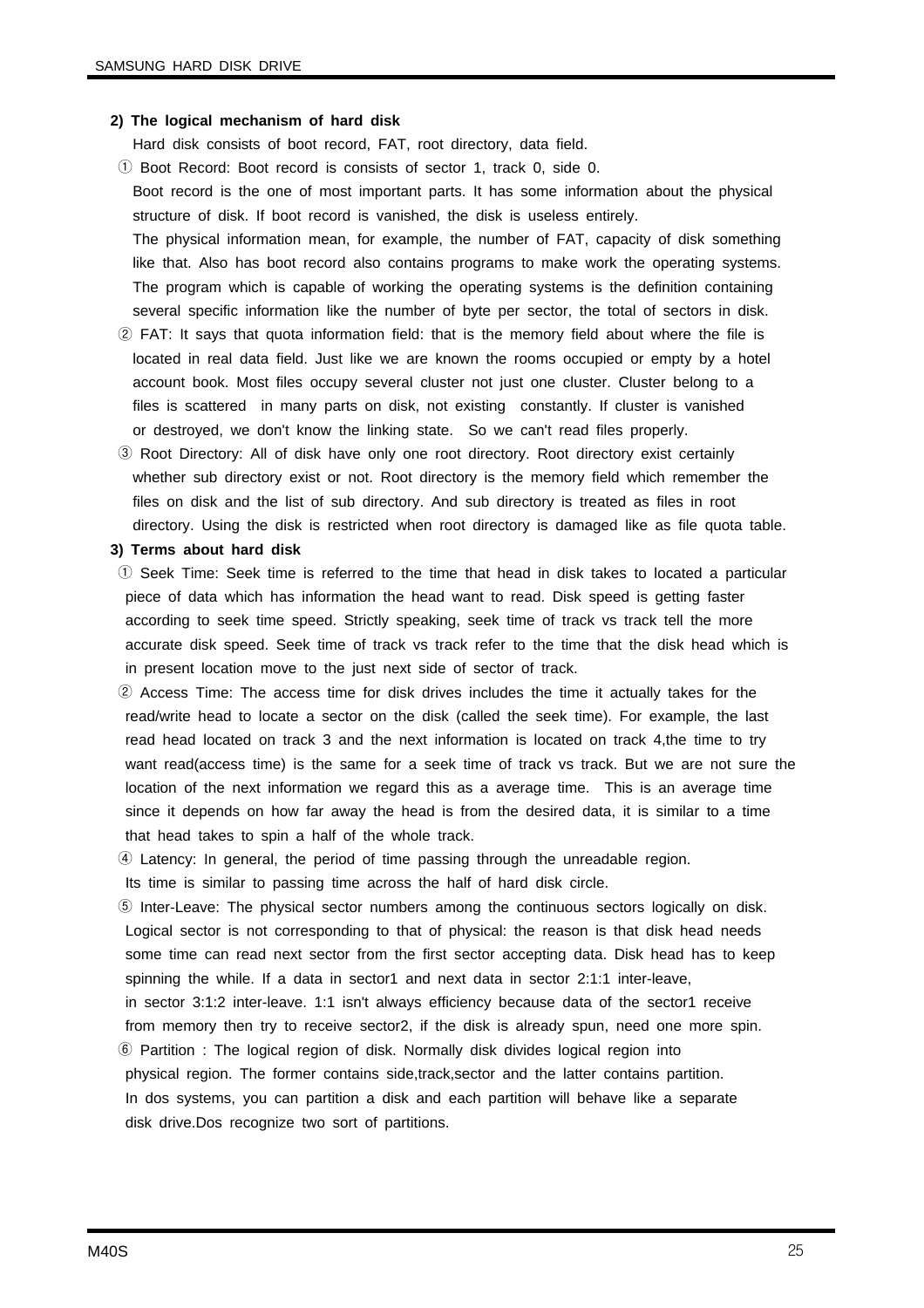ⓐ DOS PARTITION : This is to dos as system disk is to floppy disk and dos is run by this partition.

ⓑ EXTENDED DOS PARTITION : The rest region of the disk was occupied by dos partition. The size of partition from dos 4.0 isn't restricted, hard disk over 32MB(to DOS 3.3) must be treated as a independent drive each diving two more partitions.

⑦ Transfer Rate: The mass of controller is transferred a data from hard disk. That is transferring to computer after reading the data from hard disk. Transfer rate depends on how faster the disk spin and how many data sector is recorded.

⑧ Cache: One of method to optimize capacity of disk drive. Drive using read cache send a data to host computer ,on the contrary write cache used when host send to drive. ⓐ Read Cache: How to read the continuous data as well as data needed by host. This is possible because the files in drive storage orderly. If the host want information

read before, we transfer information data in buffer without reading dada again.

This can be picked up the speed.

ⓑ Write Cache: All data transferred from host are received in buffer of disk drive, host is informed that written already. While disk drive is recording,host can record another information therefore system efficiency is improved. But this is risk loss of data when power is cut off before recording the data yet. PC use write cache within operating systems like smart drive, so PC doesn't have such like a risk. Disk controller,which manages the interchange of data between drive and computer,and hard ware and soft ware in the circuit of disk controller and disk drive. PC is used AT(IDE) and SCSI interface normally. ⓒ Disk controller,which manages the interchange of data between drive and computer,and hard ware and soft ware in the circuit of disk controller and disk drive. PC is used AT(IDE) and SCSI interface normally.

⑨ IDE Drive: Abbreviation of Integrated device electronics. This drive make all circuits connected to AT bus directly by putting within drive, we call this general AT drive.

⑩ Enhanced IDE: Current IDE spec only two drive can be attached and the speed isn't fast. The higher capacity of system,the lower that of the whole system due to that of HDD. Enhanced IDE is an improved IDE-AT Interface spec. resolve the problem like lower transferring speed and 528MB barrier cause by current BIOS. Fast-IDE Interface or local bus IDE-AT Interface are the same.

⑪ SCSI: Current IDE spec only two drive can be attached and the speed isn't fast. The higher capacity of system,the lower that of the whole system due to that of HDD. Enhanced IDE is an improved IDE-AT Interface spec. resolve the problem like lower transferring speed and 528MB barrier cause by current BIOS. Fast-IDE Interface or local bus IDE-AT Interface are the same. ⑫ Defect-Free: A region isn't able to read exist in media. When we find defect like this in manufacturing process, we replace with the normal region. Thus we can supply perfect drive to user. Defect magnet is a method can arrange the defects in read/write from the replaced sector. ⑬ ECC On-the-Fly: A region isn't able to read exist in media. When we find defect like this in manufacturing process, we replace with the normal region. Thus we can supply perfect drive to user. Defect magnet is a method can arrange the defects in read/write from the replaced sector. ⑭ Multi-Zone Recording: Zone-bit recording or constant recording are the same. In case we record data on spinning disk in constant frequency signal, shorten the inside caliper and lengthen the outside diameter. If we make this evenly, the capacity of drive is improved.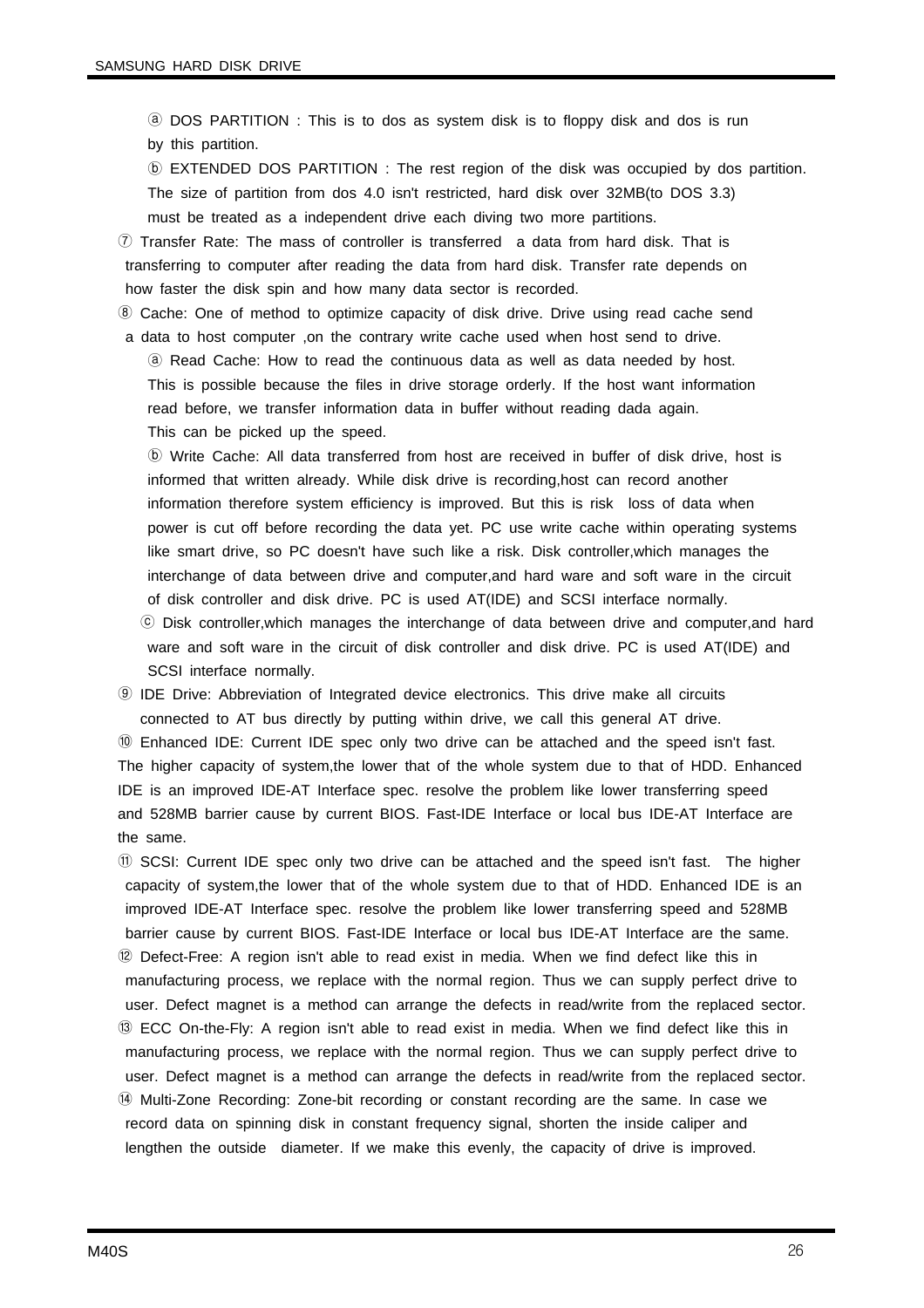- ⑮ Master/Slave/Cable Select: When we attached 2 IDE drive, one is master and the other is slave. Being a M/S whether or not of drive is determined by jump in drive or cable select.
- ●BPI: Abbreviation of bit per inch, recording density towards a circumference. Usually we decide the maximum diameter of track.
- ●Buffer: The RAM where executed data between HDD and host computer is stored in RAM temporary.
	- The resolution of the bottleneck according to difference of speed and improving the efficiency.
- ●Controller: Same as disk controller, chip or circuit make possible transfer command and data of computer according to HDD.
- ●DMA: Abbreviation of direct memory access, a technique for transferring data from main memory to a device without passing it through the CPU. This is useful for making quick backups and for real-time applications.
- ※ Servo

Local control technology enable to read and write data.When spinning flatter high-speeded read data, head is the accurate position according to the position written data,this technology could be a standard about HDD efficiency. Local controller apply stepping spindle motor or voice coil motor to head located in actuator and settled a position. More over another important factor is how far the magnetic head could fly on the surface of hard disk. The lower the height of magnetic head is, the narrower the magnetic region on the disk surface, so the more data can be read or written on the same disk surface.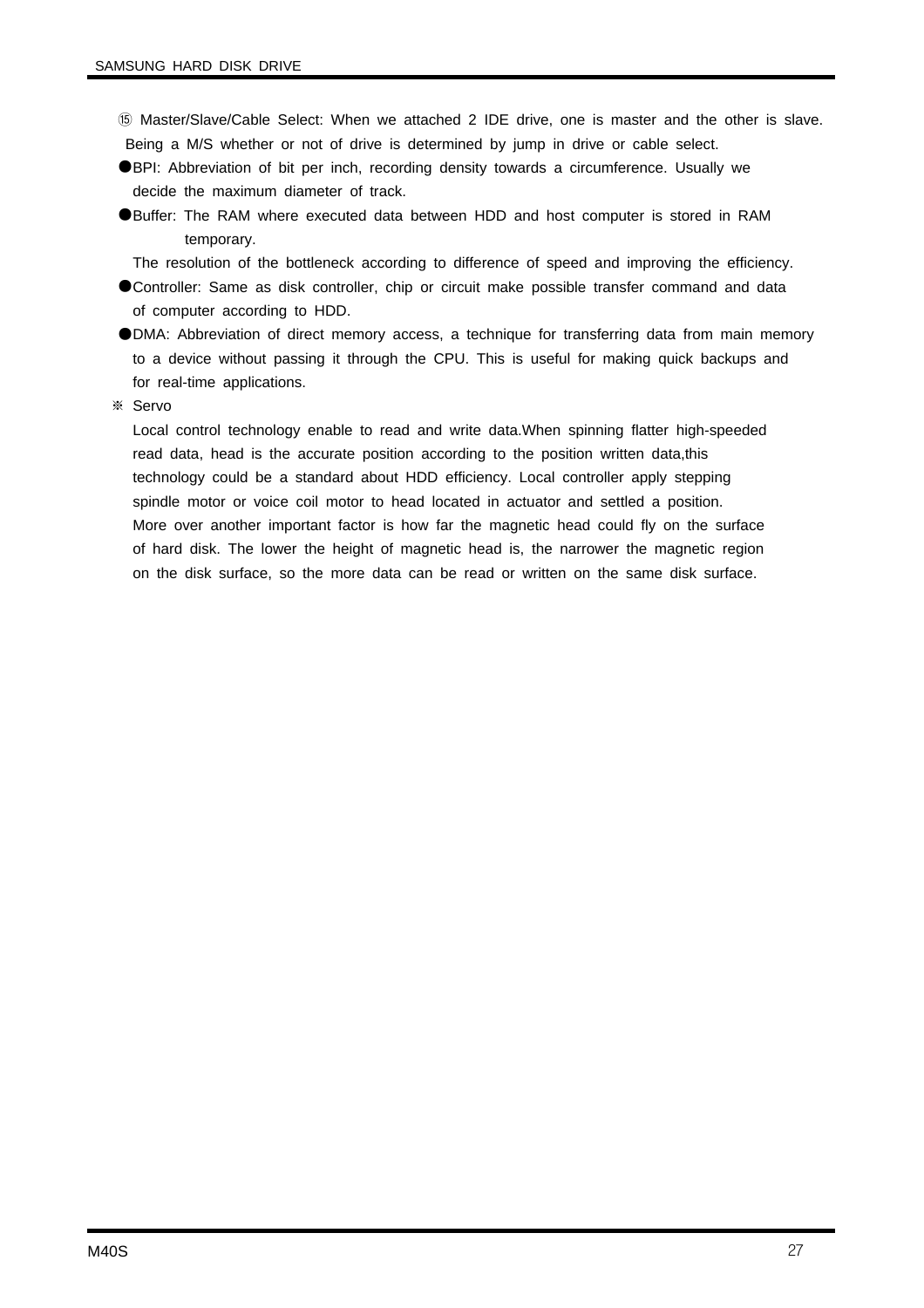# **Attachment 2. Explanation of HDD terms**

| Access                           | Read, write, or update inforamtion on some storage medium such as a disk.                                                                                                                                                                                                   |
|----------------------------------|-----------------------------------------------------------------------------------------------------------------------------------------------------------------------------------------------------------------------------------------------------------------------------|
| Access time                      | The interval between the time a request for data is made by the system and the time the data<br>is available from the drive. Access time includes the actual seek time, rotational latency and<br>command processing overhead time.                                         |
| Actuator                         | The internal mechanism that moves the read/write head to the proper track                                                                                                                                                                                                   |
| Allocation                       | The process of assigning particular areas of the disk to particular data or instructions.                                                                                                                                                                                   |
| Allocation<br>Unit               | An Allocation unit is a group of sectors on the disk that can be reserved for the use of a<br>particular file.(usually in the form of sector, block or cluster)                                                                                                             |
| <b>Buffer</b>                    | An area of RAM reserved for temporary storage of data that is waiting to be sent to a device.                                                                                                                                                                               |
| <b>ABS</b>                       | Air Bearing Surface. Establish flat surface slantingly at the both sides of head to make head<br>rise on disk by using air pressure.                                                                                                                                        |
| Access                           | Reading, writing, updating information stored in disk.                                                                                                                                                                                                                      |
| Access time                      | Time from requesting data to assuring data on disk in system.<br>(contained seek time, rotational latency, command processing overhead time)                                                                                                                                |
| Actuator                         | Mechanism of making read/write head move to the proper track.                                                                                                                                                                                                               |
| <b>AFR</b>                       | Annualized Failure Rate, Accumulated failure rate.                                                                                                                                                                                                                          |
| Allocation                       | Process of storing Data instruction at the particular region in disk.                                                                                                                                                                                                       |
| Allocation<br>Unit               | Remaining sector set on disk to be used for specific file.<br>(commonly, in form of sector, block, cluster)                                                                                                                                                                 |
| <b>APM</b>                       | Advanced Power Management Hardware.                                                                                                                                                                                                                                         |
| Areal<br>Density                 | Recording capacity per 1 square inch. Areal Density = BPI $\times$ TPI [Mb/Inch]                                                                                                                                                                                            |
| Arm                              | Assembled HGA(Head Gimbal Assembly) and VCM at the back and forth of ARM. Parts which<br>is connected to pivot bearing of base. (Parts enable to move head to proper location on Base<br>physically)                                                                        |
| AT                               | Advanced Technology interface or IDE. Interface to be designed for IBM transfer PC.                                                                                                                                                                                         |
| ATADevice                        | AT Attachment Device. Device is equivalent to ANSI ATA spec. HDD, contained tape drive,<br>CD-ROM.                                                                                                                                                                          |
| ATA-2                            | Improved the existing AT interface, Interface is correspond to E-IDE of W/D by suggestion of<br>Seagate                                                                                                                                                                     |
| Audit                            | Examine the factory.                                                                                                                                                                                                                                                        |
| Average<br>Seek Time             | The average time it takes for the read/write head to move to a specific location.                                                                                                                                                                                           |
| Back Gap                         | protect information recorded in media from damage by breaking the remained current flowed to<br>head in magnetic body.                                                                                                                                                      |
| <b>Bad Block</b>                 | A block (usually the size of a sector) that cannot reliably hold data because of meadia flaw or<br>damaged format markings.                                                                                                                                                 |
| <b>BALANCING</b><br><b>PLATE</b> | Lead plate to maintain the balance of ARM. (The amount of disk and head are different in case<br>of different capacity of the same series, so this maintain the center of gravity because the<br>center of gravity of ARM is changing according to those of head changing.) |
| Base                             | Basic frame for parts assembling of HDD. spindle motor, arm, VCM, cover, PCB are assembled<br>on Base.                                                                                                                                                                      |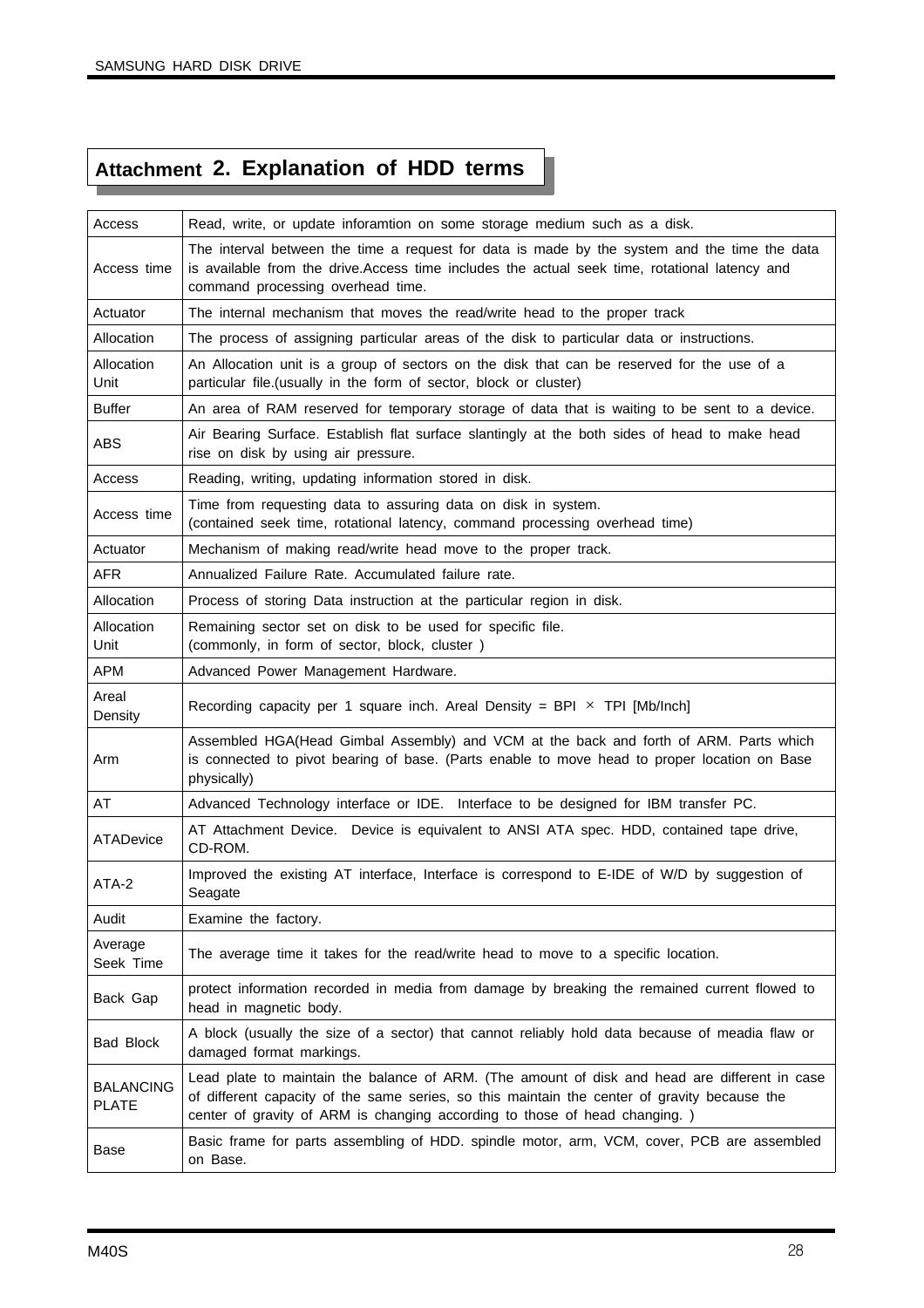| <b>BEARING</b>            | Abbreviation of pivot bearing, Mediator of Arm and Base which is located in the center of ARM<br>and it can rotate smoothly.                                                                                                                     |
|---------------------------|--------------------------------------------------------------------------------------------------------------------------------------------------------------------------------------------------------------------------------------------------|
| Bezel                     | A plastic panel that extends the face of a drive so that it covers a computer's drive bay opening.                                                                                                                                               |
| <b>BIOS</b>               | Basic Input/Output system: Control program/sub-program can control computer and around device.                                                                                                                                                   |
| bit                       | A binary digit may have one of two values-1 or 0                                                                                                                                                                                                 |
| Boot Record               | Located in the first track and sector in disk where store physical structure information of disk.<br>(sector1, track 0, side 0)                                                                                                                  |
| <b>BPI</b>                | Abbreviation of Bit Per Inch, it means the recording density towards circumference. Generally it<br>decided to the value of maximum track.                                                                                                       |
| <b>BPS</b>                | Bit per second. Data transferring speed, transferring bit numbers per second.                                                                                                                                                                    |
| <b>BPSI</b>               | Bits per square inch = areal density, Bit numbers per 1 square inch, BPSI=BPI x TPI                                                                                                                                                              |
| <b>Breather</b><br>Filter | Filter to prevent contamination occurred inside due to outside air, it is putted on air plug.                                                                                                                                                    |
| <b>Buffer</b>             | Temporary RAM to store data between HDD and host computer, it is used for efficiency<br>improvement.                                                                                                                                             |
| Burn-in test              | Reliability test with changing temperature, voltage condition.                                                                                                                                                                                   |
| <b>Bus</b>                | The part of a chip, circuit board, or interface designed to.                                                                                                                                                                                     |
| <b>Byte</b>               | Unit of digital information. 1 Byte is 8 bit.                                                                                                                                                                                                    |
| Cache                     | Optimizing method for drive efficiency, read cache is for data transfer from drive to host<br>computer and write cache is from host to drive. (256KB in normal. It mediate the bottle-neck<br>due to speed difference between drive and PC host) |
| Capacity                  | Information amount could be stored in HDD. Units are MB, GB                                                                                                                                                                                      |
| Clean Room                | No particle room for MP or RMA of HDD. Grade of 1000ppm, 100ppm, 10ppm etc.                                                                                                                                                                      |
| CLIP-FPC                  | Components to assemble FPC and SUPPORT-FPC.                                                                                                                                                                                                      |
| Clock                     | Timing standard signal to treatment balance.                                                                                                                                                                                                     |
| Cluster                   | The logical factor to read/write real data. One cluster is bind 2 sectors generally, its size is<br>2kbyte.                                                                                                                                      |
| Compatibility<br>test     | Test hardware device or software's compatibility to confirm compatibility.                                                                                                                                                                       |
| Controller                | Disk Controller also, chip or circuit can be transfer data order of computer to available to HDD.                                                                                                                                                |
| Cover                     | Protect parts within HDD from the exterior impact and particle and moist, the fatal fact caused<br>head and disk failure.                                                                                                                        |
| <b>CPU</b>                | Central Processing Unit. Control input/output device and sending, computing, recording data and<br>output the result.                                                                                                                            |
| Crash Stop                | Protect activator's impact in emergency condition when head move to parking zone or come off<br>data zone.                                                                                                                                       |
| <b>CRC</b>                | Abbreviation of Cyclic Redundancy Code, detect error differ from ECC containing error correcting<br>function. For protect ID data.                                                                                                               |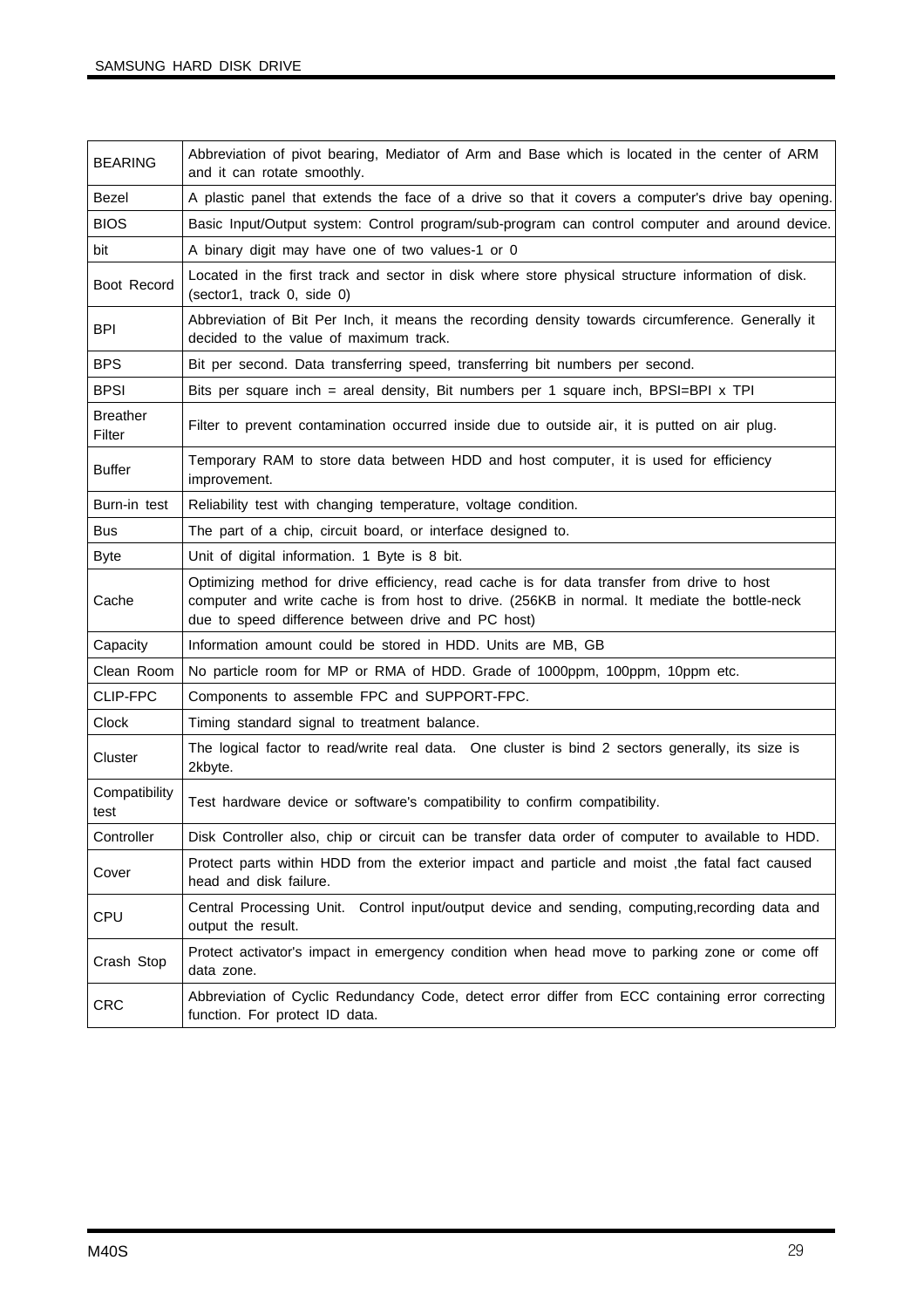| Cylinder/Trac<br>k/Sector                   | Data is recorded on lots of circle in media in HDD, we call these circles track We record data<br>at both sides of media and HDD has many media layers. so it has several tracks which have<br>the same radius, we call this concentric circle collection of track Cylinder. Tracks are divided to<br>sector and it organized ID information and data and ECC. ID information is a sort of address<br>information to seek data sector requested from host computer. |
|---------------------------------------------|---------------------------------------------------------------------------------------------------------------------------------------------------------------------------------------------------------------------------------------------------------------------------------------------------------------------------------------------------------------------------------------------------------------------------------------------------------------------|
| Data<br>Separator                           | Separate complex data/clock signal from HDD stored data/timing information encoded form.                                                                                                                                                                                                                                                                                                                                                                            |
| Decoding                                    | Restore encoded signal.                                                                                                                                                                                                                                                                                                                                                                                                                                             |
| Dedicated<br>Servo                          | Concentrate servo signal (Timing & location control signal) on on side of drive.                                                                                                                                                                                                                                                                                                                                                                                    |
| Defect<br>Management                        | Find defect and treat data from replaced sector on read/write.                                                                                                                                                                                                                                                                                                                                                                                                      |
| Defect-Free/<br><b>Defect</b><br>Management | HDD vendor received disks from media vendor for smooth supply and proper price and these<br>media has defect( region can't read write data), by scanning defect during production process<br>and replacing normal region so we can product defect-free drive. Defect management means<br>scanning defect and treatment process from replaced data during read/write.                                                                                                |
| <b>Disk</b>                                 | Head record data in this circle plate, magnetic disk is general.                                                                                                                                                                                                                                                                                                                                                                                                    |
| Disk array                                  | Group assembled the separate HDD for large capacity.                                                                                                                                                                                                                                                                                                                                                                                                                |
| <b>DMA</b>                                  | Direct Memory Access, data transferring method among system memory and HDD without CPU.<br>By using DMA, CPU can do other works while data transferring, efficiency become improved.                                                                                                                                                                                                                                                                                |
| <b>DOA</b>                                  | dead on arrival, arrival failure.                                                                                                                                                                                                                                                                                                                                                                                                                                   |
| <b>DPPM</b>                                 | Defect parts per million, failure unit.                                                                                                                                                                                                                                                                                                                                                                                                                             |
| <b>Drive</b><br>Geometry                    | Functional definition according to the numbers of head, cylinder, sector per track.                                                                                                                                                                                                                                                                                                                                                                                 |
| <b>DVT</b>                                  | Design Verification test.                                                                                                                                                                                                                                                                                                                                                                                                                                           |
| ECC                                         | Error correction code. Correct error data, controller scan and correct error combining user data<br>and parity bit.                                                                                                                                                                                                                                                                                                                                                 |
| <b>ECC</b><br>on-the-Fly                    | ECC is Error Correction Code, Additional recording information per every sector. By ECC<br>creation logic, data is added on disk and checking and correcting with reading. If it is<br>correctable error without read action stopping, we call this ECC on-the-Fly with hardware's<br>help<br>within controller.                                                                                                                                                    |
| E-IDE<br>Enhance<br><b>IDE</b>              | Revised interface in IDE way, new specification to improve the existing method has problem of<br>low speed.                                                                                                                                                                                                                                                                                                                                                         |
| Embedded<br>Servo /<br>Dedicated<br>Servo   | Embedded Servo: Arrange servo signal(timing, location control signal) to data and data track in<br>Dedicated Servo: Mechanism of dedicated surface of disk have timing and positioning<br>parallel.<br>information only.                                                                                                                                                                                                                                            |
| Encoding/<br>Decoding                       | Encoding is a data transferring method before recording data pattern to disk and Decoding is on<br>the contrary. To read recorded data more easily and accurately, Encoding and Decoding should<br>be needed. Coding methods are MFM.(2.7)RLL.(1.7)RLL.                                                                                                                                                                                                             |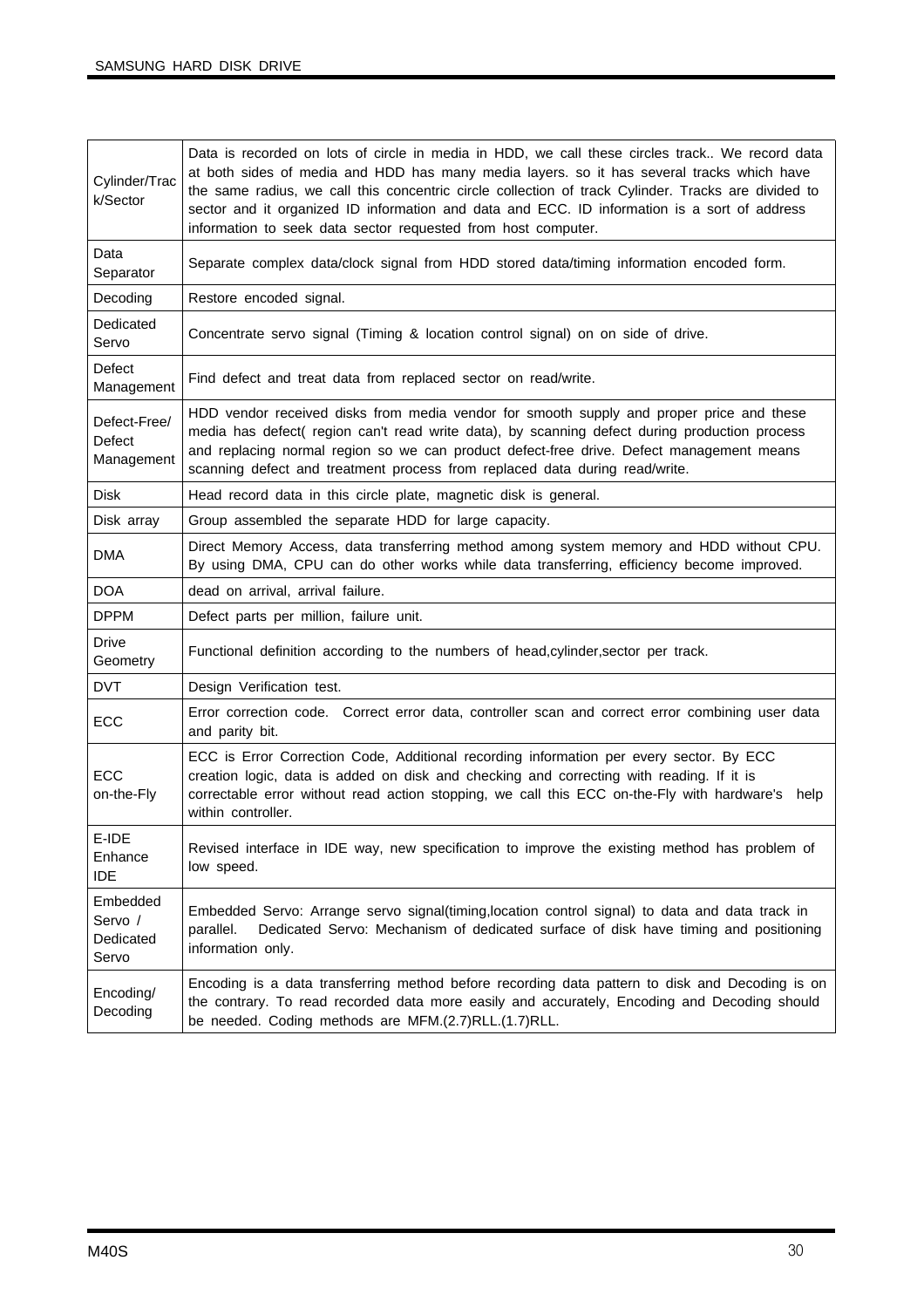| Enhanced<br><b>IDE</b>           | The existing IDE specification enable to adhere only 2 drives and transferring speed was low.<br>But HDD efficiency are resulted to low the whole capacity according to getting system efficiency<br>higher. Enhanced IDE has specification of revised IDE-AT interface by current BIOS and 528Mb<br>barrier and we settled the low speed problem with this new spec. Same as Fast-IDE Interface<br>or Local Bus IDE-AT Interface. |
|----------------------------------|------------------------------------------------------------------------------------------------------------------------------------------------------------------------------------------------------------------------------------------------------------------------------------------------------------------------------------------------------------------------------------------------------------------------------------|
| EOL                              | End of Life.                                                                                                                                                                                                                                                                                                                                                                                                                       |
| <b>EPROM</b>                     | Erasable programmable read only memory.                                                                                                                                                                                                                                                                                                                                                                                            |
| <b>EVT</b>                       | Engineering verification test.                                                                                                                                                                                                                                                                                                                                                                                                     |
| <b>FAT</b>                       | File allocation table. Data table is recorded at the most outer side of disk, inform sector<br>location and order of each recorded file to Operating system.                                                                                                                                                                                                                                                                       |
| <b>FCI</b>                       | Flux change per inch. magnetization rotation density per unit inch.                                                                                                                                                                                                                                                                                                                                                                |
| <b>FCI/FCPI/Flu</b><br>x Density | Flux Change Per Inch. Magnetization rotating density per unit inch. Concerned with BPI, this<br>value is decided by track has maximum radius. BPI is proportion to FCI according to difference<br>of coding method.                                                                                                                                                                                                                |
| <b>FDD</b>                       | Floppy Disk Drive. 5.25"/3.5" drive is used for PC                                                                                                                                                                                                                                                                                                                                                                                 |
| <b>FILTER</b>                    | Components filtering particle from the flowed air to the inside/outside of HDA.                                                                                                                                                                                                                                                                                                                                                    |
| Firmware                         | Hardware control program, this is stored in                                                                                                                                                                                                                                                                                                                                                                                        |
| Flash<br>Memory                  | Among PROM of the memory for searching only which can re-write, memory chip enable to<br>rewrite and erase the old contents electrically.                                                                                                                                                                                                                                                                                          |
| Flexure<br>Assembly              | Control rising by Slider ABS, flying height of slider and make slider move to proper track by<br>connecting to head positioning mechanism.                                                                                                                                                                                                                                                                                         |
| Flux Density                     | Flux density, the number of magnetic field pattern can be recorded on the disk surface.                                                                                                                                                                                                                                                                                                                                            |
| Flying<br>Height                 | Distance between Read/write head and disk surface. Air resistance due to disk rotation can<br>maintain this distance, the small flying height is, the large data recording density is, but it need<br>more specified mechanical design.                                                                                                                                                                                            |
| Form factor                      | Industrial specification decided diameter of Disk. 3.5", 2.5" in case of Samsung.                                                                                                                                                                                                                                                                                                                                                  |
| Format                           | Recording the particular signal to divide track and sector and this information should be recorded<br>on disk in first before user want to store data. Be careful because formatting erase all recorded<br>information.                                                                                                                                                                                                            |
| Formatted<br>capacity            | Available HDD capacity after HDD formatting.                                                                                                                                                                                                                                                                                                                                                                                       |
| <b>FPC</b>                       | Flexible Printed Circuit, or PCC, inputted parts enable to flow current to the flexible material.<br>(Polemize)                                                                                                                                                                                                                                                                                                                    |
| FPC ASS'Y                        | Status of soldering IC, CAPACITOR, 14PIN CONNECTOR to FPC surface or connecting<br>HOLDER-FPC, SUPPORT-FPC, CLIP-FPC.                                                                                                                                                                                                                                                                                                              |
| <b>GASKET</b>                    | Parts made of rubber to protect inner inflow air and moist from the outside of HDD                                                                                                                                                                                                                                                                                                                                                 |
| GigaByte(G<br>B)                 | Data storing unit. Accurately 1,073,741,824 bytes(1024*1024*1024), i.e. 1,000MB                                                                                                                                                                                                                                                                                                                                                    |
| <b>GMR Head</b>                  | Giant Magneto Resistive head. New type head of MR head.                                                                                                                                                                                                                                                                                                                                                                            |
| Half height                      | One of the standard height specification of HDD and the real height is 1.6inch                                                                                                                                                                                                                                                                                                                                                     |
| Hard<br>Error/Soft<br>Error      | Hard error is a continuous misreading due to defect of disk surface) and it can read correct<br>data if in case of read again, we call this soft error.                                                                                                                                                                                                                                                                            |
| <b>HDA</b>                       | Head Disk Assembly, half assembled product of HDD. SPINDLE MOTOR, DISK, HSA, VCM etc.<br>are sealed within Base and Cover.                                                                                                                                                                                                                                                                                                         |
| HDA label                        | Label remarked assembly status of Disk/Head by 5digit-english & number.                                                                                                                                                                                                                                                                                                                                                            |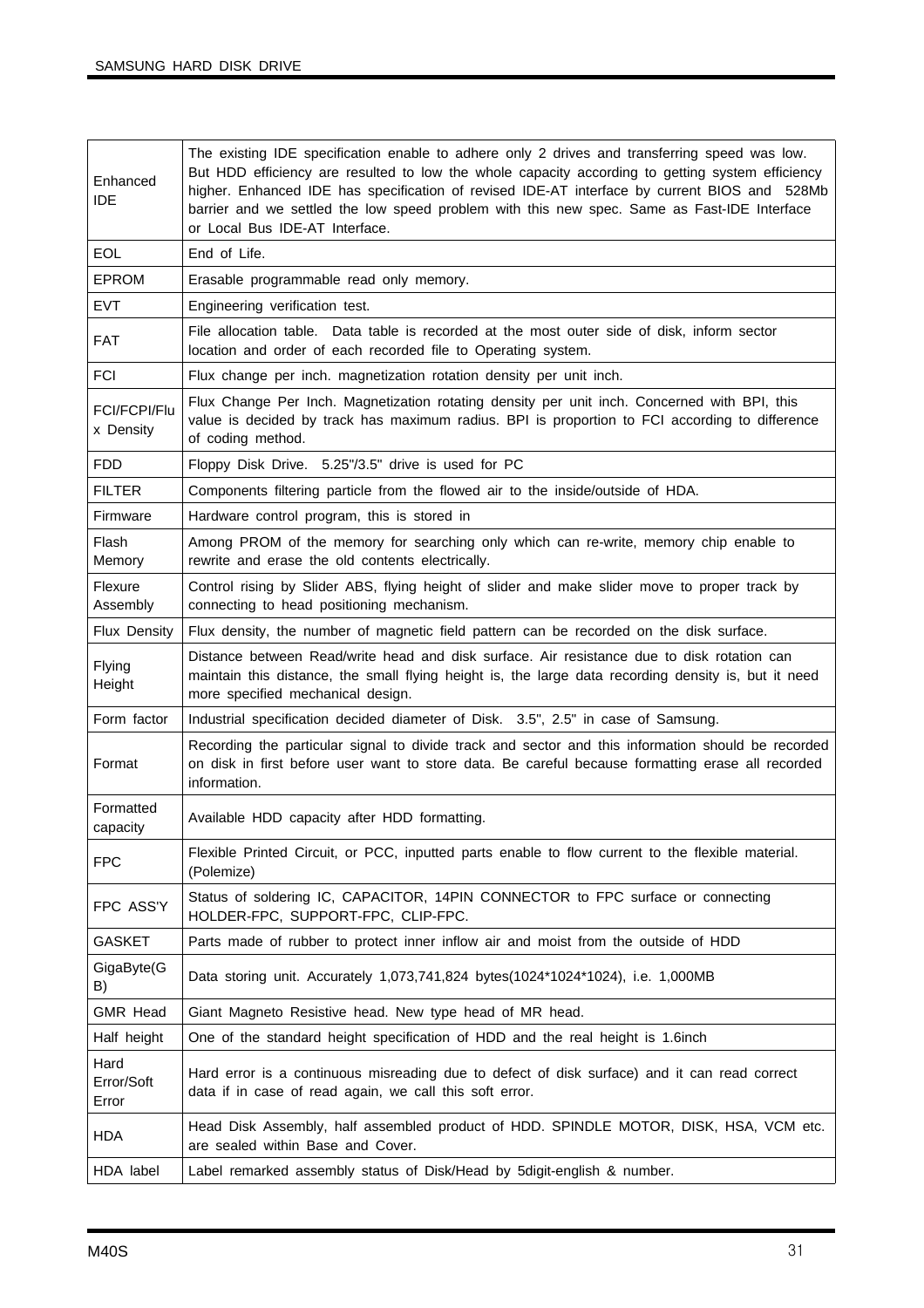| <b>HDD</b>                          | Hard Disk Drive, memory device by transferring data to permanent magnetic field rather than<br>digital pulse. It organized HDA and PCBA.                                                                                                                                                                                                                                       |
|-------------------------------------|--------------------------------------------------------------------------------------------------------------------------------------------------------------------------------------------------------------------------------------------------------------------------------------------------------------------------------------------------------------------------------|
| Head                                | Read/write data on disk directly. (MIG, Thin film, MR, GMR)                                                                                                                                                                                                                                                                                                                    |
| Head Crash                          | The damages of read/write and media cause a sudden contact between head and disk surface,<br>they are also occurred because of dust, particles or other contamination within HDA.                                                                                                                                                                                              |
| <b>Head Stack</b>                   | Status ARM and HGA assembled.                                                                                                                                                                                                                                                                                                                                                  |
| Height                              | Vertical height of HDD (1 inch height is used generally in case of 3.5" drive)                                                                                                                                                                                                                                                                                                 |
| <b>HGA</b>                          | Head Gimbal Ass'y, recording and replaying data and it organized slider and suspension for<br>supporting slider, usually we say Head                                                                                                                                                                                                                                           |
| High-Level<br>formatting            | Progressing mechanism to format program of management system. Root directory, File allocation<br>table created.                                                                                                                                                                                                                                                                |
| HOLDER-FP<br>$\mathbf C$            | Parts made of plastic enable to make routing FPC.                                                                                                                                                                                                                                                                                                                              |
| <b>HSA</b>                          | HEAD STACK ASS'Y,. Assembled HGA with FPC ASS'Y in ARM.                                                                                                                                                                                                                                                                                                                        |
| Hz                                  | Herz. The number of event during 1 second.                                                                                                                                                                                                                                                                                                                                     |
| I/O                                 | Data Input/output                                                                                                                                                                                                                                                                                                                                                              |
| IC                                  | Integrated circuit Electric circuit, assembly of elements of transistor, diode, resistance on the thin<br>plate of semiconductor. CPU of PC and RAM are sort of IC.                                                                                                                                                                                                            |
| <b>IDE</b>                          | Integrated Device Electronics. In IBM PC AT, drive type enable to connect all circuits to AT<br>Bus directly                                                                                                                                                                                                                                                                   |
| <b>IDE</b> Drive                    | Integrated Device Electronics, In IBM PC AT, drive enable to connect all circuits to AT Bus.<br>Generally, AT drive.                                                                                                                                                                                                                                                           |
| Initialize                          | Refer to low level formatting.                                                                                                                                                                                                                                                                                                                                                 |
| Interface                           | Disk controller to manage data between drive and computer and hard ware & software contained<br>within disk drive circuit. AT(IDE) and SCSI interface are usually used in small computer system.                                                                                                                                                                               |
| Interleave/<br>Interleave<br>Factor | Order of sector arranged within track. For example, interleave factor is 3:1 then arranged by 3<br>sectors for sector interval, that is, it is possible to read sector2 after reading sector1 by leaping<br>over 2sector. We need 3 rotations to read all data of track. Now days, Most interleave is 1:1.                                                                     |
| IQC                                 | Incoming quality control. Inspection process for import.                                                                                                                                                                                                                                                                                                                       |
| Jumper                              | Device in type of hardware, it decide HDD connecting status (Master/Slave etc.)                                                                                                                                                                                                                                                                                                |
| Jumper Pin                          | A small parts enable to choose drive running mode. (Master/Slave)                                                                                                                                                                                                                                                                                                              |
| KB/MB/GB                            | $KB = Kilo$ Byte, MB = Mega Byte, GB = Giga Byte. K, M, G have double meanings. First,<br>K=1000, M=1000000, G=1000000000, second K=2^10=1024, M=2^20=1048576,<br>G=2^30=1073741824. The second one is more accurate mean on HDD capacity, but we usually<br>we use by the first one.                                                                                          |
| Landing<br>Zone/Parking<br>Zone     | Both of them means the landing location of head when spindle motor stopping. This zone used<br>for protecting the risk of data damage caused from the contact between head and disk, this<br>zone is not stored. Recently most drives using VCM are designed head should be landed in<br>landing Zone automatically.                                                           |
| Latch                               | Parts enable to hold ARM putting on head in constant power.                                                                                                                                                                                                                                                                                                                    |
| LATCH<br><b>SCREW</b>               | HEAD is located in parking zone on off, at this time latch screw connected in parking magnetic<br>and make head fixing. (latch force is determined by magnetic power)                                                                                                                                                                                                          |
| Latency/Rota<br>tional<br>latency   | Waiting time until target sector seek time after Read/Write Head arriving at the target track.<br>(Generally, 1/2 of spindle cycle). One cycle time of disk is 16.7ms in case of spin speed is<br>3600rpm, then average waiting time should be 8.3ms. This Latency is a one of most factor for<br>drive efficiency, transferring speed is better getting shorter waiting time. |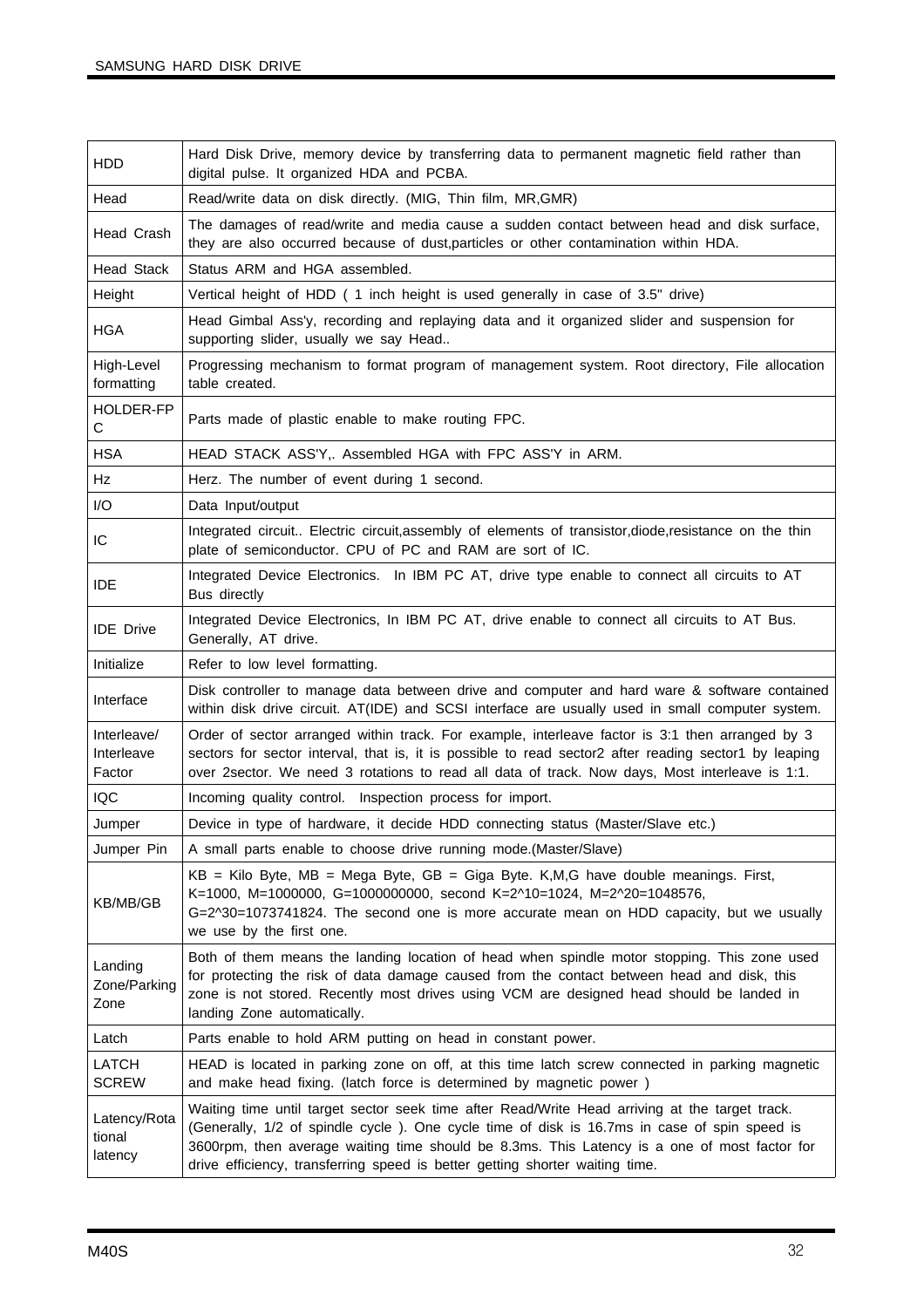| LBA mode                         | Logical block allocation. DOS mode to resolve 528MB capacity restriction.                                                                                                                                                                                                                                                                                                                                             |
|----------------------------------|-----------------------------------------------------------------------------------------------------------------------------------------------------------------------------------------------------------------------------------------------------------------------------------------------------------------------------------------------------------------------------------------------------------------------|
| LED                              | Light Emitting Diode. Used for signal light to all kind of electric containing computer.                                                                                                                                                                                                                                                                                                                              |
| Low profile                      | One of standard height of HDD, the real height is 1 inch.                                                                                                                                                                                                                                                                                                                                                             |
| Low-level<br>formatting          | Operating system make sector on disk enable to access in proper region in order to create file<br>structure.                                                                                                                                                                                                                                                                                                          |
| Master                           | HDD become booting when put 2 more IDE drives. ( decided C:, Managed master/slave by<br>Jumper control & CMOS setup)                                                                                                                                                                                                                                                                                                  |
| Master/Slave<br>/Cable<br>select | When 2 IDE drives operated, one drive become Master(drive C: or drive 0) and the other is<br>Slave.(drive D: or drive 1) Master/Slave is determined by using jumper within drive or Cable<br>select method. jumper setup is different from companies, so refer to usages, Cable Select has a<br>complex jumper method so drive become master/slave automatically according to decided signal<br>for Cable Select      |
| Media<br>Aluminium               | Plate substrate coating with magnetic body. Casting with lubricant to prevent damage for Head<br>landing/off, where data stored in form of magnetic flux or politary change.                                                                                                                                                                                                                                          |
| Mega<br>Byte(MB)                 | Data storage unit. Accurately 1,048,576 Bytes(1,024*1,024). that is 1,000KB                                                                                                                                                                                                                                                                                                                                           |
| Mega<br>Hertz(MHz)               | Clock speed unit for PC, clock occur million times per second                                                                                                                                                                                                                                                                                                                                                         |
| Microprocess<br>or               | Collection of CPU function to LSI(large IC).                                                                                                                                                                                                                                                                                                                                                                          |
| <b>MIG</b>                       | Read metal in gab head, Improved head has high valued inductance by inserting metal around<br>gab of core.                                                                                                                                                                                                                                                                                                            |
| Millisecond                      | One thousandth. Speed unit of HDD efficiency.                                                                                                                                                                                                                                                                                                                                                                         |
| <b>MMX</b>                       | Multimedia Extension. Intel's new CPU chip. Added new 57 orders to run image and sound,<br>efficiency is improved about 10~20%.                                                                                                                                                                                                                                                                                       |
| <b>MP</b>                        | Mass production.                                                                                                                                                                                                                                                                                                                                                                                                      |
| <b>MPC</b>                       | Multi-media Personal Computer                                                                                                                                                                                                                                                                                                                                                                                         |
| MR head                          | Magnetic Resistive head. For high-efficiency HDD, IBM developed the marginal head which is<br>enable to separate read/write applying MR elements to read head of thin film head.                                                                                                                                                                                                                                      |
| <b>MRB</b>                       | material review board.                                                                                                                                                                                                                                                                                                                                                                                                |
| MTBF                             | Mean Time Between Failure, average time of occurring failure. This is one of most important<br>reliability factor, not the actual measured value but the calculated value of every companies.                                                                                                                                                                                                                         |
| <b>MTTF</b>                      | Mean Time to failure. same as MTBF                                                                                                                                                                                                                                                                                                                                                                                    |
| MTTR                             | Mean Time To Repair, average time to repair. Generally the replacing time of PCBA or HDA.                                                                                                                                                                                                                                                                                                                             |
| Multi-Zone<br>Recording          | Zone-Bit Recording, Constant Recording. While recording data on rotating disk, the inside<br>diameter get shorter of sector length and outside diameter get longer of that if the frequency of<br>signals is constant. So we make drive capacity higher if make the sector length same with<br>outside diameter and inside diameter. We also say Constant Angular Velocity, CAV and<br>Constant Linear Velocity, CLV. |
| MVT                              | Maturity Verification Test, Test for MP possibility.                                                                                                                                                                                                                                                                                                                                                                  |
| <b>ORT</b>                       | On-going reliability test. Test for MTBF and long time test in normal condition. ( Burn in test<br>progress with mal-condition)                                                                                                                                                                                                                                                                                       |
| OS.                              | Operating System. Control and manage computer system to use more easily for user.<br>(DOS, UNIX etc.)                                                                                                                                                                                                                                                                                                                 |
| Outer Crash                      |                                                                                                                                                                                                                                                                                                                                                                                                                       |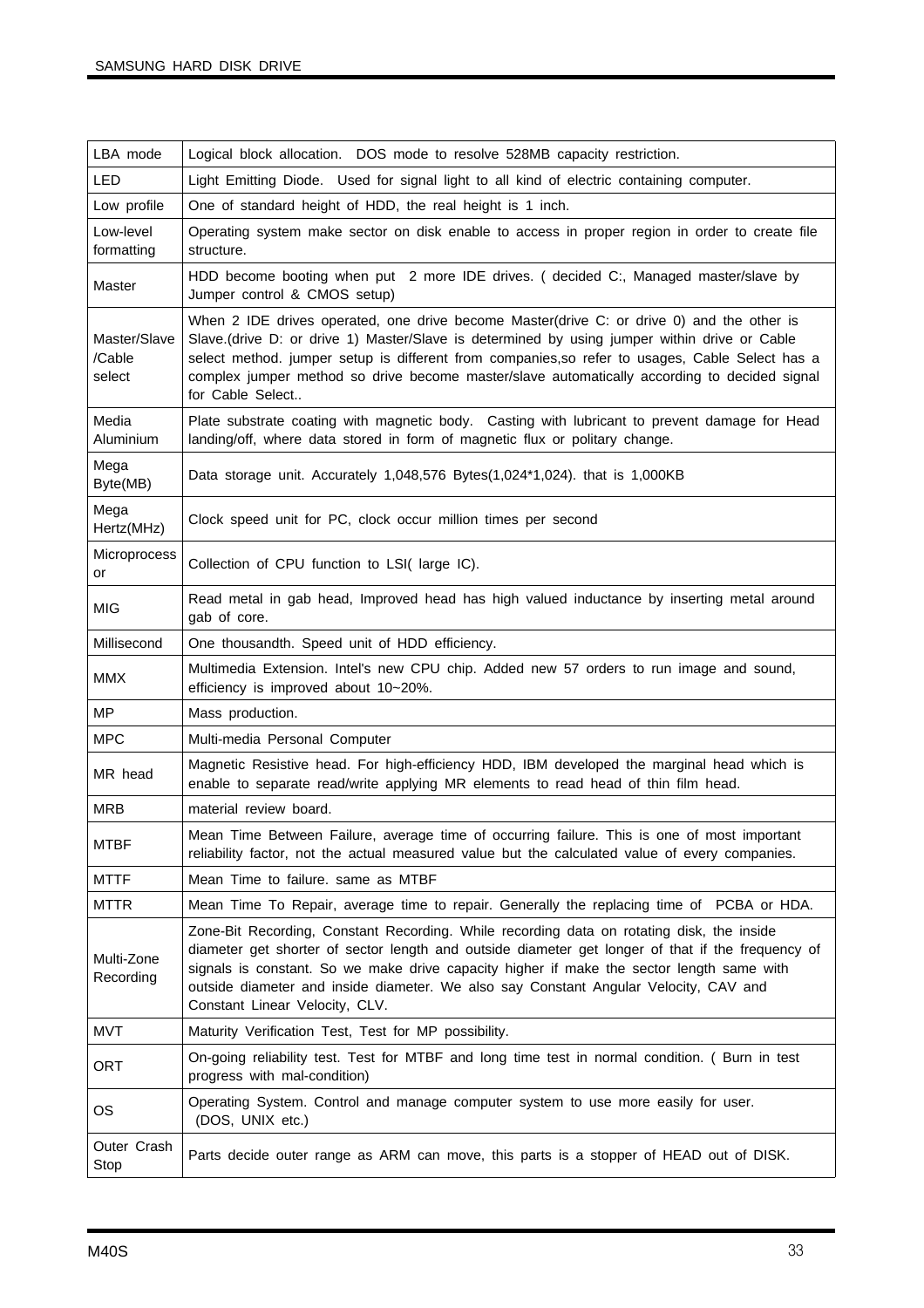| Overhead                                                      | Time to perform the real order for controller, host adaptor and drive. The faster overhead is,<br>the faster performing time.                                                                                                                                                                                                                                                                          |
|---------------------------------------------------------------|--------------------------------------------------------------------------------------------------------------------------------------------------------------------------------------------------------------------------------------------------------------------------------------------------------------------------------------------------------------------------------------------------------|
| Overwrite                                                     | Recorded data erased by overlapping the existing data.                                                                                                                                                                                                                                                                                                                                                 |
| Parking<br>Zone                                               | = Landing Zone                                                                                                                                                                                                                                                                                                                                                                                         |
| Partition                                                     | When we use one HDD for multi ones dividing section logically, every memory section is<br>partition, For example, 2.5GB HDD can be used for one 2.1GB computer and one 400MB.                                                                                                                                                                                                                          |
| <b>PCBA</b>                                                   | Printed Circuit Board Assembly. Kind of IC and Chips are Soldered on board and make run<br>HDA, PCBA is a half-finished goods.                                                                                                                                                                                                                                                                         |
| <b>PCMCIA</b>                                                 | Personal Computer Memory Card International Association.                                                                                                                                                                                                                                                                                                                                               |
| Pentium                                                       | 586 Microprocessor to apply IBM type developed by Intel                                                                                                                                                                                                                                                                                                                                                |
| Pentium<br>Pro(P6,686)                                        | Pentium's next CPU. 5.5 billion transistor integrated. There are 150, 166, 180, 200MHz.                                                                                                                                                                                                                                                                                                                |
| Peripheral                                                    | Additional device except basic CPU. There are Disk Drive, Tape Drive, CD-ROM.                                                                                                                                                                                                                                                                                                                          |
| <b>PIO</b>                                                    | Programmed Input/Output.                                                                                                                                                                                                                                                                                                                                                                               |
| Pivot<br>Bearing                                              | Roll bearing is fixed on the rotating center of ARM.                                                                                                                                                                                                                                                                                                                                                   |
| Plated<br>Media                                               | Disk is covered with hard metal alloy rather than disk Iron-oxide compound.<br>The more data could be stored.                                                                                                                                                                                                                                                                                          |
| Platter                                                       | Metal disk record data within HDD                                                                                                                                                                                                                                                                                                                                                                      |
| <b>POH</b>                                                    | Power On Hour, used for MTBF.                                                                                                                                                                                                                                                                                                                                                                          |
| Power PC                                                      | RISC type CPU is developed by IBM, Apple and Motorola commonly.                                                                                                                                                                                                                                                                                                                                        |
| <b>PQT</b>                                                    | Pre-qualification test                                                                                                                                                                                                                                                                                                                                                                                 |
| <b>PRML</b>                                                   | Partial Response Maximum Likelihood, this is a read/write method to improve recordi density and<br>data transferring rate. This method enable to improve capacity as 30% more than the existing<br>data transferring by using Peak Detection.                                                                                                                                                          |
| <b>PVT</b>                                                    | Production verification test                                                                                                                                                                                                                                                                                                                                                                           |
| QMS                                                           | Quality management system. Overall quality management system                                                                                                                                                                                                                                                                                                                                           |
| <b>RAID</b>                                                   | Redundant Arrays of Independent Disks. To protect a sudden data damage, connect HDD in<br>parallel and diverge data, that is high speed back-up device enable to improve data<br>preservation and low speed access for tape the problem of the current back-up device.                                                                                                                                 |
| <b>RAM</b>                                                    | Random access Memory. Semiconductor memory enable to input and search, we have DRAM<br>and SRAM.                                                                                                                                                                                                                                                                                                       |
| Read cache                                                    | Look-ahead method is not only reading data requested from host but also reading- ahead<br>continuous data to buffer sequentially, We improve data transferring speed because we don't<br>need to read again in time host request information pre-read by applying for file's sequential<br>saving method.                                                                                              |
| Read<br>Sector/Read<br>multiple/Rea<br>d DMA                  | Order of reading all data from HDD, read sector occur interrupt per every sector transferring,<br>read multiple occur interrupt per designated sector number by set multiple order. Also read DMA<br>occur interrupt only one time after transferring data from host request. For example, 4 is chosen<br>by set multiple and host need 10 sectors then the below picture draw how to occur Interrupt. |
| Recoverable<br>Err/Uncovera<br>ble<br>Err/Correcta<br>ble Err | Similar to Soft Hard err. Recoverable err means it is possible to read normally though data was<br>read wrong, unrecoverable err means it is impossible to recover error by any means.<br>Correctable err is belong to Recoverable err, this is recovered by software ECC.                                                                                                                             |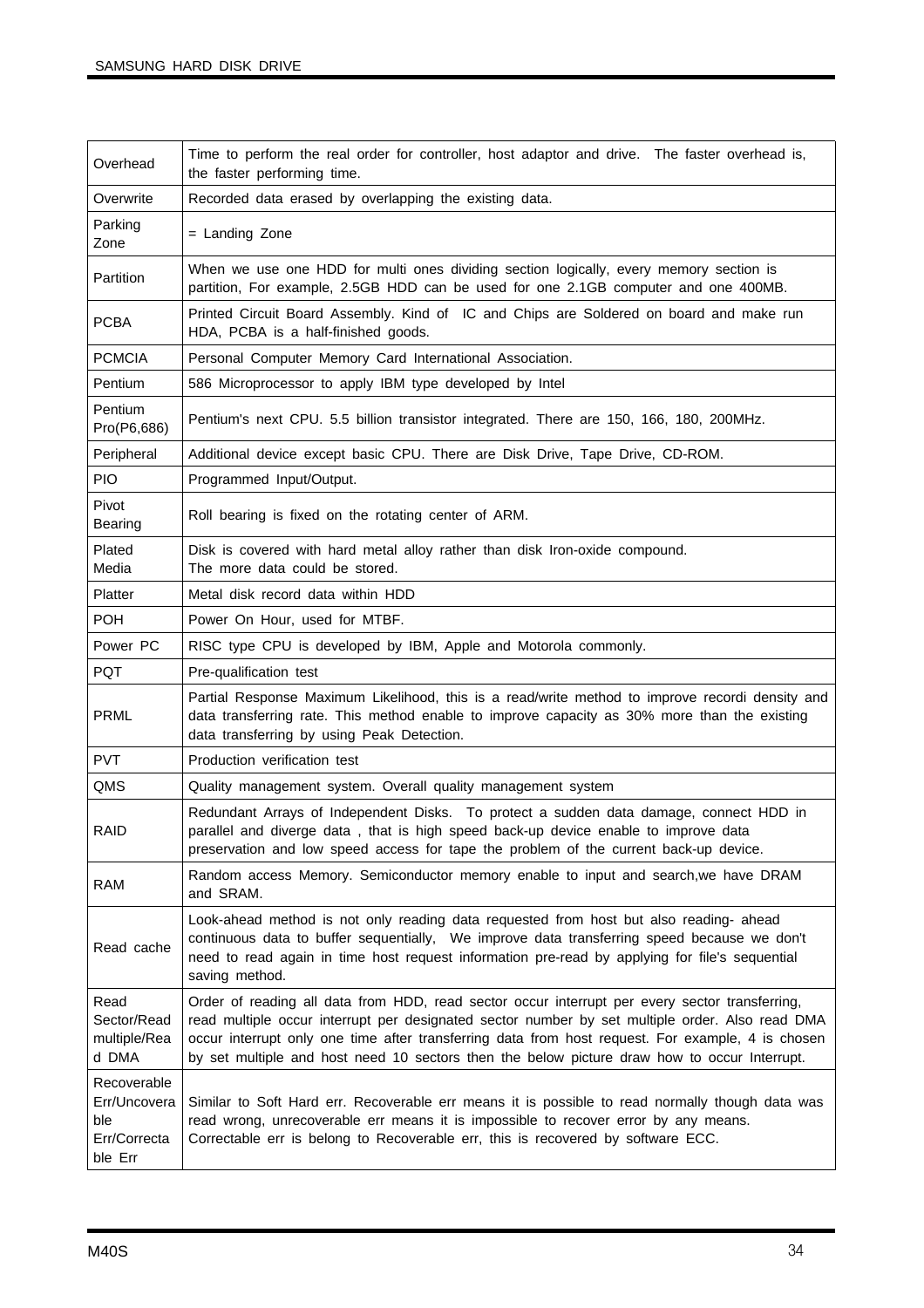| <b>RETAINER</b><br><b>RING</b> | Component could fix bearing when inserted to ARM.                                                                                                                                                                                                                                                                                                                                            |
|--------------------------------|----------------------------------------------------------------------------------------------------------------------------------------------------------------------------------------------------------------------------------------------------------------------------------------------------------------------------------------------------------------------------------------------|
| <b>RLL</b>                     | Encoding method "run length limited data" to magnetic pulse.<br>It can store data 50% more than MFM(Modified Frequency Modulation) method.                                                                                                                                                                                                                                                   |
| <b>RMA</b>                     | Return Material Authorization                                                                                                                                                                                                                                                                                                                                                                |
| <b>ROM</b>                     | Searching only memory. memory would not erase during off, so we use this to program or data<br>need not change in PC. Mask ROM input contents when it's manufactured and PROM recorded<br>program by user.                                                                                                                                                                                   |
| Root<br>Directory              | The place where file on disk and sub directory list.                                                                                                                                                                                                                                                                                                                                         |
| Rotational<br>Latency          | Time which controller find proper data with track rotating, head read/write. Generally 1/2 of full<br>rotation hour.                                                                                                                                                                                                                                                                         |
| <b>RPM</b>                     | Revolution per minute. RPM is higher. the data searching speed is getting higher.                                                                                                                                                                                                                                                                                                            |
| SCSI                           | Small Computer Systems Interface. IDE drive can put only 2 drives on the same bus (4 drives<br>in case of Enhanced IDE), SCSI can put 8 drives on the same bus. Also it can be connected<br>HDD and other various device, CD-ROM, Tape drive, Printer etc. as well. 16 bit Fast SCSI can<br>transfer data in 20Mb speed per second. Apple Macintosh and UNIX operating system use<br>mainly. |
| Sector                         | Minimum classification unit which assigned by drive to store information.                                                                                                                                                                                                                                                                                                                    |
| Seek                           | Moving read/write head to the particular data track.                                                                                                                                                                                                                                                                                                                                         |
| Seek time                      | Time which head is located the current post move to another head written information should be<br>read.                                                                                                                                                                                                                                                                                      |
| Server                         | Computer and device to produce every server to PC on PC LAN network.                                                                                                                                                                                                                                                                                                                         |
| Servo                          | 3 Control system in feed-back way to move the accurate location in device,<br>10 Signal recorded pattered disk in every side to be capable of HEAD location controlling.                                                                                                                                                                                                                     |
| Servo Data                     | Magnetic marking written within media enable to move read/write head to accurate location.                                                                                                                                                                                                                                                                                                   |
| SERVO-WRI<br><b>TER</b>        | Servo information recording equipment on HDA assembled.                                                                                                                                                                                                                                                                                                                                      |
| Settle time                    | Time which head read/write the real data after arriving on proper track.                                                                                                                                                                                                                                                                                                                     |
| Shock<br>Rating                | Enduring number without disk drive damage. (G unit) It is differ according to run/unrun number.,                                                                                                                                                                                                                                                                                             |
| Slave                          | In case, several PC is connected to one PC, the rest drives except booting system(C:)                                                                                                                                                                                                                                                                                                        |
| Slider                         | The core part of head ass'y, made for head can surface on disk, it's organized ABS, Core, Coil<br>in general.                                                                                                                                                                                                                                                                                |
| <b>SMART</b>                   | Self-monitoring, Analysis and Reporting Technology. Technology of reporting the HDD inner<br>status and analysis to Host.                                                                                                                                                                                                                                                                    |
| <b>SPC</b>                     | Statistical Process Control.                                                                                                                                                                                                                                                                                                                                                                 |
| Spindle                        | Center shaft of drive connected hard disk platter.                                                                                                                                                                                                                                                                                                                                           |
| Spindle<br>motor               | Motor enable to rotate disk in continuous speed. (high speed:4500rpm,5400rpm etc)                                                                                                                                                                                                                                                                                                            |
| <b>SSA</b>                     | Serial Storage Architecture. High speed and high efficiency interface technology of IBM<br>correspond to Seagate's FC-AL interface.                                                                                                                                                                                                                                                          |
| Track                          | HDD have numerous circles in media, and these circles write data, we call this circle track.                                                                                                                                                                                                                                                                                                 |
| Track<br>density               | Track density (attachment: TPI)                                                                                                                                                                                                                                                                                                                                                              |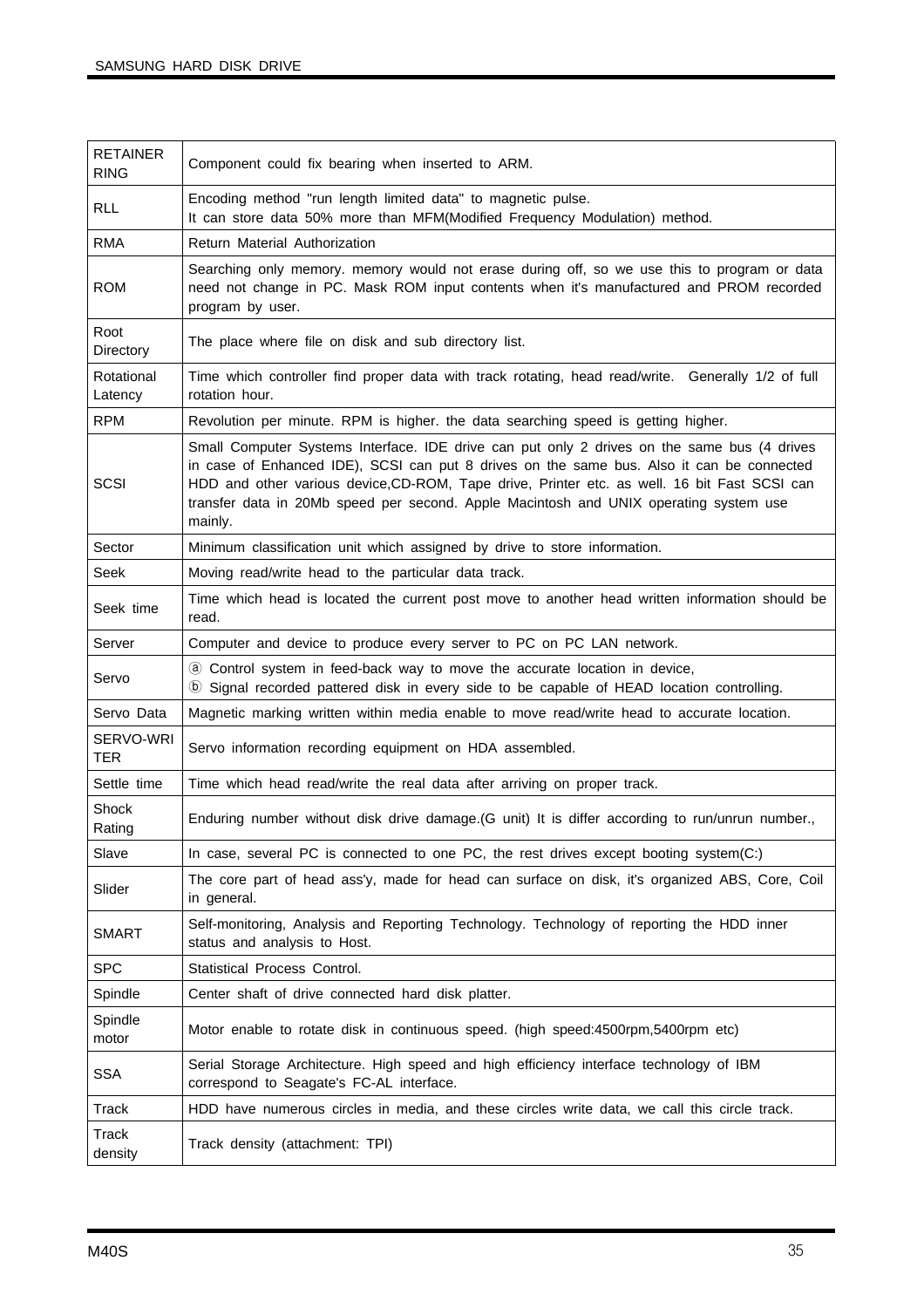| Transfer rate             | Data transferring speed among PC and other devices of HDD.                                                                                                                                                                                                                                                                                                                                                                                                 |
|---------------------------|------------------------------------------------------------------------------------------------------------------------------------------------------------------------------------------------------------------------------------------------------------------------------------------------------------------------------------------------------------------------------------------------------------------------------------------------------------|
| Tri-pad head              | The existing thin film head have 2 ABS and adding one more ABS, head is designed to be<br>profitable to low flying height. Produced by SAE, ReadRite company.                                                                                                                                                                                                                                                                                              |
| Unformatted<br>capacity   | HDD capacity before formatting.                                                                                                                                                                                                                                                                                                                                                                                                                            |
| <b>USB</b>                | Universal Serial Bus. Particular chip was connected in period plate and manage keyboard,<br>mouse, printer, modem, this chip unify the connecting pot shape of other device period plate,<br>then make easy to connect and speed is 10 times higher than the current vertical connection.                                                                                                                                                                  |
| <b>VAR</b>                | Value Added Re-seller. Vendor sell the existing product after making higher value added.                                                                                                                                                                                                                                                                                                                                                                   |
| <b>VCM</b>                | Voice Coil Motor: Stable and high speed motor applying speaker system, make move head in<br>proportion to magnetic strength. Motor used voice coil has fewer components than step motor so<br>it is strong for stress and abrasion and move head in high speed. They divided Rectangular and<br>Flat coil type of VCM according to shape and Linear and Rotary type according to rotation<br>method. Recently flat coil type and rotation type is general. |
| <b>VCM COIL</b>           | Trapezoid shaping parts connected to ARM with winding coated write in 250 times.                                                                                                                                                                                                                                                                                                                                                                           |
| Winchester<br><b>Disk</b> | Disk drive same as fixed Disk and hard Disk. Winchester was the of developing model at that<br>time by IBM, establish fixed magnetic disk within airtight space then head rise on connecting<br>disk, we apply to all kind of hard disk drive now days.                                                                                                                                                                                                    |
| Window<br><b>Clock</b>    | Make hole so head for servo write to write locational information could enter inside of HDD.                                                                                                                                                                                                                                                                                                                                                               |
| Window<br>Pusk Pin        | Pin hole to enter HDA.                                                                                                                                                                                                                                                                                                                                                                                                                                     |
| Write cache               | Write cache improve system capacity, i.e. make possible to work while recording information on<br>disk and this is risk to loose data when off but PC use write cache within operating system like<br>smart drive to prevent that risk.                                                                                                                                                                                                                    |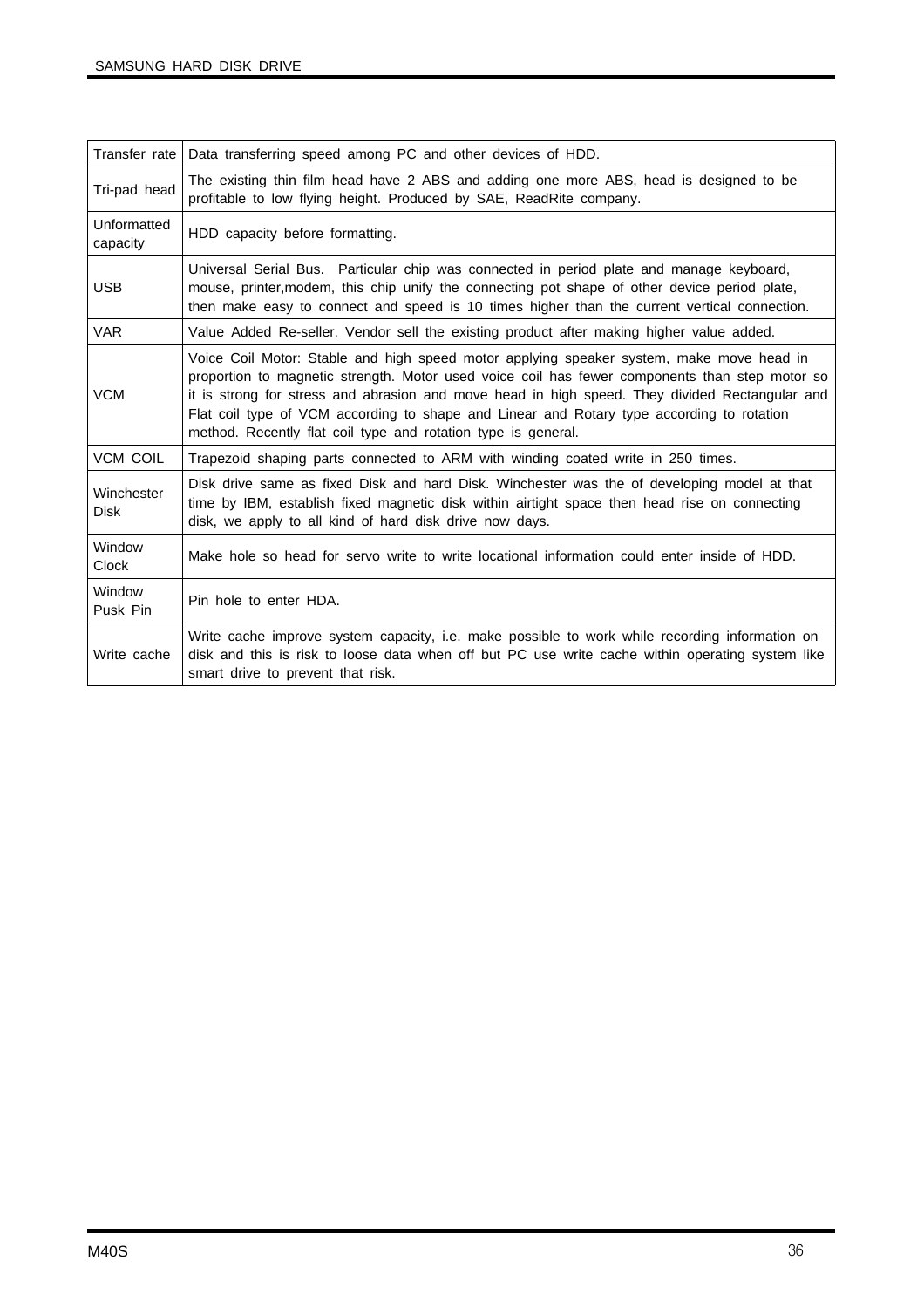#### **Attachment3. Q&A**

- ※ Customer's Q&A
- **1) What is "Bad Sector"?**

Bad sector is divided physical Bad sector(Hard defect) and logical Bad sector(Soft defect). ① Physical Bad sector

Visual defect occur in the surface of disk where is recorded data, it contain the minute defect could checking with electric microscope. The main occurring cause of physical bad sector are particle,impact,vibration. Among them, impact is the most serious cause, this affect other components and bad sector as well and get weak HDD status( noise,bad sector).

② Logical Bad sector

We can't find physical error on the surface of disk where the real data recorded but actually abnormal data recorded in this case. Physical bad sector occur due to sudden effect(stoppage, unstable power, head mis-running due to impact/vibration,unstable finish, Virus,colloision with other hardware). But real data storage could not damaged, if you over write data again, you can use newly recorded data without problem. But you'd better HDD installation in state of manufactured in factory to prevent next data error.(After data back-up)

- ③ Resolution for bad sector:
	- ⓐ Self-examination by Shdiag program.
	- ⓑ Progress low level format with clear HDD program.

#### **2) The real product capacity is not consistent with capacity on window screen.**

The reason of 4.3GB is displayed instead of 4.0GB is follows.(e.g. 4.3GB) Generally  $1K = 1000$ , but  $1K = 1024$  in case of computer. The reason is that computer and OS can perceive only two number, 0 and 1. So 10 square of 2 is recorded as 1024.(2^10=1024) User's capacity of HDD is 4,300,000,000 Byte, it is not changed but due to computer perceiving restriction method, it looks capacity was reduced. Consequently remark is changed according to unit change, the real capacity is not changed.

#### **3) What is LBA,Large and Normal mode ?**

LBA and Large mode of HDD is one of the method to recognize the high capacity HDD of 528MB more. LBA mode has been applied to SCSI, it recognize cylinder,head and sector by the way of not three-dimensional but one-dimensional and numbering the first sector in form of block unit is to number 0 then the sector become a unit and the assigned number become a address, then change those numbers into physical three-dimensional address of cylinder,head and sector. At this time, LBA mode is useful if BIOS and Hard is applied. In case of Large mode, if the number of cylinder is in between 1024~2048, divide that value then multiple the number of head and we can use HDD which doesn't apply LBA mode by setting for this method and we can just establish HDD capacity until 528MB in case of Normal mode. But we don't produce HDD in normal mode any more. The difference of Large and LBA is that LBA is recognized as the number of cylinder was reducing in half and the number of head was raised double and Large mode is set as the same way of general Normal